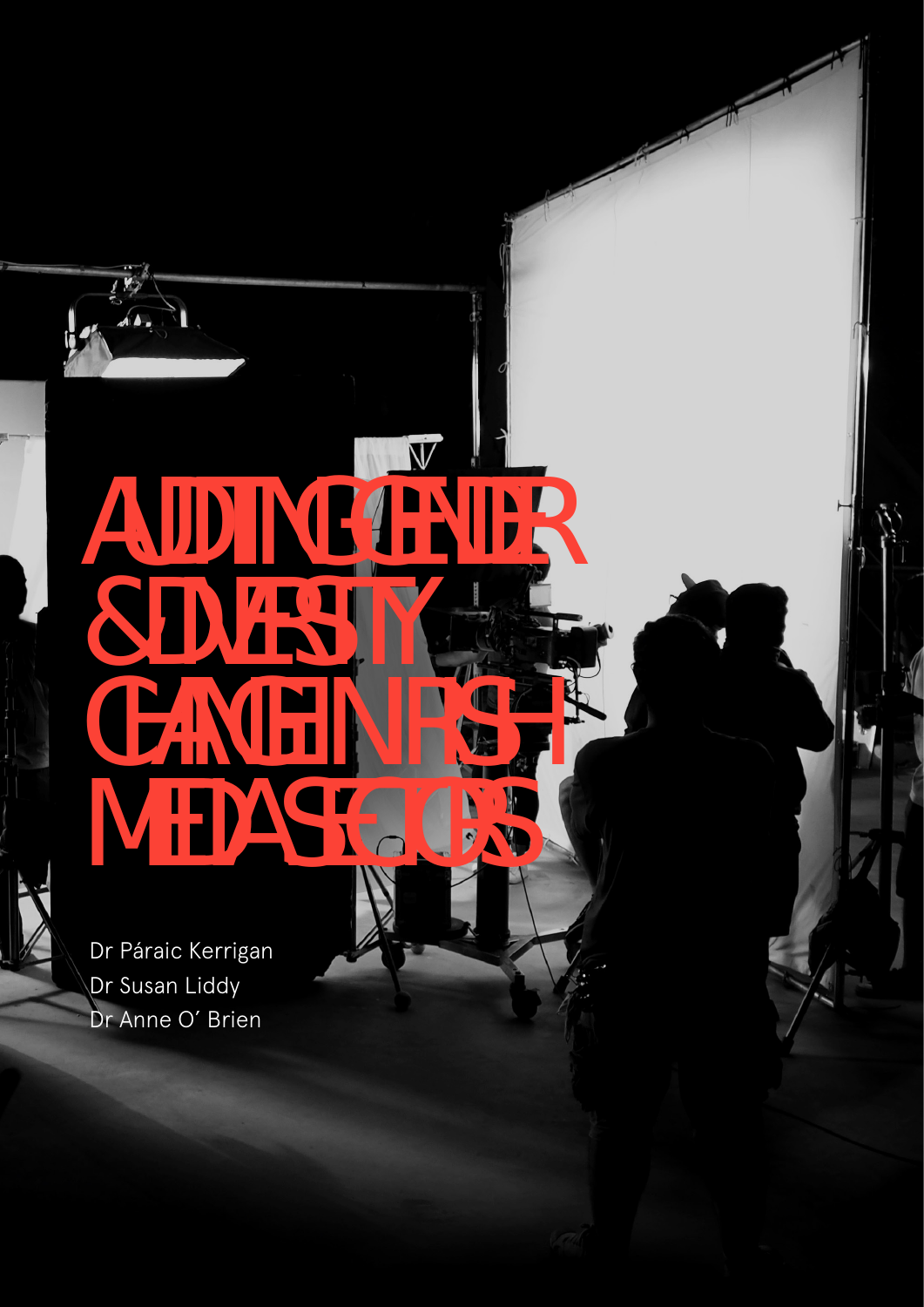### Table of contents

| <b>Section 1</b>                                            |           |
|-------------------------------------------------------------|-----------|
| Introduction & Methodology                                  | $3 - 8$   |
| <b>Section 2</b>                                            |           |
| Review of Literature                                        | $9 - 16$  |
| <b>Section 3</b>                                            |           |
| International Tools and Measures for Equality and Diversity | $17 - 24$ |
| <b>Section 4</b>                                            |           |
| Findings                                                    | $25 - 40$ |
| <b>Section 5</b>                                            |           |
| Tools and Measures, Irish responses                         | $41 - 48$ |
| <b>Section 6</b>                                            |           |
| Conclusion                                                  | 49-51     |
| <b>Bibliography</b>                                         | $52 - 58$ |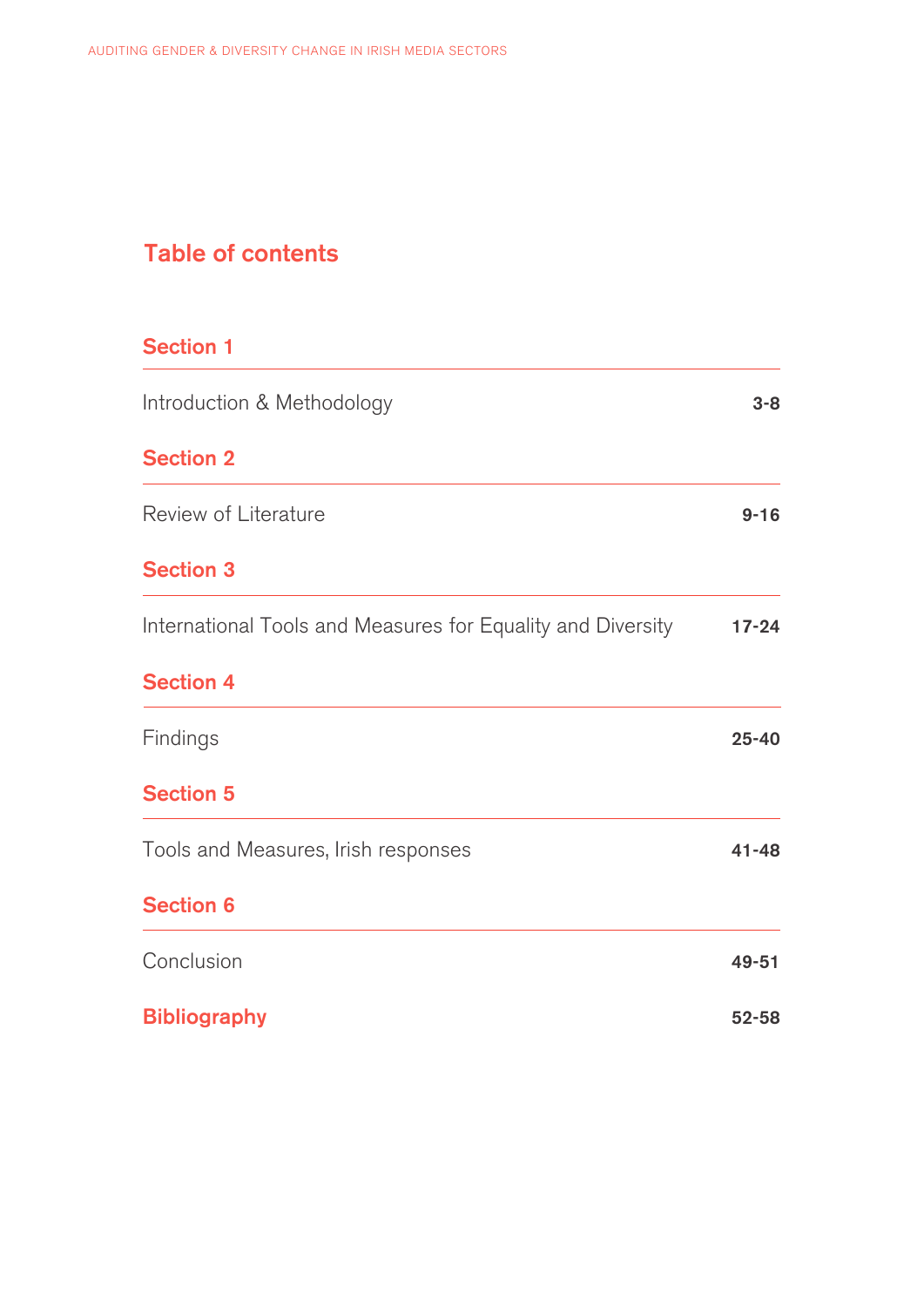## Introduction and Purpose **Introduction and Purpose Research 2008**<br>Introduction and Purpose

As Irish society becomes increasingly diverse in its composition it is crucial that all political, economic and cultural institutions reflect the gender, class, sexual, racial and ethnic identities of its people, as well as their diverse abilities and creative capacities. For media industries in particular it is clear that diversity on screen is only created in an authentic and sustainable manner when there is diversity behind the scenes. Policy and initiatives have been developed internationally, and to a lesser extent nationally, for improving diversity and inclusion. This research project aims to examine how policy and initiatives are promoted and implemented on the ground by broadcasters, production companies and professional organisations. The objective is to develop a solution-centric discussion of diversity and inclusion in the Irish media industries. To that end the project has engaged with various actors and stakeholders and in so doing has 'taken the temperature' of Irish media industries and where they are currently positioned in terms of embracing diversity and inclusion. It has extrapolated data to identify, within the Irish context, what might work to generate and create significant change for diversity and inclusion.

The need to develop policy, tools and measures has become pertinent. The Irish media workforce currently lacks diversity. Women still struggle to advance their careers in media industries in Ireland and globally. In 2011 the Global Report on the Status of Women in the News media, a 59-nation study, which included 13 EU Member States, using aggregated data from 522 companies, showed gender segregation by role. Men held three quarters of positions in top management and three quarters of all technical roles (Byerly, 2011). In 2021, the Reuters Institute analysed the gender breakdown of top editors in a strategic sample of 240 major online and offline news outlets in 12 different markets across four continents (Robertson et al., 2021:1). Only 22% of the 180 top editors across the 240 brands covered were women, even though on average, 40% of journalists in the 12 markets were female, 'despite a greater focus on diversity, we find no significant evidence of change' (Robertson et al., 2021:5).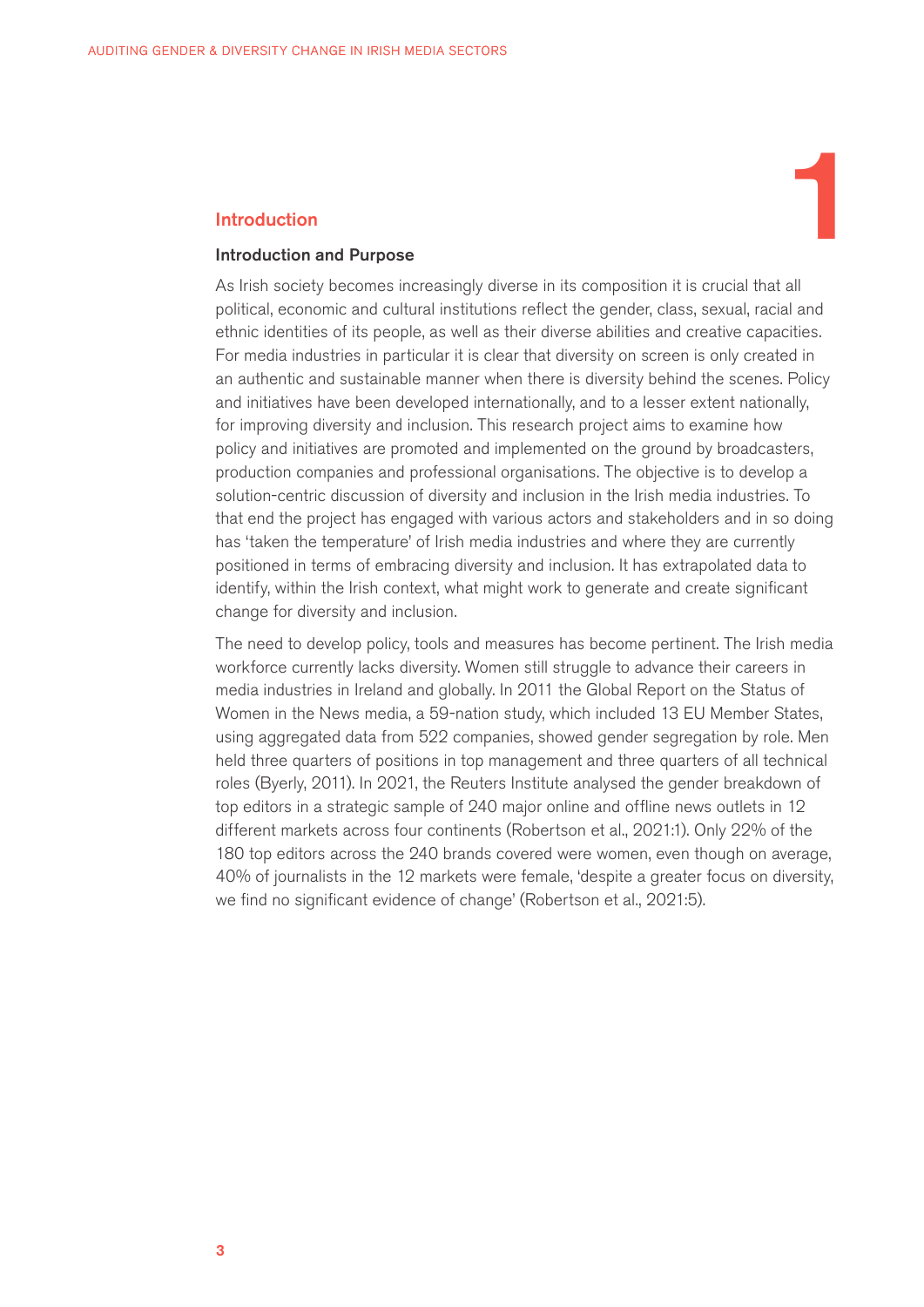The European Institute for Gender Equality (EIGE) in 2013 similarly stressed the 'significant problems of segregation within media organisations which impact on employee retention and the content of media itself' (EIGE, 2013: 19). EIGE has recently revealed the Gender Equality Index indicates that the EU is at least 60 years away from full gender equality (EIGE, 2020). Turning to Hollywood and the international film industry, Martha Lauzen's 2020 Celluloid Ceiling Report found that women continue to be significantly marginalised. In the top 250 grossing US films of 2020 women comprised 23% of all directors, writers, executive producers, producers, editors, and cinematographers (Lauzen, 2020: 2). Lauzen remarks 'This represents an increase of 2 percentage points from 21% in 2019 and a recent historic high. It also represents an increase of only 6 percentage points since 1998' (Lauzen, 2020: 2). While the percentage of female writers, directors and producers has increased significantly in the Irish industry since 2017, as will be discussed more comprehensively in Section 2, data on diversity in terms of race, ethnicity, class or disabilities in the Irish media workforce does not currently exist.

1

Additionally, the rationale for creating a diverse media workforce has merit, from a social justice point of view 'to honour our own and others' humanity' (Ely and Thomas, 2020). All citizens of the nation should be valued, treated equally and represented appropriately, but it is also crucial for the future well-being of the creative industries in Ireland. International research demonstrates the significant effects of diversity on organizational work cultures and output. Much research refers to 'productive diversity', whereby a more diverse workforce provides the global marketplace with 'widely diverse people, cultures, ideas and viewpoints' that contribute towards sustainable competition and success within organisations (Chavan, 2010). Diversity has been similarly touted as crucial at the level of decision-making and has been noted as 'providing a range of new resources and tools for those who want to promote inclusive decision making' (Lukensmeyer et. al., 2014). An argument exists for diversity based on the importance of incorporating new voices and perspectives into strategy dialogue, to help senior management and leaders understand and address the needs of a demographically diverse base and to stimulate a wider range of creative alternatives. In fact, research demonstrates that organizations with a strong commitment to diversity outperform their competitors (Slater et al., 2008).

These findings are supported by the recent McKinsey & Company (2020) Diversity Wins: How Inclusion Matters report, which states that companies in the top quartile of gender diversity on executive teams were 25% more likely to experience profitability than peer companies without gender diversity at this level. Similarly, ethnic and cultural diversity contribute towards outperformance and more profitability but companies 'will typically require a step change in the level of courage and boldness they have displayed so far' (McKinsey, 2020: 47). Research on media industries comparably attest to this 'business case' for diversity. When it comes to cinema audiences, however, recent research suggests that on screen diversity can impact on the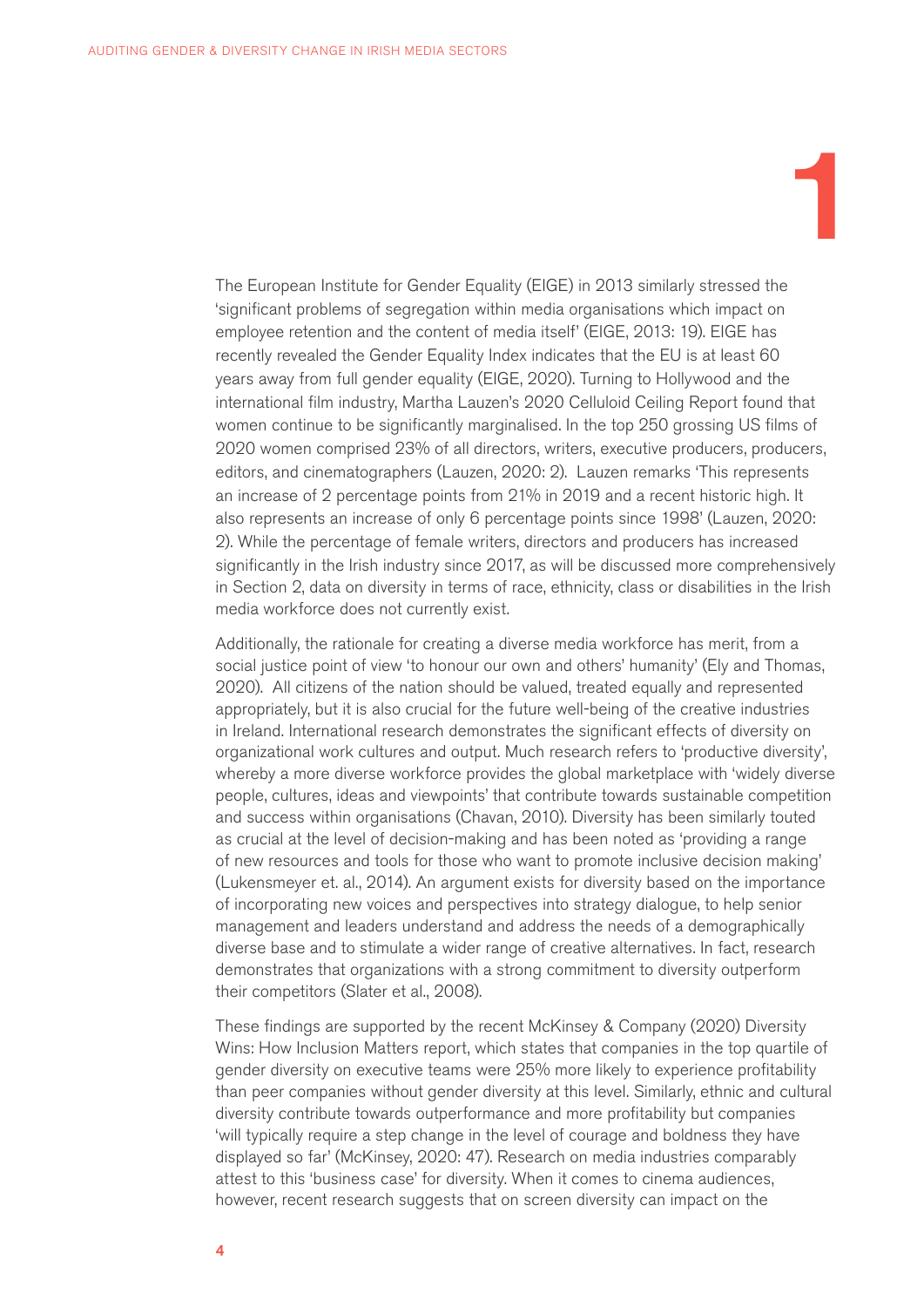composition of the audience. Some correlation was found 'between the representation of various demographic cohorts on screen and their share of the total audience for a particular film' (Geena Davis Institute, 2020: 4). Literature points to the fact that the increasing scale of media distribution has opened up a space for more cultural diversity and has shifted how culture and branding are assessed in terms of media production, contributing to an investment in more under-represented groups to tell their stories and get involved in production (Christian, 2019). Newman and Levine (2012) coin the concept 'diversity as value', which describes how diverse creative voices can incubate more sustainable cultural representations and diversity in media work cultures and media distribution.

1

From a state developmental perspective, diversity is perhaps the single most important determinant of success for our screen production sector in future markets nationally and internationally. If Irish media content is to thrive in a domestic market, and if it is to prove viable as an export commodity for an international market, then it needs more diversity at its core, in its workforce. The success of Netflix (Smith, 2021) and generally the on-demand model, further alludes to the increasing diversification of audiences, whose needs can no longer be addressed by media products that are conceived as addressing a single generic audience. The success of media products hinges on the extent to which they are able to capture and reflect their audiences. A version of Ireland as ethnically homogenous no longer reflects the reality of multicultural Ireland.

#### Research Questions and Aims

In assessing how the Irish media industry has engaged with diversity and inclusion and in order to examine what policies and practices can be further developed in this area, a number of key research questions were developed to shape data collection. These include:

- Are broadcasters, production companies or professional organisations aware of the gender/diversity structure of their workforce and have diversity and inclusion become embedded in policies and practices?
- What policies, tools or measures are key interventions that might be developed to stimulate broadcasters and production companies to engage with improving diversity and inclusion in their workforces?
- How does diversity and inclusion shape hiring practices, particularly with regards to new entrants?
- How would international media initiatives, tools and measures around diversity and inclusion look within an Irish context?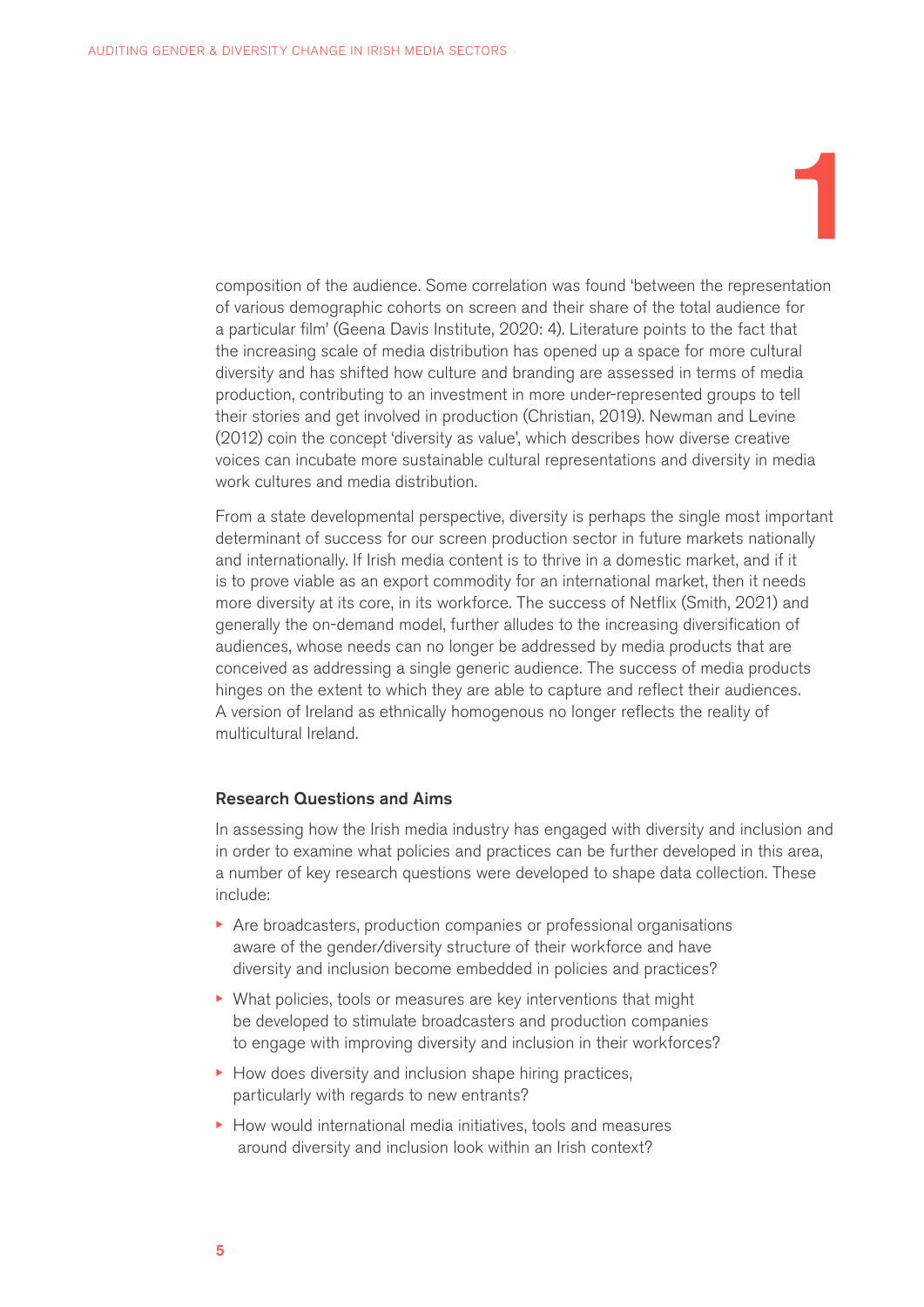# 1

#### Research Methodology

In addressing the research questions, a qualitative case study approach was adopted. Case study research involves the study of a case within a real-life contemporary context or setting and is a strategy of inquiry that is bounded within a system, time and place (Yin, 2009). Each participating broadcaster, production company, professional organisation and training provider was treated as an individual case and respondents were sampled from within each case. Only activist organisations directly concerned with media diversity were approached, Women in Film and Television Ireland, were excluded because one of the researchers is the Chair of the organisation. Respondents' positions in key roles concerned with implementing equality and diversity policy within their company or organization dictated their inclusion in the sample. For that reason Managing Directors, Senior Executives, Diversity Managers, Heads of Departments or their Deputies and Commissioning Editors across the sector were approached for interview. A small number of candidates in senior roles in broadcasting and in executive roles in large production companies did not respond to requests for interviews. Most requests for interviews were positively received with a total of 27 interviews undertaken. Respondents who worked for independent production companies were anonymised to ensure they were free to speak openly without fear of consequences to their working lives. All other respondents would be identifiable because of the specifics of their job title or industry role and so they gave consent to be named in the research. Participants are described further in Tables 1 and 2 below. Data was gathered using semi-structured, in-depth interviews, which were done by the authors between the months of January-April inclusive. Interviews were conducted online, which reflected the particular constraints of working under Covid 19 pandemic restrictions. Open-ended questions addressed issues including: data gathering, perceptions of policy, the role of funding rounds, the approach of leadership, how recruitment impacted, what training needs the sector recognised, how they engaged with educators and how they assessed tools and measures from other jurisdictions as potential instruments for improving equality and diversity in the workforce. Each interview lasted for approximately one hour on average.

In-depth interviews are useful for exploring detailed perspectives and allow for long and complex responses, which generate very rich data (Bertrand & Hughes, 2018:98) and this was the outcome in this case. All interviews were recorded and transcribed. The resulting data was coded with categories derived from the literature and codes that emerged from the data. Codes were analysed and key themes generated for further analysis in order to present the central findings of the research. At each stage of the analysis the three researchers met to discuss and agree the key themes. A final draft of the findings chapter was produced and critically reviewed by the research team. While case studies generate context-rich knowledge and have merit because of their proximity to studied realities (Flyvbjerg, 2006) extrapolating globally on the basis of a relatively small, nationally-specific sample is not possible. The research is nonetheless very valuable for engaging with key informants through in-depth qualitative reflection on their current understandings, practices and approaches to gender equality, diversity and inclusion in media industries.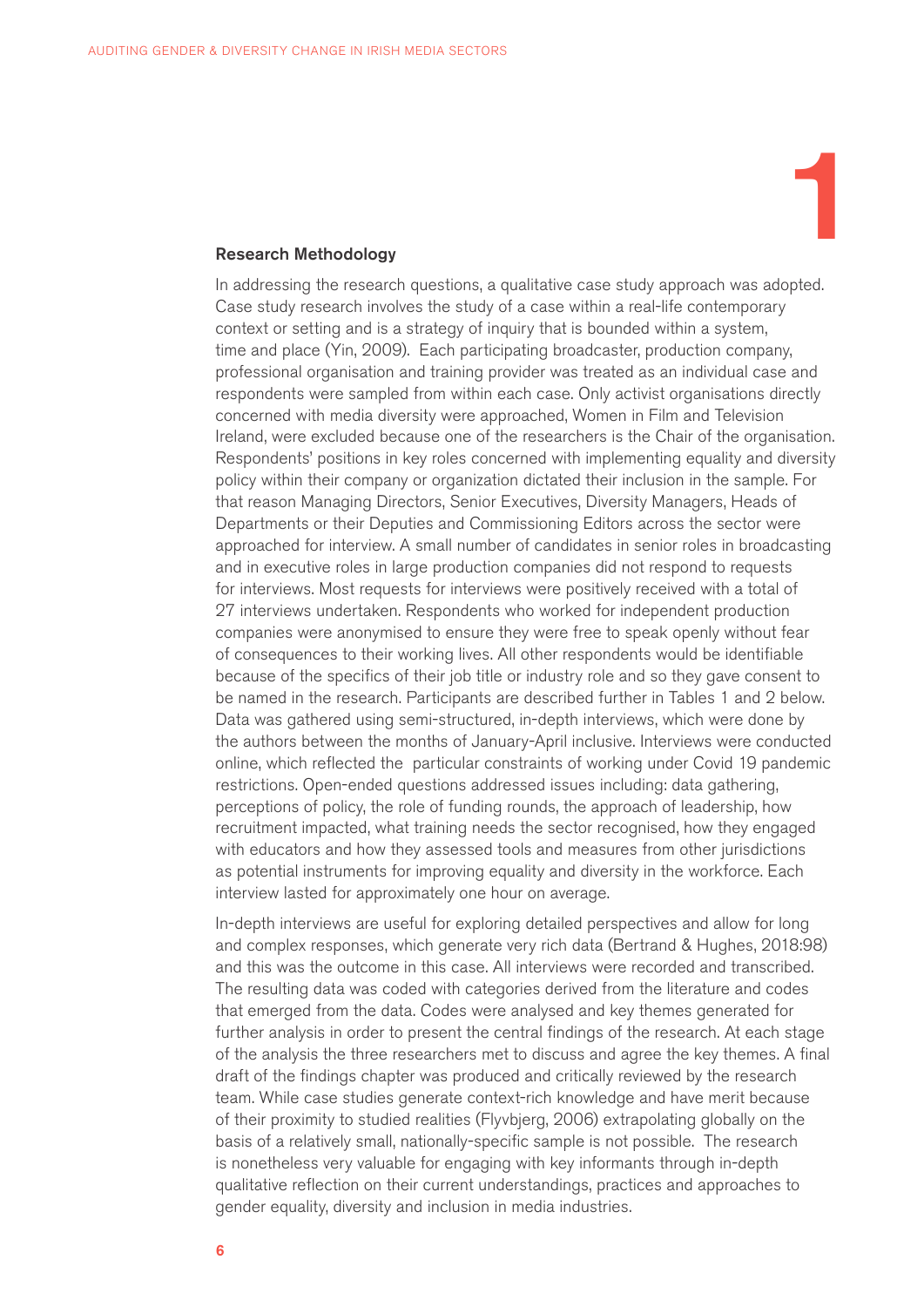| PARTICIPANT + IDENTIFIER | <b>ROLE</b>                                       | <b>ORGANIZATION</b>      |
|--------------------------|---------------------------------------------------|--------------------------|
| Eimear Cusack            | Head of Human Resources                           | <b>RTÉ</b>               |
| Annie Doona              | Outgoing Chair                                    | Screen Ireland           |
| Alan Esselmont           | Alan Esselmont                                    | TG4                      |
| Hugh Farley              | Director                                          | Writers Guild of Ireland |
| Paul Farrell             | Head of VMTV                                      | <b>VMTV</b>              |
| <b>Birch Hamilton</b>    | Director                                          | Screen Directors Guild   |
| Susan Kirby              | CEO                                               | Screen Producers Ireland |
| Gareth Lee               | Manager                                           | Screen Skills Ireland    |
| Áine Ní Chaoindealbhain  | Deputy Head                                       | <b>VMTV</b>              |
| Laura Ní Cheallaigh      | Commissioner                                      | TG4                      |
| Trevor Ó Clochartaigh    | Director Operations/ Director Com-<br>munications | TG4                      |
| Clíona O'Leary           | Deputy Head of Sport                              | <b>RTÉ</b>               |
| Zbyszek Zalinski         | Diversity Lead                                    | <b>RTÉ</b>               |

*Table 1: Named Research participants*

*Table 2: Anonymous research participants*

| <b>IDENTIFIER</b> | <b>DESCRIPTION</b>   | <b>GENDER</b> |
|-------------------|----------------------|---------------|
| Participant A     | Media Activist       | Male          |
| Participant B     | Independent Producer | Female        |
| Participant C     | Independent Producer | Female        |
| Participant D     | Independent Producer | Female        |
| Participant E     | Independent Producer | Female        |
| Participant F     | Independent Producer | Female        |
| Participant G     | Media Activist       | Female        |
| Participant H     | Independent Producer | Male          |
| Participant I     | Independent Producer | Male          |
| Participant J     | Independent Producer | Female & Male |
| Participant K     | Independent Producer | Female        |
| Participant L     | Independent Producer | Male          |
| Participant M     | Independent Producer | Female        |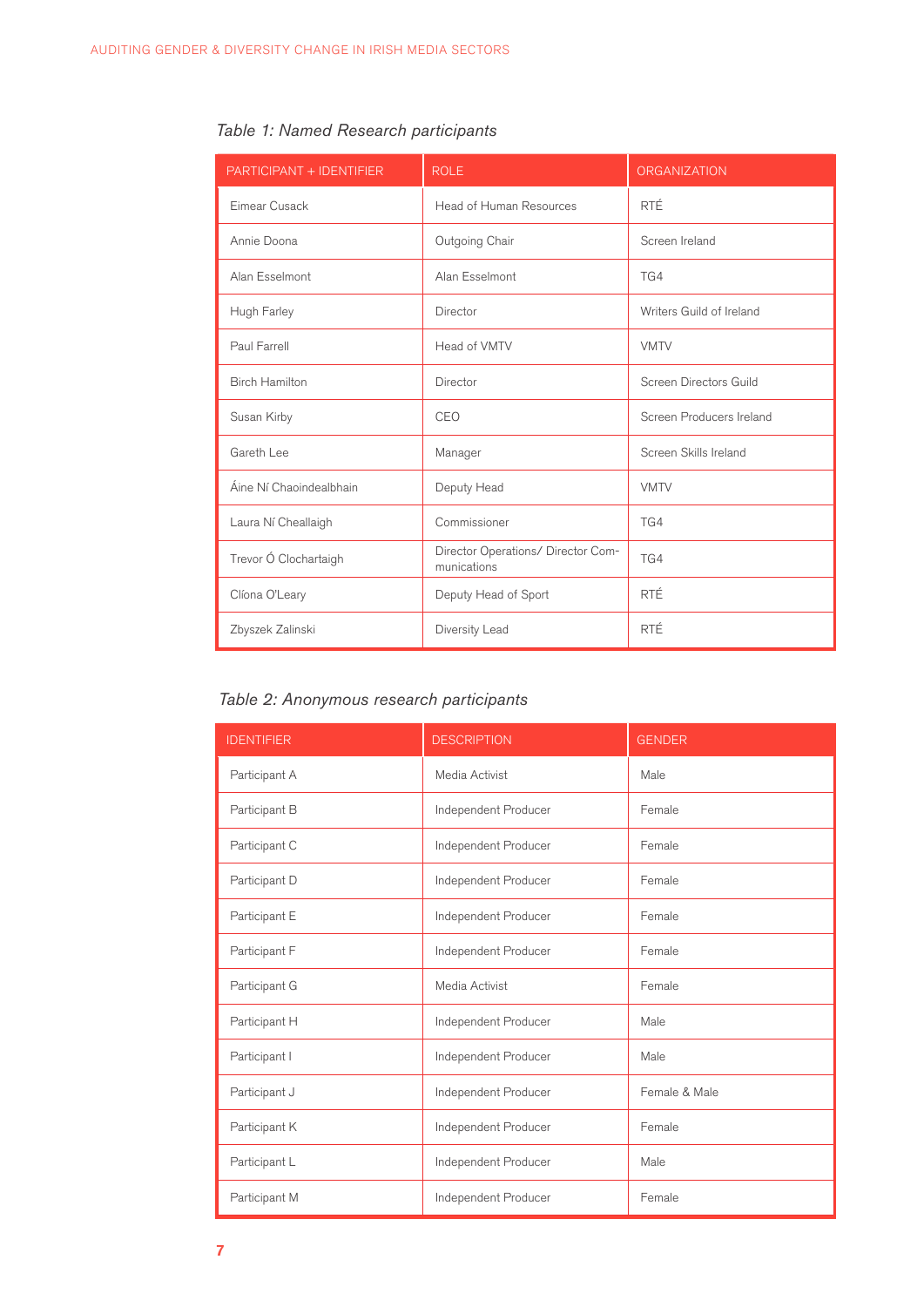# 1

### Research Partners

The research was undertaken as a collaboration between the Department of Media Studies at Maynooth University (MU), the Department of Media and Communication Studies, MIC University of Limerick (UL) and the School of Information and Communication Studies at University College Dublin (UCD).

#### Research Funder

The research was funded by the Broadcasting Authority of Ireland (BAI) under their Media Research funding Scheme 2019, with gender and diversity identified as a specific research theme. This report aligns with the BAI Strategy Statement 2021- 2023 and its objective of promoting plurality and diversity. A specific aim within this objective is to 'foster a media landscape that is representative of, and accessible to, the diversity of Irish society'. This report aims to offer some analysis, insights and potential actions to assist the BAI and the broader media industry in Ireland to embrace change for greater equality, diversity and inclusion.

#### Report Outline

Section 2 of the report provides a review of research and literature in the area of equality diversity and inclusion in media industries, both in Ireland but also internationally. Section 3 specifically focuses on tools and measures that have been developed internationally as examples of best practice and potential sources of intervention. Section 4 presents the findings of the qualitative research undertaken with industry participants. Section 5 presents the responses of Irish industry informants to international tools and measures, along with some discussion of potential actions that the Irish media industry can take to improve equality, diversity and inclusion.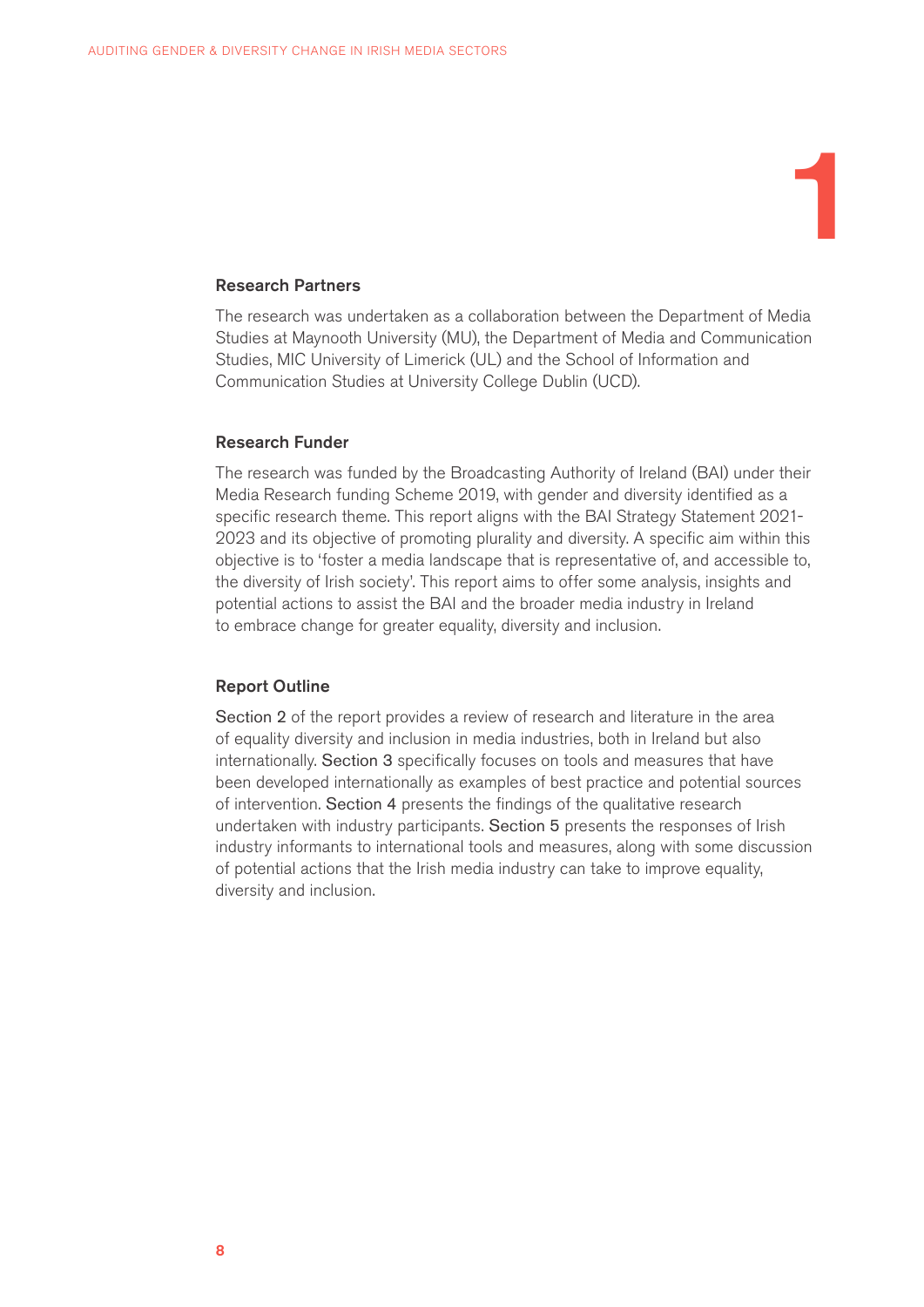

#### Introduction

Equality and diversity in media are key concerns of contemporary academic research, current policy initiatives and ongoing activist debates in Ireland. Research, policy and activism focus attention on the content of screen production and also on the sociodemographic profiles of those who work in media industries. Gender equality in media output and in the workplace is an agenda that has been pursued by activists internationally, since at least the 1970s. However, there is relatively little recorded activism in the media sector in Ireland until the 'Waking the Feminists' protests in November 2015, which focused on gender inequality across the cultural industries (Liddy 2015a, 2015b and 2020c). Since then calls for gender equality have been further underpinned by a turn to additional forms of inequality such as 'constructions of class, race/ethnicity, age, disability and sexuality, which complicate and extend privilege and inequality' (Finkel et al. 2017: 282, Crenshaw, 1989). Social media campaigns such as #OscarsSoWhite and #MeToo have drawn global public attention to the lack of diversity and equality and the scale of sexual harassment in the media workplace. Aided by this academic and global industry attention, Irish policy, research and activism has begun to address questions of under-representation. However, while there is a growing body of research on gender equality in the Irish media workforce (Liddy 2015c, 2016, 2017, 2020a, 2020b; O' Brien 2014, 2015, 2017a, 2017b, 2019a, 2019b) on LGBTQ workers (Kerrigan & O' Brien 2018, 2020a, 2020b) and on new entrants to the industry (O'Brien, Arnold & Kerrigan, 2021) there has been very little research attention paid to broader diversity issues, in particular to disability, ethnicity or race. Indeed, Zelie Asava's work on representations of the black Irish on screen, both in film and television drama, contends that 'Irish screen culture remains quite monolithic and rarely positions the black Irish as part of the collective "we" of the nation' (2013: 21). In contrast, there is considerable concern in the UK that the s creen industries do not reflect the racial and ethnic diversity of the population.

#### Activism and Research in the US and UK

Ongoing concerns about underrepresentation in the UK led to the introduction of the British Film Institute's (BFI) Diversity Standards in 2016, which require film productions to 'include underrepresented groups in a range of film roles and positions, with these groups based on the protected characteristics identified in the 2010 Equalities Act' (Nwonka, 2020:2). The standards, discussed further in section 3, encourage equality of opportunity by 'challenging filmmakers to improve representation on screen, promote good hiring practices, and help films find new audiences' (BFI, 2020:4). In order to be eligible for BFI funding, film productions have to demonstrate a commitment to diversity and inclusion by meeting criteria in at least two of four production areas; (A) On-Screen Representation, Themes and Narratives; (B) Project Leadership and Creative Practitioners; (C) Industry Access and Opportunities and (D) Opportunities for Diversity in Audience Development (BFI 2016). The Diversity Standards have been lauded internationally but are not without critics. Nwonka (2020)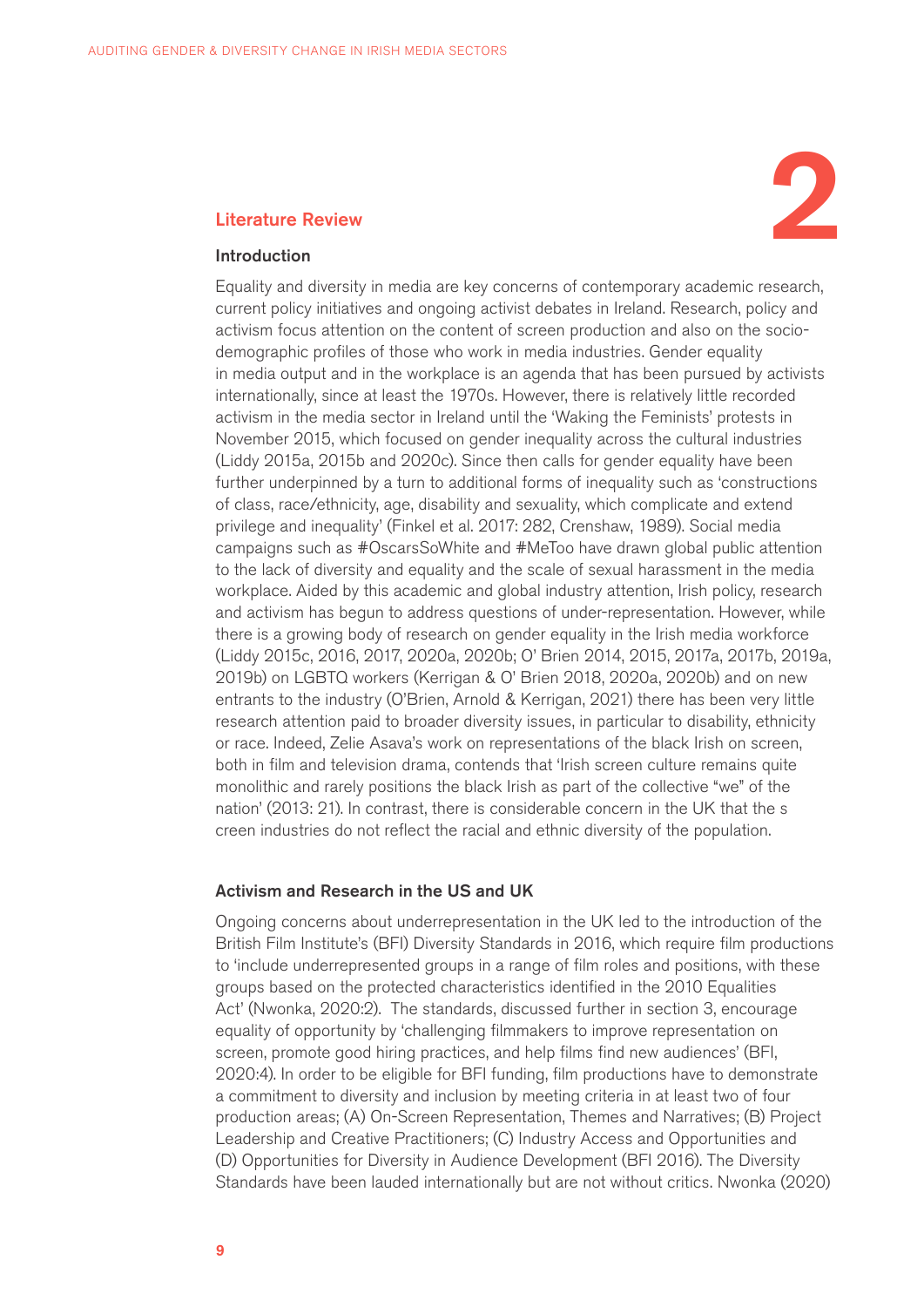## 2

acknowledges that the Standards are a significant intervention in policy approaches to diversity in the film industry but, he argues, they have not successfully tackled the diversity problem. They are 'not yet a robust enough model for responding to the intersectional and multi-dimensional nature of inequality in the industry' (Nwonka, 2020:3). While acknowledging the Standards are 'a crucial intervention' and an 'evolving concept' Nwonka (2020:7) identifies a number of limitations and calls on the BFI to make amendments, which it is currently considering. It is worth noting that ongoing reviews of existing policies, in partnership with academics or stakeholders, can be a useful exercise in ensuring that omissions and strategic difficulties are identified and corrected.

As well as Nwonka's focus on race/ethnicity he has also argued that factors such as nepotism, informal recruitment practices and cultural elitism 'create and sustain exclusion beyond ethnicity, gender and disability… the significance of social class as an important form of social exclusion should not be denied' (Nwonka, 2015: 2). The importance of class has not yet been grappled with in an Irish context but is a significant focus in the UK. For instance, a 2019 report by Carey et al. 'points to a number of pressing challenges' in the UK creative industries, including class issues (2019:5). O Brien et al. noted that '18% of the creative workforce is of working-class origin compared to 35% of the population as a whole' (cited in Carey, 2019: 39). A subsequent Carey et al (2020:2) report on class, participation and job quality found that 'class interacts with other factors – such as gender, ethnicity, disability and skill levels – to create "double disadvantage" leading to considerable underrepresentation'. Over half the people working in UK screen industries were from privileged backgrounds (53%) (Carey et al, 2020:2). The likelihood of someone from a working class background finding work in a creative occupation in the UK has remained the same since 2014 'the first point at which we are able to measure class origin using a robust and comparable method' (Carey et al. 2020: 2)

Spanning UK industry, research and activism contexts, Henry and Ryder (2021) have over many years, campaigned for greater diversity on television. They challenge the notion that diverse groups are a social minority; white, middle-class, able bodied males make up just one third of the UK population, hence diversity is not a minority issue. For them, 'the big problem with all these training or leadership programmes is they implicitly and sometimes explicitly suggest that the reason why women or disabled people or Black people have not progressed is because we are not capable' (Henry & Ryder, 2021: 41). Such a cosmetic approach to diversity, can be dismissed as leading to very little structural change and instead 'blames the victim' (Henry & Ryder, 2021). The tools and measures that Henry and Ryder propose to address diversity, such as tax breaks and ring-fenced funding, are discussed further in section 3.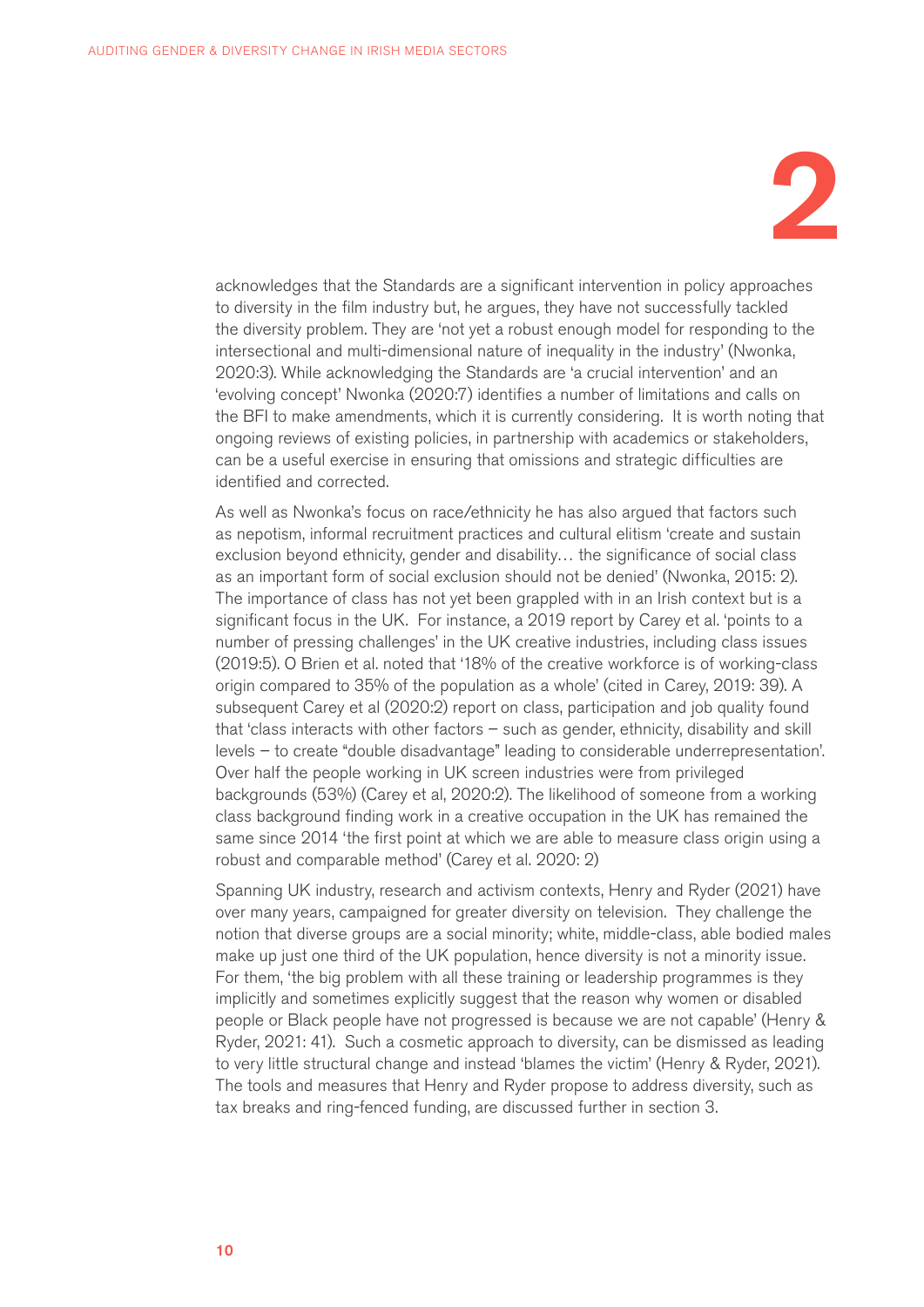

In the US context, annual studies continue to highlight significant and consistent underrepresentation for women and people of colour, these include Lauzen, the Annenberg Inclusion Initiative and the Geena Davis Institute. A recent study by Smith et al. (2021), commissioned by Netflix, examines on-screen inclusion of gender, race/ ethnicity, sexuality and disability as well as gender, race and ethnicity behind the camera. The study focuses on Netflix scripted-series and original films from 2018- 2019. The overall findings suggest that more underrepresented groups have a voice on Netflix than in Hollywood, with the caveat that many groups still struggle for inclusion. For instance, 'LGBTQ and disability communities are rarely seen or heard in storytelling' (Smith et al., 2021: 29). Smith makes the link, already established for gender (Lauzen 2020), that the involvement of underrepresented groups behind the camera 'telling stories' has far reaching ramifications for content. The study found that there are 'exponentially more' leads, co-leads and main cast from marginalized communities when a person behind the camera is from a historically marginalized community (Smith et al, 2021). Smith states 'that access is helping make people make decisions differently' (Smith, cited in Ramos, 2021). Smith's tentatively optimistic findings chime with the 2020 Diversity Report by Hunt and Ramón. Hunt summarises its results: 'As of 2019, both women and minorities are within striking distance of proportionate representation when it comes to lead roles and total cast' (cited in Wolf, 2020). However, Hunt echoes Smith's emphasis on the importance of behind the camera representation for onscreen diversity, which 'begs the question: Are we actually seeing systematic change, or is Hollywood just appealing to diverse audiences through casting, but without fundamentally altering the way studios do business behind the camera?" (cited in Wolf, 2020).

The collaboration between Smith at USC's Annenberg Inclusion Initiative and Netflix was a transparent and productive engagement and points to the potential value of industry/academic research partnerships. Smith explains 'it was instigated by Netflix and demonstrates a commitment to self-reflection and a desire for transparency. These are critical steps to take on a journey toward inclusion' (Smith et al. 2021: 31). Importantly, Netflix co-CEO, Ted Sarandos has committed to working towards closing existing representational gaps, and monitoring progress and 'will release a report every two years, from now through 2026' (Netflix, 2021). However, a key issue that the research with industry also highlights is that transformational interventions can prove controversial within industry as policy interventions require 'uneasy coalitions of stakeholders and the forging of alliances to implement and run' such initiatives (Newsinger and Eikhof, 2020: 57). Indeed, a key focus of this research is to ask to what extent transformative policies are welcomed or merely tolerated by industry and to what extent they can actually be implemented within the Irish screen production sector?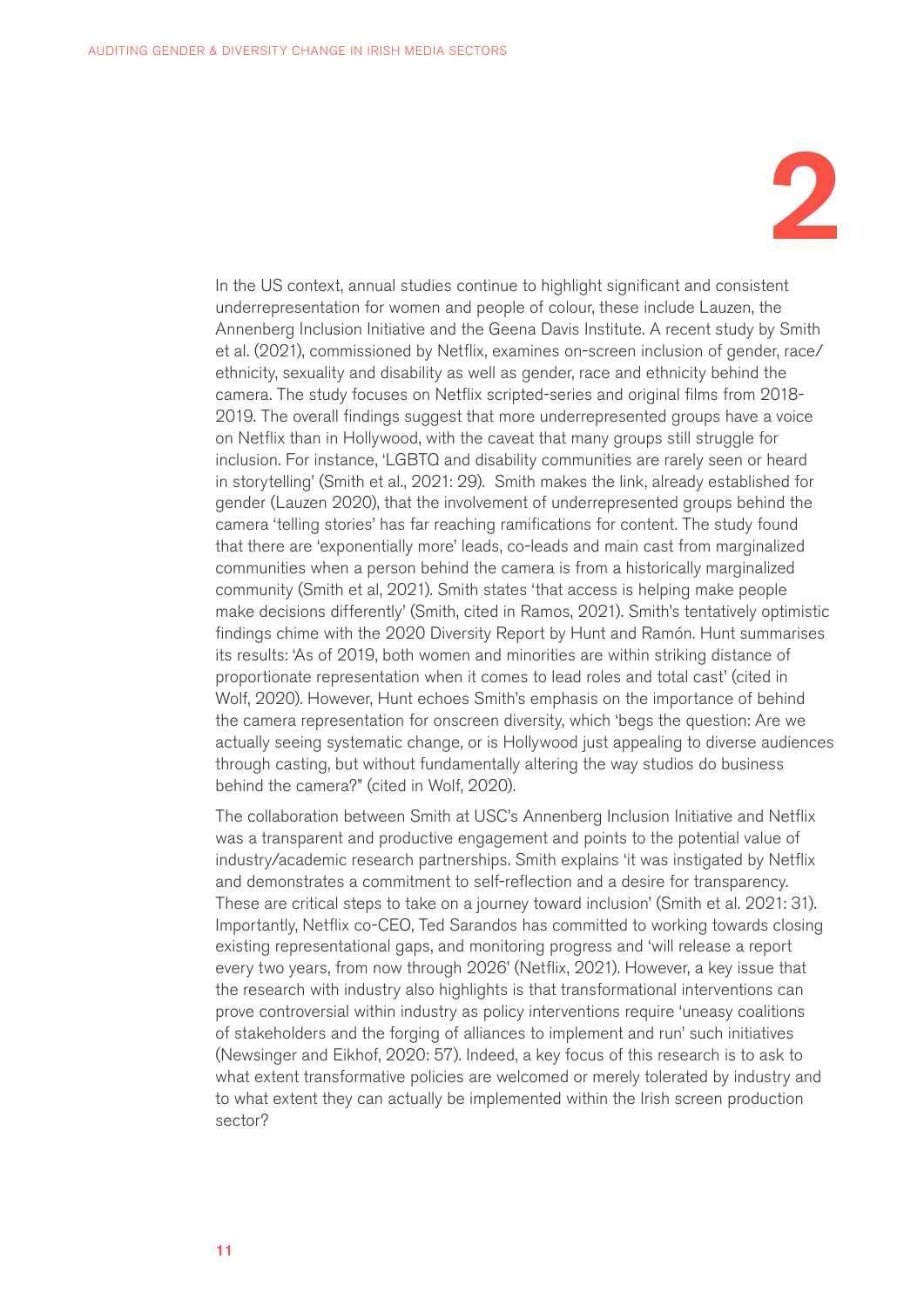# 2

As Jeremy Ahearn has argued, cultural policy 'can figure successively as a peripheral and as a central component of governmental strategy, as superficial and as fundamental, as decorative or substantial' (2009: 2). In defining the parameters of what policy was to be included in this study, Ahearn's distinction between two broad categories of cultural policy, explicit or nominal cultural policy, and implicit or effective cultural policy, is instructive (2009: 143). Ahearne differentiates between policies that are explicitly directed towards culture and those that have an effect upon on culture, without being labelled as specifically 'cultural'. This point has been developed by Newsinger and Eikhof (2020: 48) who note that, implicitly, labour market policy, education policy, NGO and company policies can all impact on diversity, even while not claiming to do so. However, it is beyond the scope of this research to adopt such a broad approach to policy and this review is limited only to policy that explicitly claims to address equality and diversity in media industries directly.

Explicit interventions to increase workforce diversity can be divided into two further categories, empowering interventions that enhance the individual's capacity to participate and transforming interventions aimed at changing exclusionary practices and processes (Newsinger & Eikhof, 2020:56) There is some evidence that empowering interventions such as training schemes and mentorship programmes can provide 'limited numbers of women, BAME people and disabled people with entry routes to the industry' (CAMEo, 2018:9). Such interventions are undoubtedly worthwhile but do not address 'systemic challenges to workforce diversity in the screen sector' and therefore need to be supplemented by more 'systemic initiatives' (CAMEo, 2018: 46). Interventions in the second category seek to 'transform sectoral practices, to remove barriers to equal participation and often operate at a policy level within individual organisations '(such as reshaping recruitment processes or delivering unconscious bias training for decision-makers) as well as at industry levels (for example, linking funding awards to practices that facilitate equal opportunity)' (Newsinger and Eikhof 2020: 56). Some examples of transformative interventions that have been generated in the Irish context are outlined below.

#### Diversity and Equality policy for Irish Screen production

Since 2015 a number of explicit policy changes have occurred across both gender equality and diversity agendas, within Screen Ireland, the Broadcasting Authority of Ireland and in RTÉ. Within a five-year period, Screen Ireland (formally the Irish Film Board (IFB)) issued a six-point plan, an enhanced production funding scheme and a POV production and training scheme as well as establishing a Diversity and Equality Subcommittee. Similarly, the BAI launched a Gender Action Plan in 2018 and added gender as a focus to its Sound and Vision round in 2019. RTÉ's 2018-22 Strategy was followed by a Diversity and Inclusion Charter in 2018. All these policies are set out and discussed below.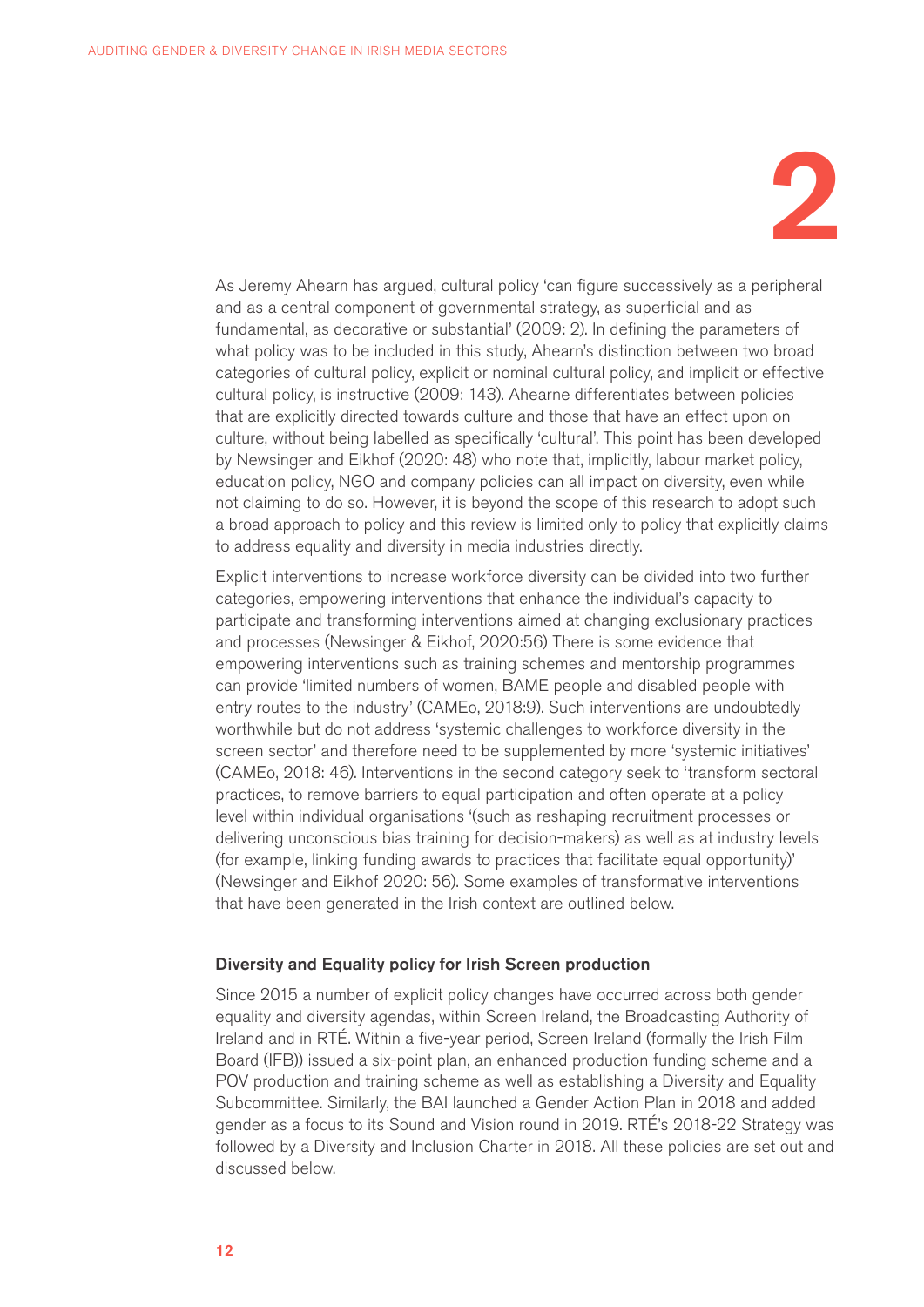

In December 2015, the Irish Film Board (renamed Fís Ireland/Screen Ireland in June 2018) announced a Gender Equality Six Point Plan, implemented in 2016. The plan included a commitment to the publication of gender statistics on funding and role allocations and the monitoring of gender data in Board meetings. It pledged to 'stimulate applications for development and production funding with female creative talent attached' (IFB, 2015) with an ambitious, though ultimately unrealised, target of 50/50 gender parity in funding within a three-year period. Training and mentorship, which fell under the remit of Screen Training Ireland (since renamed Screen Skills Ireland) included specific initiatives such as international placements, mentorships for writers and directors and seminars, conferences and gender panels at industry events. Early intervention in formal education settings was acknowledged as being an important tool in getting women into industry. The IFB also committed to work with Enterprise Ireland on an entrepreneurship start-up scheme to encourage engagement with female creative talent. Lastly, there was a commitment to work with industry partners to embed gender equality 'within the decision-making process in screen content which is publicly funded' (IFB 2015).

By 2017 some progress had been made in terms of encouraging female writers, directors and producers into the sector through training initiatives and through the IFB's short film scheme. That year 70% of funded short films had female directors attached and short film schemes have continued to hit at least 50/50 gender equality in key creative roles. However, the number of funding applications for features received by Screen Ireland with female writers and directors attached remained relatively low, 'Whilst a lot has been achieved in developing the careers of female writers and directors, not enough has been achieved in relation to increasing the actual funding applications received by Screen Ireland, with female talent attached' (Screen Ireland, 2021). To address the deficit Screen Ireland introduced a number of funding initiatives. The Enhanced Production Funding for Female Talent introduced in 2017 gave increased support of up to €100,000 for female writer and director led features or €50,000 for a project in which a female writer or director was attached. Funding was further increased in February 2018, when the IFB confirmed their third initiative, the POV Production & Training Scheme. A shortlist of ten projects would receive 'tailored support' after which, three films with budgets of €400,000 would be selected for production. In fact, the selection process was extended to four films and for the first time, gender balance in terms of crew was explicitly mentioned as an expectation within funded features. Importantly, in 2017 a Gender Equality and Diversity Subcommittee was also set up to establish ongoing policies and guidelines in relation to funding and applications as well as to consult with external bodies.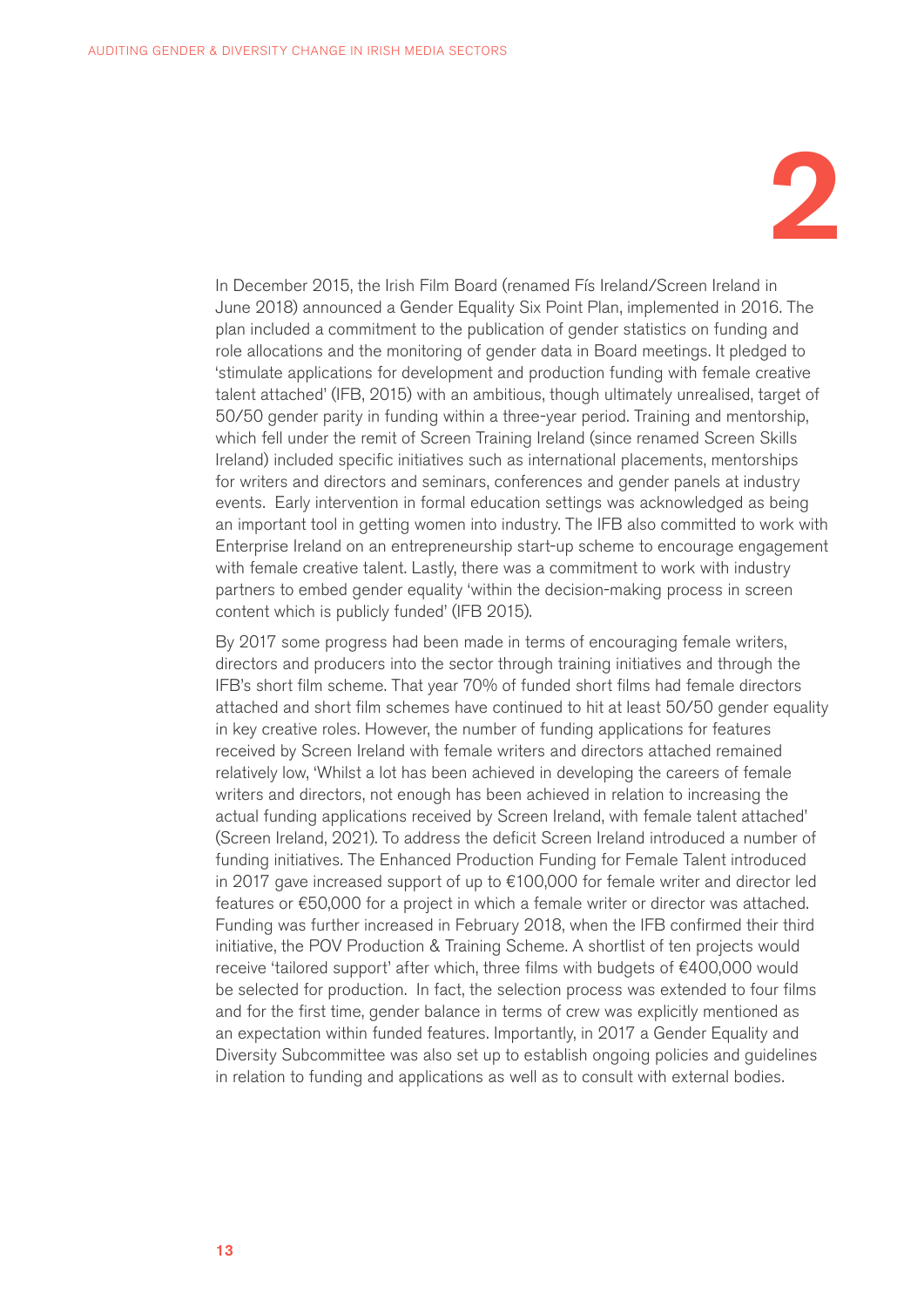

When projects are grouped together, despite variations, it is clear that Screen Ireland's policy and initiatives did have an impact, although there remains a number of as yet unresolved issues including, crucially, lower budgets for female driven projects. Projects, which include feature film, television, animation, documentary and shorts, produced with female directors attached, increased from 10% in 2015 to 37% in 2019; with female writers attached increased from 27% in 2015 to 43% in 2019; and with female producers increased from 63% in 2015 to 69% in 2019 (Screen Ireland, 2021). In October 2019 the Spotlight Scheme was launched 'specifically targeted at diverse and underrepresented voices and this is reflected in the choice of projects' (Screen Ireland, 2020). Screen Ireland's future direction is stated clearly 'It is the intention of Screen Ireland to develop funding criteria for productions based on the following guiding principles; equality, diversity and inclusion, career & skills development, dignity in the workplace, and climate and sustainability' (Screen Ireland, 2019).

During a colloquium on gender equality in the industry, 'Women in the Irish Film Industry: Moving from the Margins to the Centre' (MIC, Limerick, March 2016), it emerged in a presentation by BAI senior policy manager, Stephanie Comey, that the BAI had, up to that point, been gender blind. Moreover, the BAI had little or no ready access to statistical information about how their funding was being distributed until Comey herself undertook to uncover and provide statistics for her presentation. Of the 386 television projects funded in the previous five-year period, just 19% had a female director (Liddy, 2020b: 82). Subsequently, following a data request from Women in Film and Television Ireland the BAI noted that the producer category had 43% participation by women but in the writer and director categories participation was under 20% (Comey, 2018). The BAI board addressed the gender inequality issue and agreed the need for an action plan. Subsequently, the BAI launched its 'Strategy Statement 2017- 2019' in February 2017, with a focus on diversity and a mission to 'promote a plurality of voices, viewpoints, outlets and sources in Irish media' (2017: 1). In April 2018, it launched its Gender Action Plan. The plan was informed by a recommendation to the Council of Europe, issued in 2017, which had sought to 'encourage the relevant audiovisual sector organisations (including… the relevant regulatory authorities) to prepare, or revise, regulatory and self-regulatory strategies, collective bargaining agreements and codes of conduct or other frameworks for implementation, taking into account a gender equality perspective' (Council of Europe, 2017).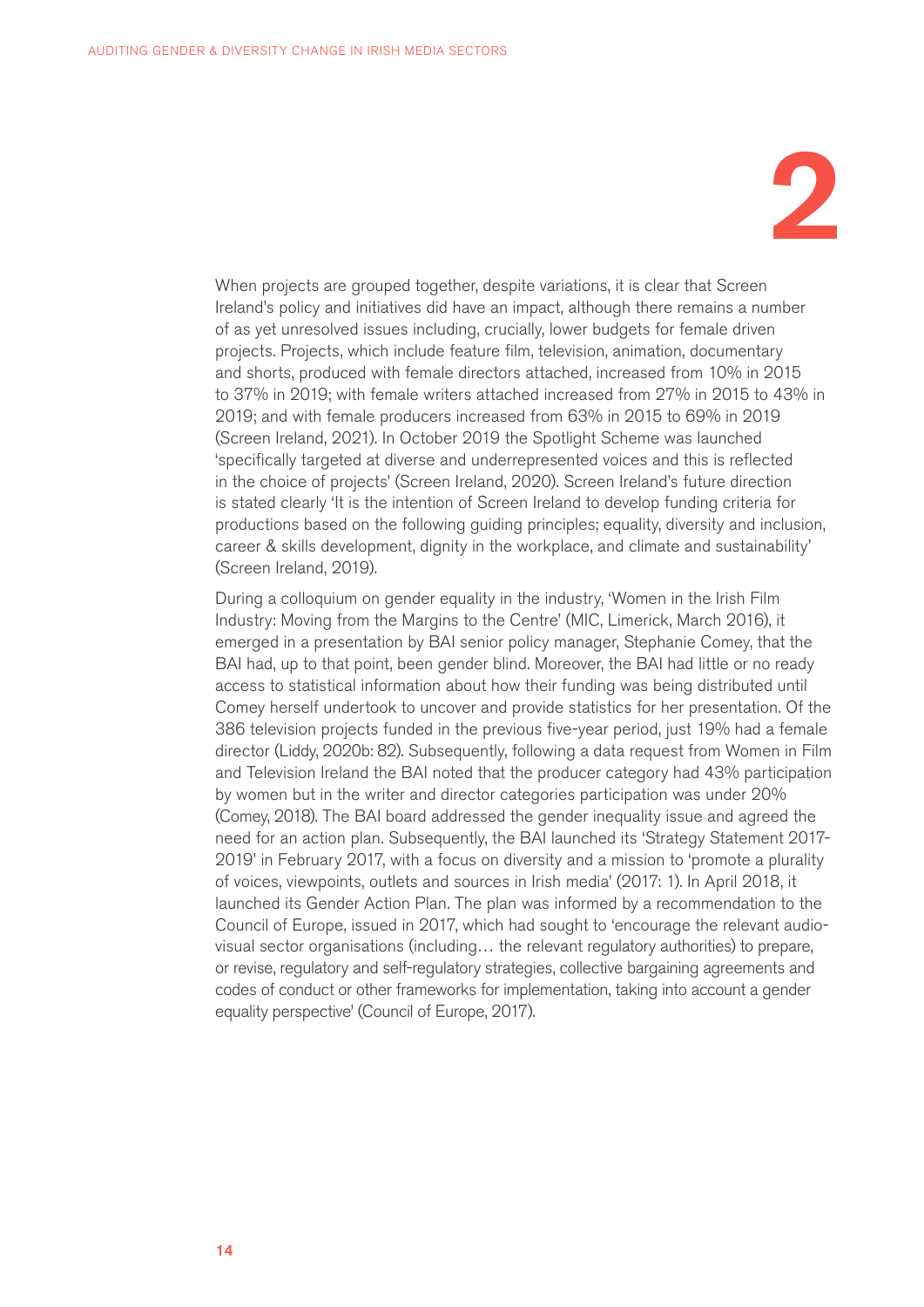

The BAI Plan addressed four key areas of gender equality. Firstly, accurate data on numbers of women involved in the sector, types of roles occupied and opportunities for funding were inadequate (2018: 2). It proposed to gather 'transparent and accurate data on the number of women involved in the sector, what roles these women have, pay structures… and whether there exists adequate gender balance in decisionmaking positions in the industry' (2018a: 3). Assessment criteria for Sound and Vision funding included gender balance in key production personnel. Secondly, the BAI committed to undertaking gender research on questions of equality of access, leadership, on air representation, as well as on obstacles to participation and gendered working conditions. Thirdly, the BAI proposed to expand its sectoral development agenda through training for on-air participation and gender awareness training for funding assessors, Board members and external stakeholders. At that juncture, the BAI noted they were 'considering' a special funding round on 'Women's Stories' (2018: 4) This was subsequently implemented in 2019 under Round 33 of Sound and Vision 3. The BAI also addressed accountability by publishing the Gender Action Plan, and by planning to promote development initiatives and seek partner opportunities with other bodies, funders and broadcasters.

An assessment of the Gender Plan was to be included in the BAI's Annual Report (2018: 4). That report restated the BAI's role in promoting diversity and acknowledged that the current strategy focused on 'gender and Irish language' and noted that 'additional areas of diversity will be prioritized in future years' (2019a: 26). The Sound and Vision 3 scheme was the main achievement outlined, which had led to 'an increase in the number of women directors and writers employed' (2019a: 26). In 2018's Round 30, of all successful proposals, 64% of producers, 36% of writers and 21% of directors were women (Comey, 2018). The subsequent addition of 'Women's Stories' as a focus in Round 33 led to an increase in proposals that fulfilled that focus. By 2020, in Round 34 of Sound and Vision more than 80% of the successful TV projects identified between one and four women in lead creative roles (BAI, 2020).The BAI continues to capture data on leadership and content and gender will 'continue to be a consideration for the selection of applications'; the BAI will also 'continue to monitor all projects awarded funding so that they maintain the quota of women in lead creative roles as part of the contracting process' (BAI, 2019b).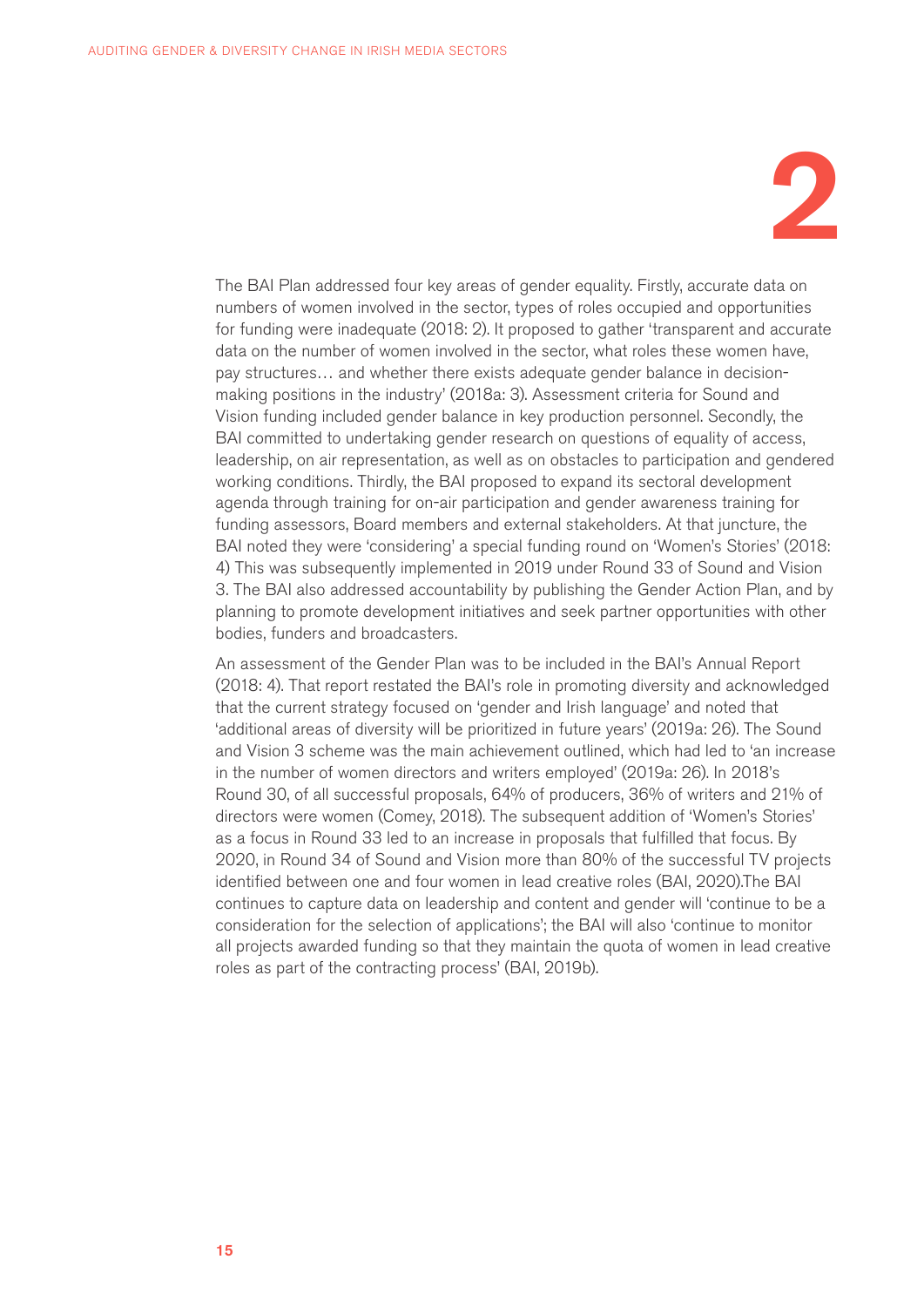

Beyond the regulator's measures to increase gender equality, the national broadcaster, RTÉ also took action. Their 2018-22 Strategy was published in March 2017, wherein the Chair's Statement articulated RTÉ's determination to 'Create content that reflects the diversity of an ever-evolving nation' (RTÉ, 2017a: 6). The broadcaster had engaged with 'external diversity specialists' and clearly acknowledged a requirement for change, which in turn would involve measuring on-air diversity and developing a 'deep understanding of audiences in Ireland' (2017a: 35). While the strategy also noted an 'increased awareness' of 'gender diversity' in Irish society (RTÉ, 2017a: 35) it did not directly address this form of inequality on-air or amongst the workforce in the Strategy document. In October 2018, however RTÉ launched their Diversity and Inclusion Charter, which contained a commitment to 'ensure that there is fair and authentic representation of gender…' within the workforce (RTÉ, 2018: 4). The goals attached to that objective included 'a 50/50 gender balance across RTÉ as a whole and, where possible, within key levels of management' (2018: 6). However, RTÉ had already claimed in its 2017 Review of Role and Gender Equality that 'the gender distribution of employees is almost a 50/50 split in overall numerical terms' (RTÉ, 2017b: 9). The charter committed to a minimum 5% rising to 10% of persons from a non-Irish background and 5% rising to 8% of persons with a disability as well as 'a minimum preliminary goal of 4% of persons who identify themselves as members of the LGBTQI community' (RTÉ, 2018: 6). However, it is unclear whether the timeframe for achieving these targets is 2020 or 2030. The Charter also committed to educate the workforce on D&I and to capture staff experiences through surveys. D&I was to be fully integrated into workplace policies and practices. RTÉ stated an objective of acting as a leader in championing D&I and promoting strategies to address inequality in the creative and media industries in Ireland. In the more detailed action plan that accompanied the Charter, RTÉ committed to appointing D&I champions as well as a D&I Lead, and key actions to implement the objectives were set out under each of the four key objectives. In February 2019, as part of that strategy for diversity and inclusion, after an internal competitive process Zbyszek Zalinski was appointed RTE's first Diversity and Inclusion Lead.

While the Irish policy approaches to gender equality, diversity and inclusion can be described in detail, there is as yet no clear analysis available as to how the measures have been received or applied on the ground within the film and television industries. It is to this gap in knowledge that this research project is addressed, but firstly it explores the tools and measures for diversity and inclusion that are available internationally.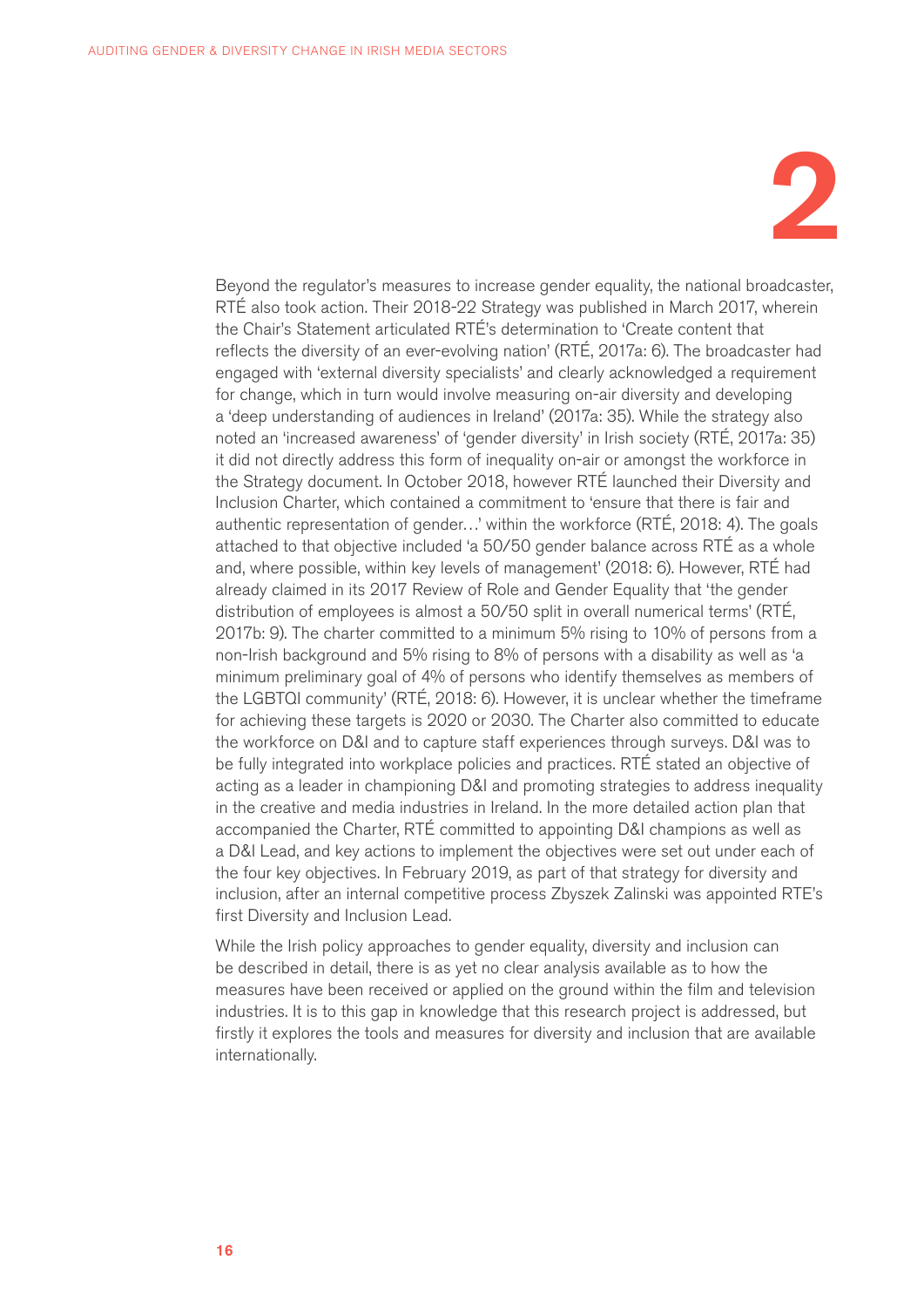## Tools and Measures for Diversity **Tools and Measures for Diversity<br>and Inclusion in International Contexts<br>3 Introduction**

#### Introduction

In terms of approaching diversity and inclusion in Irish media industries, the policies, tools and measures that have been developed in other jurisdictions' media industries are a useful focus. A range of tools have been developed across Europe, the US and Australia, which focus on gender, race, age, sexual identity and disability, areas where there are significant under-representations. This section of the report incorporates a review of the EDI tools and measures that have been developed internationally and how they have been incorporated into routines of production in media industries. This section examines: diversity standards, leadership objective setting and incentivization, targeted talent development and diversity monitoring as they have been developed by production companies, activist organizations, broadcasters, communication regulators and government departments. Section 5 will examine how participants in the research believed these tools and measures might apply in the Irish context.

#### Diversity Standards

There has been a strong emphasis internationally on the area of diversity standards across a range of broadcasters and bodies. Many of the standards vary but generally share the same principles. They have been issued by the British Film Institute (BFI), Channel 4, the BBC, Ofcom and ITV, each are discussed below as are the mechanisms through which the implementation of standards are monitored.

The BFI standards focus on gender, race, age, sexual orientation and disability and are designed to 'encourage equality of opportunity and address under-representation in the screen industries' (BFI, 2019). Those who seek funding, mainly production companies, must expect to meet the criteria for at least two of four Standards and are actively encouraged to pursue at least three. The standards cover A) on-screen representation, B) creative leadership, C) industry access and training opportunities, and D) audience development (BFI, 2019). The BFI notes that this is a flexible framework that can be used for feature films, television content produced for broadcast and online, as well as for a range of audience-facing activities such as film festivals. Standard A regarding on-screen representations requires production companies to meet three criteria from the following: (i) at least one of the lead characters/contributors/presenters/voice artists are from an under-represented group(s); (ii) the total of secondary or minor on-screen individuals needs to meet one or more of specific targets, such as a 50-50 gender balance and 20% need to belong to an under-represented ethnic group; (iii) the main storyline or subject matter is about an underrepresented group; (iv) casting decisions reflect under-representation; and (v) the setting is wholly or partially in an under-represented region or community (BFI, 2019). Standard B regarding creative leadership aims to develop talent and leadership and requires production companies to meet two of four criteria: (i) three members of leadership must be from an under-represented group; (ii) at least six mid-level or technical roles are filled by someone from an under-represented group; (iii) the company has target quotas for under-represented group (iv) the company hires from different regions. Standard C, regarding industry access and opportunities, addresses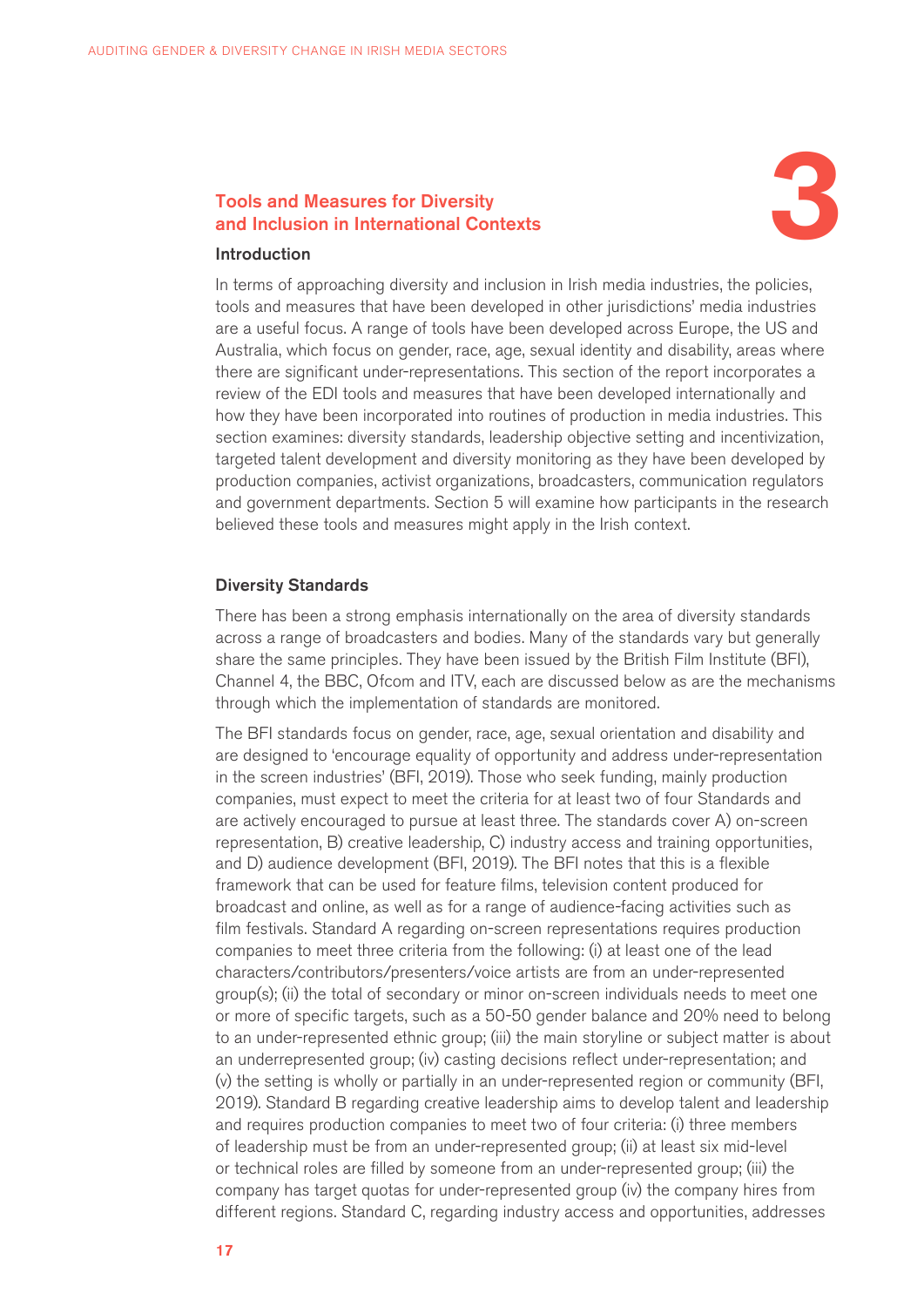

under-representation in relation to internships, work experience, promotion, mentorship and first job roles (BFI, 2019). Criteria that must be met in this standard include paid employment opportunities such as internships for people from under-represented groups and training opportunities and skills development for new entrants. Standard D, regarding audience development, requires details on the promotional and marketing strategies that will enable a film, project or programme to access under-served audiences. The criteria to meet this standard include disability access to materials, targeting under-served audiences with a clear strategy to reach them and reaching audiences beyond urban centres (BFI, 2019).

Channel 4 has a measure set out in their 360 degree diversity charter which applies to each of their commissions with independents, in which they commit to diversity both on and off screen through a 'YES Scheme'. For example, to qualify for a YES from Channel 4, the independent has to ensure that certain criteria are met either on-screen or off-screen (Channel 4, 2015). The on-screen criteria relates to content/subject matter, where a series or single programme must reflect a variety of communities and backgrounds through their subject matter and roles, which refers mainly to ensuring diversity in casting actors for scripted programmes and contributors on factual programmes. The off-screen component of the measure is divided into three sections. The first section relates to senior staff/key creative roles (Channel 4, 2015). To qualify for a YES here, production companies must demonstrate that at least one senior member of the production is from an ethnic minority or at least two are women. Under the development/production team/crew component, a YES can be secured if roles within production teams and crews are accessible to people from under-represented groups (Channel 4, 2015). For factual and scripted programmes, a YES can be achieved if 15% of the production team or crew are from an ethnic minority or have a disability. For entertainment programmes, at least 40% of the crew need to be women or 15% need to be from an ethnic minority, or at least 5% need to have a disability (Channel 4, 2015). To achieve a YES under training, internship and career progression, production companies must demonstrate support for access to the industry, as well as career progression with Channel 4 and its suppliers. Specifically, a production company must hire one paid intern through an approved industry scheme or hire a graduate of an internship scheme or provide skills training from a recognised provider for team members with disabilities or from ethnic minorities. As part of this scheme, performance in meeting these measures is published against the diversity criteria on an annual basis, to ensure that progress is being made.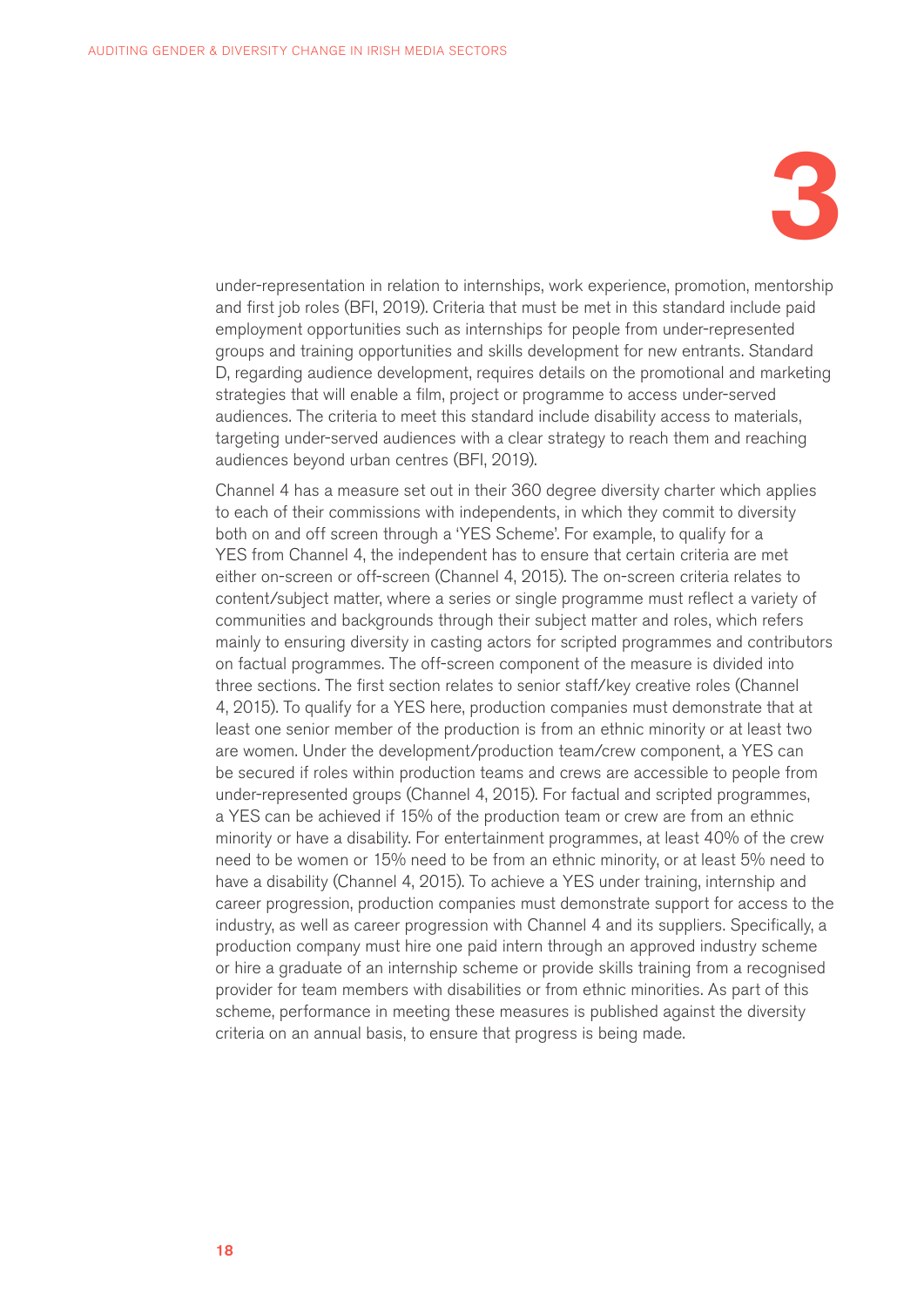

The BBC Diversity Commissioning Code of Practice sets out a number of equality, diversity and inclusion commitments within the UK's public service broadcaster. The code sets out the steps the BBC will take when commissioning content across all genres to ensure it accurately represents and authentically portrays the diverse communities of the whole UK. The Code includes a commitment to diversity of age, disability, gender reassignment, race, religion and belief, sex, sexual orientation and socio-economic background. The focus of this diversity measure relates to the areas of representation and casting, workforce diversity within commissioning and production teams and expectations for content-makers working with the BBC. The Code of Practice notes that the BBC will only work with content makers outside of the organization who have diversity and inclusion policies in place, which for them is a contractual requirement. The Code also has an emphasis on increasing opportunities for diversity through recruitment at entry level, by seeking out candidates from a wide variety of backgrounds. A Creative Diversity Unit was established in the BBC in November 2019, which aims to develop key diversity and inclusion commitments through industry collaborations and events. Among these events was the recent 50:50 festival held in April 2021, a series of panels and discissions around best practice in increasing representation (BBC, 2021a). In November 2020, the BBC hosted the Reframing Disability event, in collaboration with NGOs and activist groups The Valuable 500 and Disabled Artists Networking Community. The event, which was hosted by LinkedIn Live, aimed to 'inspire audiences to return to their communities, institutions and organizations with the tools they need to create inclusive change' (BBC, 2020). The BBC's Creative Diversity Report (2020) further proposed that the BBC should build on the code of practice through a series of additional initiatives, which included developing creative diversity toolkits. Since then, June Sarpong, the director of creative diversity at the BBC launched 'a toolkit for change' called Rivers: The Six Streams of Inclusion. These are designed as practical steps aimed at helping to shift production norms and build a more diverse and creative industry. The six streams are described as follows:

- i. "Renew: Shake up the talent search. Go to them instead of expecting them to come to us.
- ii. Invest: Allocate adequate resources to developing diverse talent and retaining a culture of diversity.
- iii. Value: Ensure everyone in the organization understands diversity and its value.
- iv. Empower: Allow diverse people to share their stories and provide them a chance to do so.
- v. Reward: Give people credit for their work in a meaningful way.
- vi. Sponsorship: Pair diverse talent with sponsors to make change to people's careers" (BBC, 2021b).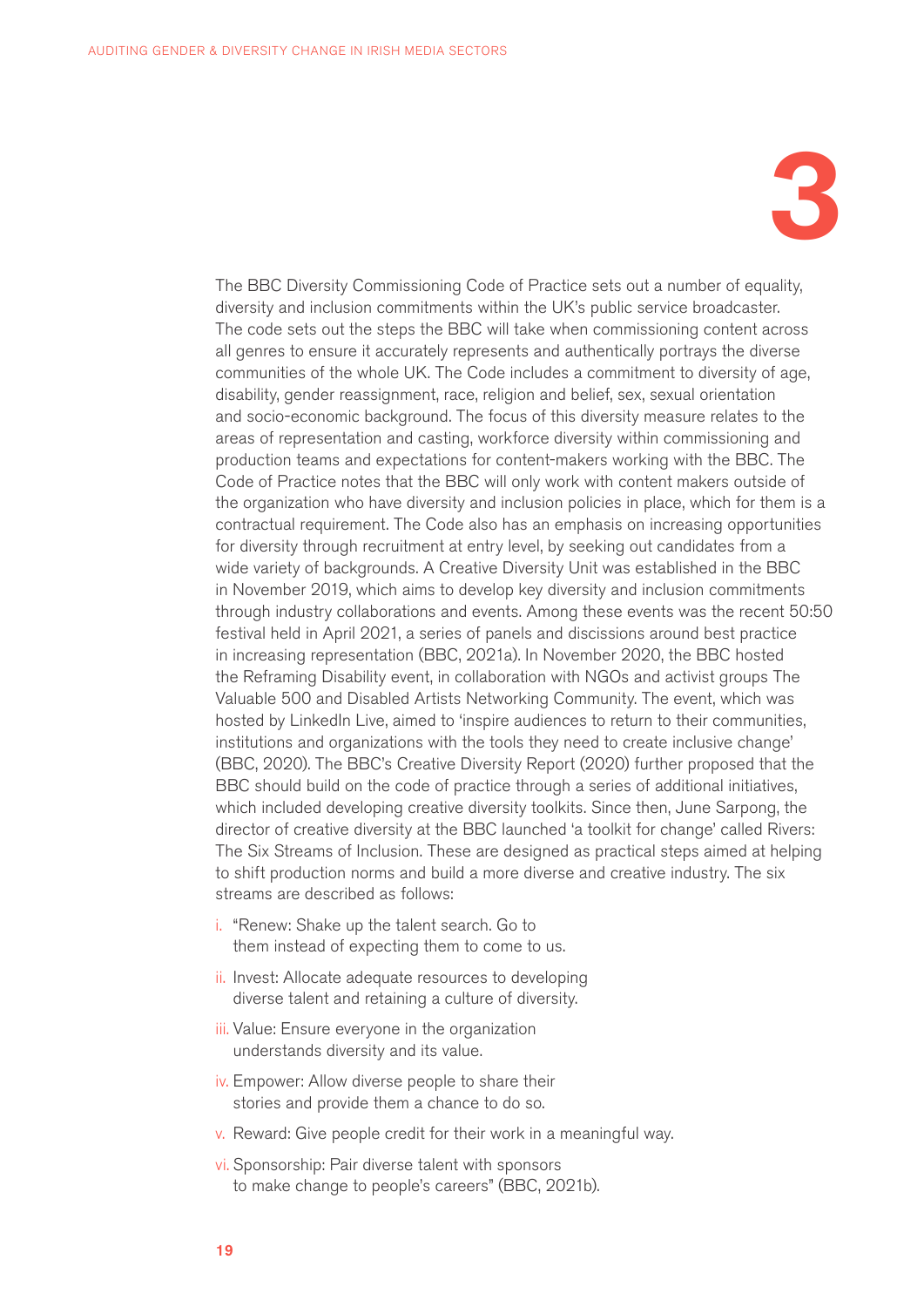

The BBC'S commitment to diversity is tracked by Ofcom, the UK's communications regulator. In particular, progress with their code of practice is reported annually to Ofcom to ensure compliance. Ofcom has a number of legal powers relating specifically to diversity in broadcasting that apply to much of the broadcasting industry in the UK. Among these legal powers includes the issuing by Ofcom of licenses for television and radio broadcasters. Part of that process requires broadcasters to make arrangements for promoting equality of opportunity in employment between men and women, people of different racial groups and for disabled people, as well as training or retraining people employed, or in connection with the provision of the licensed service. Because of the BBC's Public Service Broadcasting charter, Ofcom can set a number of diversity standards for the BBC as described above.

ITV launched its Diversity Acceleration Plan in 2020 to accelerate change in equality, diversity and inclusion by creating more opportunities for those from Black, Asian, minority ethnic and other underrepresented groups. The plan aimed to ensure that measurable change would be implemented over 12 months, from July 2020 to July 2021. The plan has so far resulted in the creation of a Group Diversity and Inclusion Director, who sits on ITV's management board. In August 2020, Ade Rawcliffe was appointed to this role, which was orientated around developing ITV's EDI strategy to deliver its published targets, while also partnering with all management board leaders, commissioning teams and HR teams to deliver on the Acceleration Plan (ITV, 2020). ITV concurrently established a Cultural Advisory Council, a group of independent external advisers 'who will advise, challenge and counsel ITV on all of its inclusion and diversity activities' (ITV, 2020). This group, along with the diversity director Rawcliffe, will lead and coordinate all of the EDI activities through a series of action plans, which will be developed and delivered by teams across ITV. While the composition of the board still remains unclear, ITV is keen to ensure that the board is made up of people from diverse backgrounds from outside of the organization (ITV, 2020). Other specific departmental initiatives have also been established within ITV. Comedy 50:50 aims to address gender imbalance in comedy on ITV and a database of over 450 female writers has been created for use across the industry. Commissioning terms for comedy have also changed so that all commissions must have male and female writers (ITV, 2020). ITV News Diversity Panels aims for each ITV news region to have its own diversity panel with representatives from community groups to enable editorial teams to gather feedback directly from community members on how they can better reflect and represent their region.

In the case of UK broadcasters, the commitment to diversity is maintained (or challenged) through the establishment of external monitoring and consulting bodies, to coach and advise on EDI issues. The Diamond Project is one such monitoring initiative. This is a single online system used by the BBC, ITV, Channel 4, Channel 5 and Sky to obtain consistent diversity data on programme they commission. The specifics of the Diamond Project are discussed in more detail in the monitoring section below.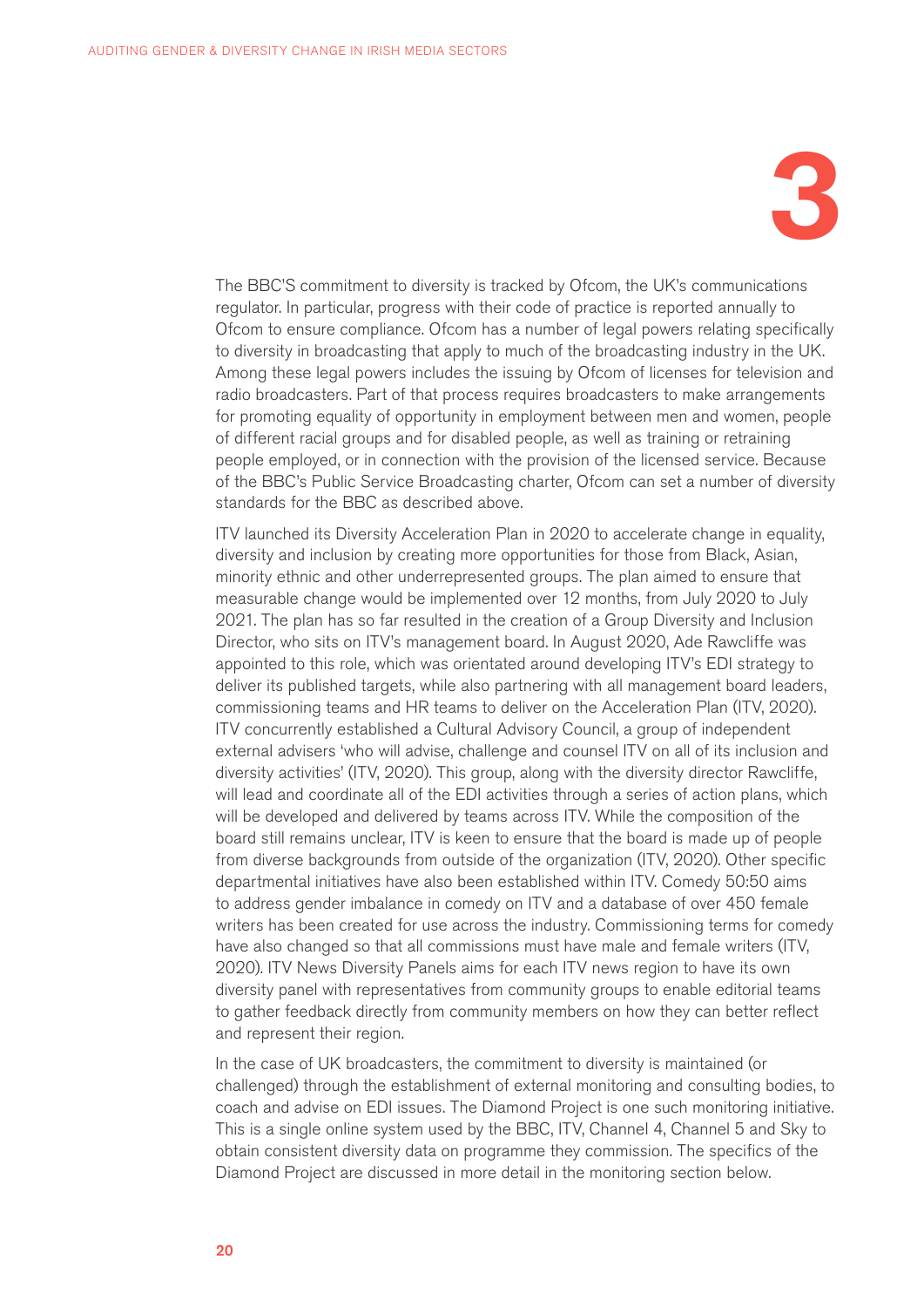

In other jurisdictions, diversity standards are maintained through slightly different consultancy arrangements. Flemish public service broadcaster VRT has an institutional-level diversity board, made up of external representatives from civil society organizations and academia, to evaluate how the broadcaster televises diversity and also uses this board to inform news and current affairs programming and for consulting on the development of storylines on television fiction (Kerrigan and Vanlee, 2020). Section 5 will describe how various diversity standards are perceived in the Irish context.

#### Leadership Objective Setting and Incentivisation

There was some emphasis internationally on the area of diversity interventions through leadership. Channel 4 had an initiative for senior managers and editorial staff to improve diversity. This initiative involved them developing specific, measurable targets in one or both of the following areas: (a) within the broadcaster, by increasing the representation of specific groups and leading a culture of inclusion, for example by implementing internal mentoring to specifically support underrepresented groups; and (b) by making more diverse creative output, that is by increasing the presence of underrepresented groups both on and off-screen (Channel 4, 2015). ITV's Diversity Acceleration Plan also sees a focus on leadership objective setting, which includes the Step Up 60 initiative, whereby ITV will provide the opportunity for at least 60 people to step up and secure their first ITV senior editorial and production roles, including directing, writing or producing episodes. Similarly, EDI development amongst leadership was considered part of the plan, with inclusive leadership training, which included mandatory race and inclusion training and unconscious bias training. Additionally, their Race Forward development programme is aimed at creating a pipeline into ITV's leadership, with the programme seeking to develop minority ethnic talent and see them progress to more senior roles (ITV, 2020).

Another measure to incentivize greater diversity has been applied in media award structures, with the aim of engendering change through encouraging productions to incorporate diversity if they wish to meet eligibility standards for awards. One recent example of this includes the Academy Awards and the British Academy of Film and Television (BAFTA) awards system. The Academy Award system has established a set of four categories where at least two standards must be met for a production to be eligible for an award nomination. Among these standards are diverse representation on screen in terms of race, nation, sexuality and gender, diversity in terms of creative leadership and department heads, overall crew competition, industry access and opportunities, including internship opportunities for underrepresented groups and diversity of representation in marketing, publicity and distribution (Oscars, 2020). Already these measures at the Oscars have brought some change, with 2021 seeing the highest number of nominations going to women across the top categories. People of colour also received the highest number of Oscars nominations ever. While these changes have been seen over the course of just one award season cycle, it indicates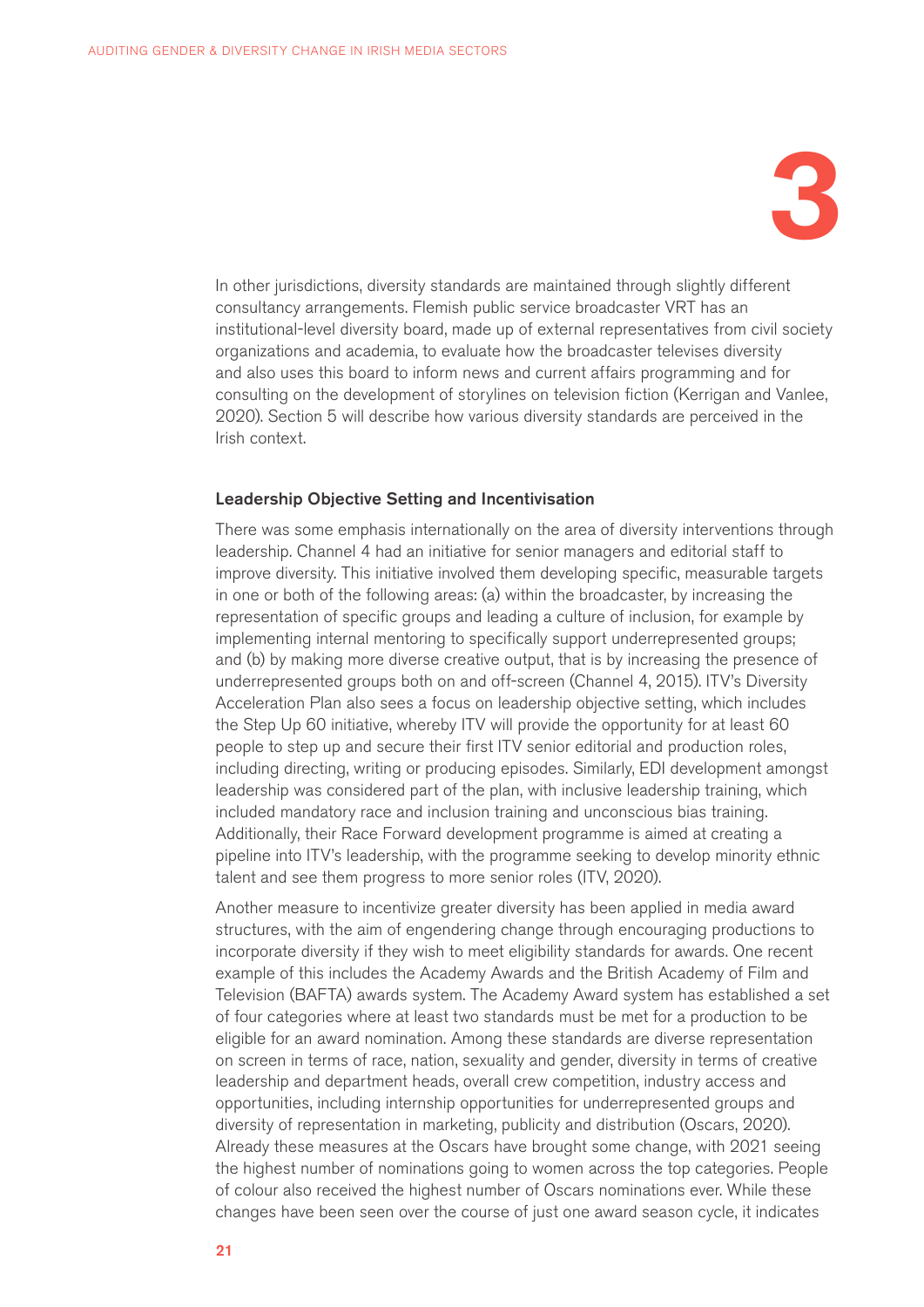

that the measures have the potential for success in supporting diversity and inclusion. Additionally, the Oscars are implementing new diversity measures for inclusion in the best picture category in 2024. At least 30% of secondary roles must be from underrepresented groups and there must be opportunities for training and advancement, as well as at least two leadership positions or department heads that are from underrepresented groups (The Guardian, 2020).

### Targeted Talent Development

Talent development is used to promote diversity and inclusion in both Australia and the UK. Australia's Screen Diversity and Inclusion Network, along with Screen Industry Innovation, have developed Talentcamp, a nationwide skills development program for creatives from diverse backgrounds, designed to provide opportunities for emerging storytellers to create new content and be employment-ready. The South Australian Film Corporation offer a scheme know as Targeted Diversity Attachments. The scheme supports the increased participation of women, First Nations practitioners, deaf and disabled people, practitioners from culturally and linguistically diverse backgrounds, members of the LGBTQIA+ community and those from regional and remote areas (South Australian Film Corporation, 2020). The scheme specifically offers paid work opportunities and attachment to a supervising crew member or department head, who is obliged to provide appropriate tasks, supervision and learning opportunities(South Australian Film Corporation, 2020).

In the UK, the BBC's Creative Diversity Report from 2020 indicates a commitment to talent recruitment, through the delivery of the Experienced Diverse Talent Accelerator programme with its programme commissioners aiming to identify talent on and off air and screen and to provide resources to propel careers to the next level. This programme aims to ensure increased levels of diversity within commissioning teams and 20% diverse talent behind the camera. As this programme has only recently been put in place, its success is still to be determined. ITV's Acceleration Action Plan (2020) also has a focus on targeted recruitment, in particular delivering a positive action campaign to support under represented candidates. They have committed to advertise all permanent roles and to advertise externally, to advertise across a wide range of portals to ensure a diverse pool of candidates and to use a variety of candidate selection and assessment tools in order to reduce unconscious bias. While these are promising initiatives orientated around targeted talent development, it is too early to determine what impact they will have on generating long-term and sustainable diversity in the workforce. The response of Irish informants to the idea of targeted recruitment is discussed further in Sections 4 and 5.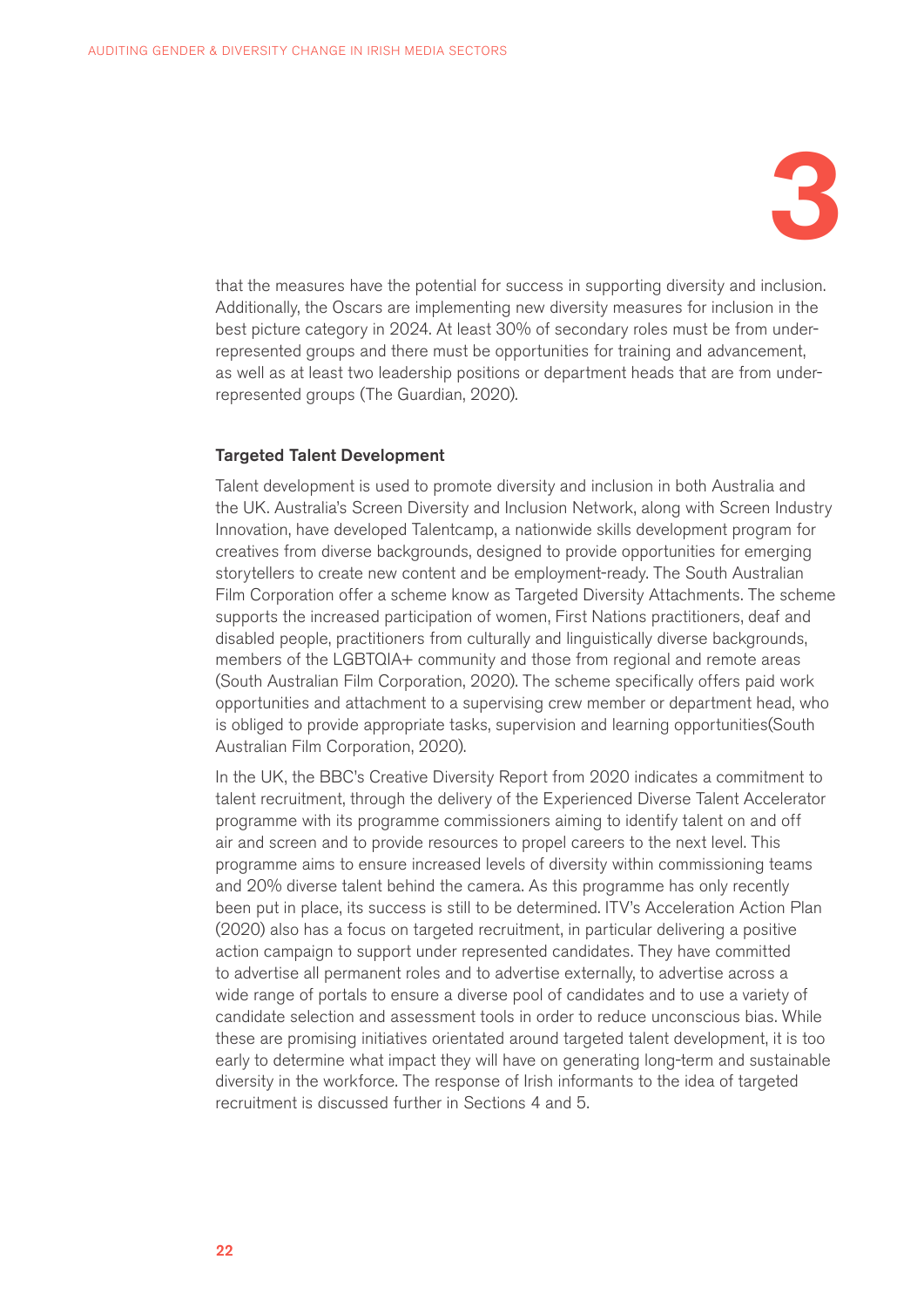

#### Diversity Monitoring: Both on and off-screen

In a number of states there are monitoring bodies that gather statistical data on gender and diversity. For instance, in the US GLAAD (Gay and Lesbian Alliance against Defamation) gather data on the appearance and visibility of gay and lesbian people on screen. In the UK Diamond (Diversity Analysts Monitoring Data) examines the diversity profile of people making and appearing on television. The Diamond Project initiative originated from collaborations between the Creative Diversity Network and the BBC, Channel 4, ITV and Sky News. The aims of the Diamond project are to measure and capture diversity and inclusion data, while ensuring every part of the UK broadcasting supply chain understands the diversity and inclusivity landscape. Diamond monitoring is generally the responsibility of production management and is a single, standardized approach used across the industry. Diamond releases a series of reports annually to measure progress around diversity and inclusion. The Diamond report in particular measures gender, transgender, 50s and over, Black, Asian and Minority ethnic, along with disabled and LGB populations, both on-screen and off-screen. In addition the Diamond project aims to:

- i. "Unite: Uniting the industry by sharing best practice and creating forums for collaboration and celebrate the action that improve diversity and inclusion.
- ii. Support: Supporting the industry with honesty and openness to ensure that actions are undertaken for measurable progress" (Creative Diversity Network, 2021)
- iii. The Diamond project has been subjected to some critiques in two main areas: disappointing response rates and an inability to report programme level data (Broadcast Now, 2019).

While diversity monitoring offers useful quantitative materials to indicate where there are gaps in diversity, many of the measurement scales do not necessarily incorporate any solution-centric aspects. More recently however, Australia's Screen Diversity Network has established 'The Everyone Project', a significant new initiative that aims to help Australian screen industry companies and organizations track, boost and foster diversity in their screen productions, both in front of and behind the camera. The project is centred around a web application that invites media workers to self-identify on a set of diversity characteristics for talent and crews working in current projects. On the one hand, the tool is designed for organizations to understand the diversity of their workforces or crews and on the other hand, it is designed to also measure the impact of any diversity measures implemented in the workplace. The app has only been launched in the past year, so its success in supporting sustainable EDI has yet to be seen.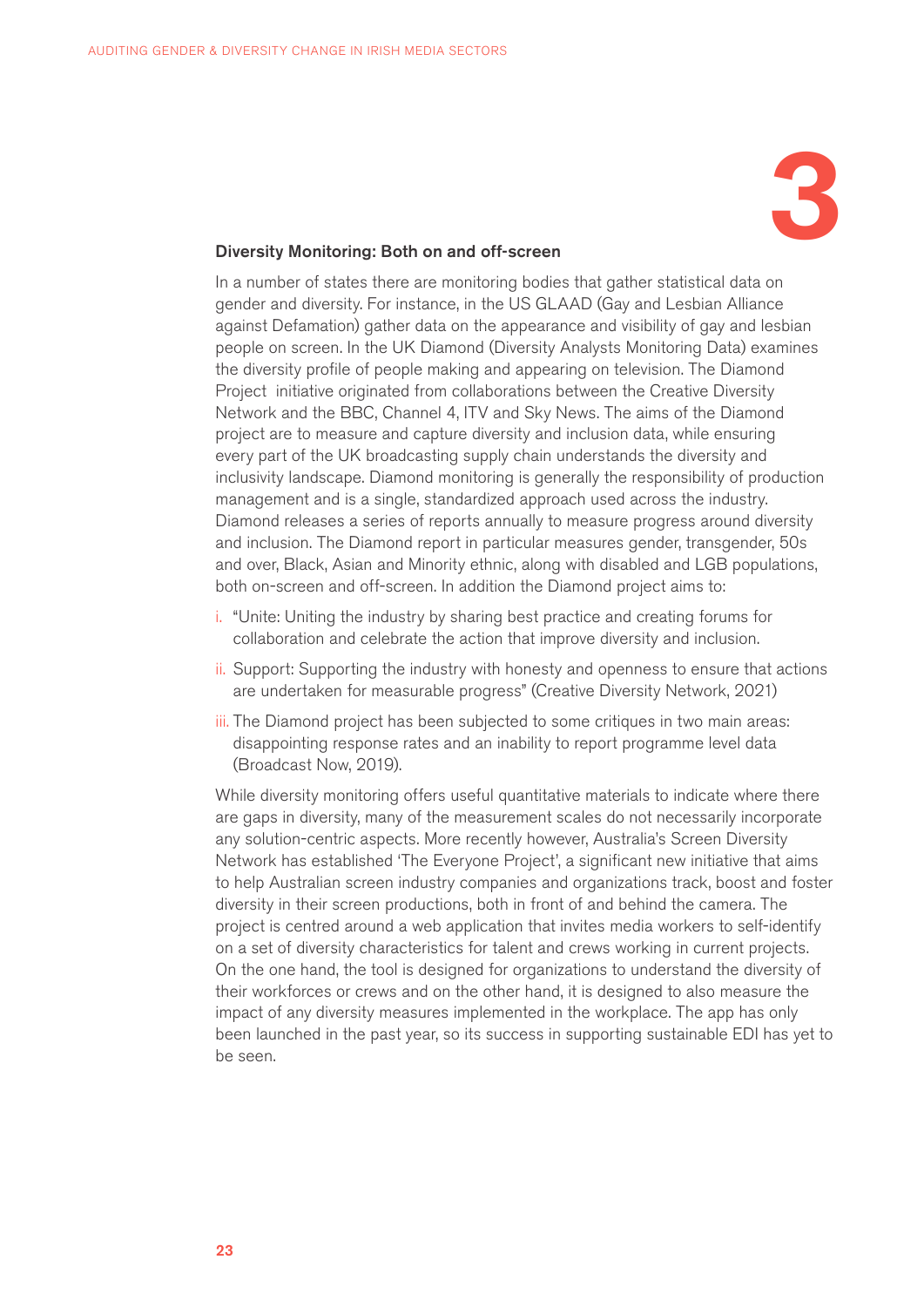

### Conclusion

The search for concrete workable solutions to improve diversity and inclusion in media production continues internationally as much as in Ireland. A notable development in the UK context was the establishment of the Lenny Henry Centre for Media Diversity in Birmingham City University, launched in March 2020. One of its initiatives is to work on the economic modelling necessary to move the issue of Diversity Tax Breaks forward. Henry and Ryder (2021) have also campaigned for broadcasters to ring fence money for productions that meet certain diversity criteria and to introduce diversity tax breaks for productions that meet diversity criteria when filming in UK territory. Henry and Ryder (2021) note the importance of initiatives that have been developed in line with Black Lives Matter, such as the Film  $+$  TV charities anti-racism funding strategy, which introduced a  $$1$  million programme to support groups tackling discrimination. The charity is ring-fencing 30% of its future grants budget for black, Asian and minority ethnic people.

What can be seen from much of the material here is that the tools and measures developed for EDI have been orientated around goals, actions, charters and plans that are supported by various coalitions or industry groups. While all of these tools and measures show some levels of commitment to diversity, the success of many of these initiatives has yet to be seen. Initial findings from the European Audiovisual Observatory's Good Practice Handbook (2020), pertaining to achieving gender equality and promoting diversity in the European audiovisual sector indicates some initial findings in terms of what might work. For example, diversity and gender equality strategies without targets or gender equality targets without monitoring have proven to have minimal effect in terms of change. Additionally, public funding and buy-in has encouraged transformation, particularly when coming from film funding bodies, public service media or audiovisual regulators. While some of the tools and measures that have been developed globally have moved change along in some areas, the ways in which these tools and measures could be operationalized on a wider industry scale in Ireland has yet to be seen and how this might work in Ireland will be explore in Sections 4 and 5.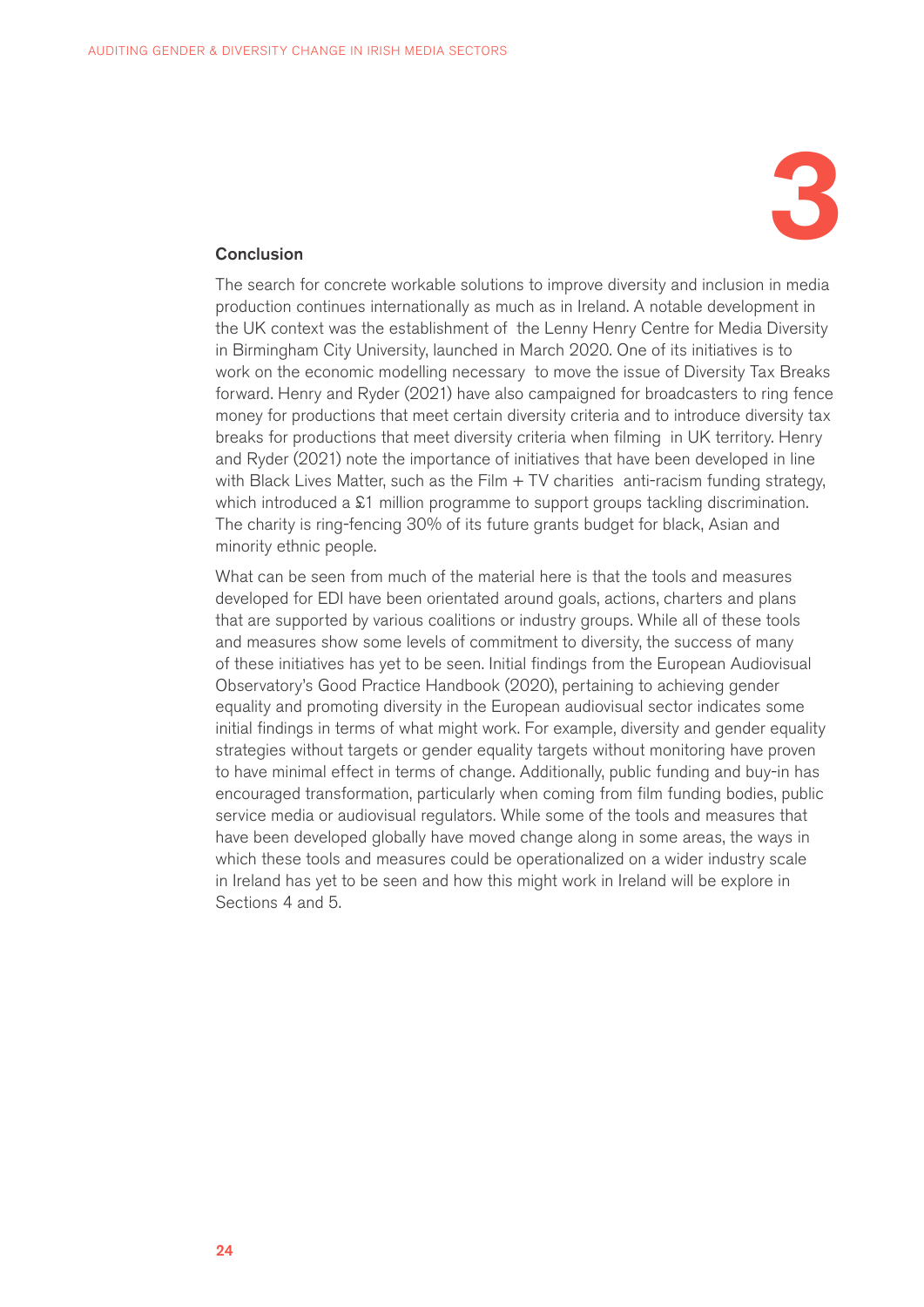

#### Introduction

This section outlines the central findings from extensive engagement with key informants in the film and television sector. The findings address the following themes: policy, perspectives and practices that encourage diversity; creating a pipeline of diverse workers for industry; leadership for change in the sector; and educating industry for greater understanding of diversity and inclusion. Firstly, with regard to policy, practices and perspectives, many of the broadcast respondents had policy in place but this was less in evidence in the independent sector, which nonetheless demonstrated efforts to engage in practices for improving diversity and inclusion. Secondly, respondents were cognisant of the importance of diversity but also of the need to create a pipeline of new entrants to the industry and they offered a number of potential pathways towards diversifying participation such as increased outreach, engagement with educators, training for industry and entrants, internships, mentorship and content calls. Thirdly, in terms of leadership for change, the sector noted that organisational change was needed alongside a coherent vision for the future of the sector and most importantly adequate resources to facilitate such a substantial sectoral-level change. Finally, the industry was very aware of the need for further education about gender equality, diversity and inclusion within the sector and demonstrated a willingness to engage in further learning in those areas. Each of these findings is described and substantiated in detail below and thereafter the report moves in Section 5 to a discussion of potential tools and measures that can further promote diversity, equality and inclusion in the Irish media workforce.

#### Policy, Practice and Perspective

The views of senior personnel across broadcasters, funders, professional organisations and independent production companies were elicited to assess whether and to what extent gender equality, diversity and inclusion have become embedded in their policies, practices and perspectives. Prior to 2015 the formulation and adoption of gender and diversity policies and the collation and publication of gender statistics pertaining to funding applications and awards was entirely neglected in Ireland (Liddy, 2016). Internationally however data gathering is considered good practice, given that it provides 'an evidence base that makes gender inequalities visible' (EIGE, 2015). This position is further supported by UNESCO who note, in relation to gender, that a lack of data is a factor 'in concealing the gender gaps and challenges from policy-makers and decision-makers' (2014: 134). Good practice requires 'clear measurable workforce targets and diversity and inclusion objectives, with tangible outcomes' that can lead to 'more focused and accelerated results' (Ofcom, 2020). In terms of policy, practices and perspectives in the sector the key insights were that policies did exist in the larger organisations but were less evident amongst independent companies; data-gathering was under-utilized across the sector, some good practices to promote EDI were in evidence but there was a clear need articulated by respondents for greater supports to be put in place to underpin these change mechanisms. These findings are each described further below.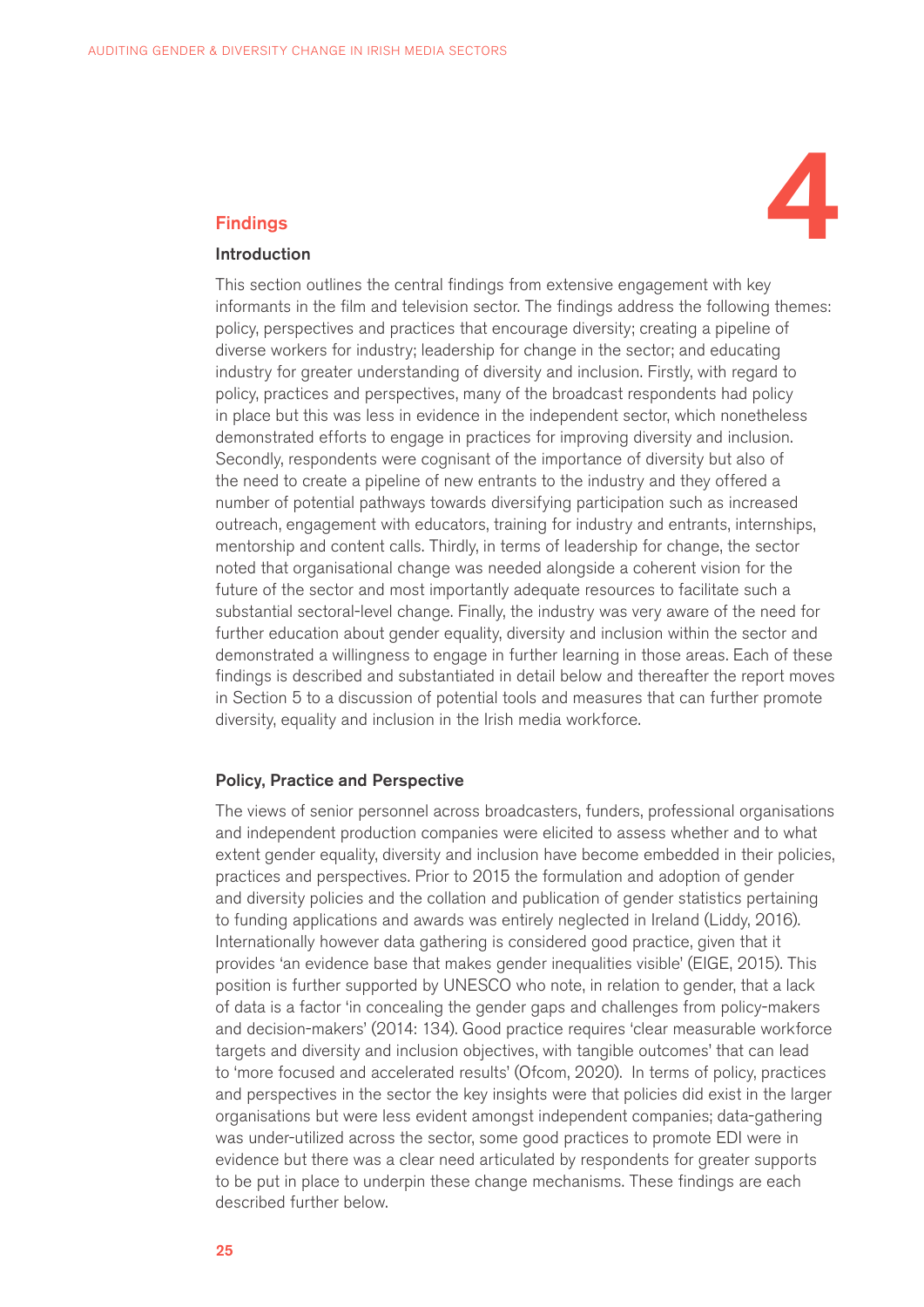

TG4, RTÉ, Virgin Media and Screen Ireland all have policies or stated positions around gender and diversity and all articulated a desire to achieve diversity in their workforce and output. In their Code of Conduct for Employees TG4 stated their 'commitment to equality and pluralism with regard to gender, sexuality, race, religion, age, disability or membership of the travelling community' (2019). Director General, Alan Esslemont, stressed the importance of formally collecting and monitoring data to identify 'where the weak points are and where we can bring in change'. The TG4 workforce has always been 'historically gender balanced across most levels' but the organisation was less focused on broader diversity issues until recently. Trevor Ó Clochartaigh, Director of Operations and Communications, has overseen the formulation of a diversity policy and a champions forum was being assembled to evaluate diversity and inclusion 'as a living strategy… not a tick box'. TG4's focus was not only on diversity within its workforce but in its output and 'as a champion in the broader society'. Alan Esslemont was cognisant of TG4's capacity to bring about change more broadly, because of its role as a publisher-broadcaster 'everything we do is contractual… we can stipulate in the contract what we expect'. This introduced the prospect or possibility of production companies becoming accountable to broadcasters who seek to implement change.

RTÉ published its Diversity and Inclusion policy in October 2018 stating that the organisation was 'determined to embed D&I into everything we do… to truly reflect the diversity of Ireland today'. Interviews with personnel across a number of departments suggest that data-gathering and the implementation of policy is inconsistent. This is impacted, arguably, by the scale of the organisation, RTÉ's financial difficulties and the disruption caused by the COVID 19 pandemic. Éimear Cusack, Head of Human Resources observed another difficulty 'You're relying on people to leave in order to bring new voices… or new perspectives in' and the turnover of staff in RTÉ is particularly low. While gender statistics were published annually, Diversity and Inclusion Lead, Zbyszek Zalinski, said that RTÉ were still looking for the best way to gather data on diversity 'in a GDPR compliant fashion'. He made a case for 'softer' approaches to cultural change, like marking specific events such as International Women's Day or Black History month. RTÉ's Deputy Head of Content, Niamh O' Connor, argued that to address wider diversity issues 'you need to be more creative, and it certainly needs to be financed properly' and she also pointed to the hiring possibilities in the independent sector where there was 'a lot more leeway'. Interestingly, she suggested that RTÉ had no issue with gender balance, 'every producer in here is a woman' but this would appear to be at odds with the picture that emerged from the sports department. Deputy Head of Sport, Cliona O Leary, conceded there was considerable work to be done in the area of gender equality – 'eighty people working in sport and we have sixty-seven men and thirteen women, so we've got an 84% to 16% difference there…'. Data collection in Sport had been 'ad hoc' for the last few years but, more recently, according to O Leary, that process had been formalised and a target of 20% increase in women's representation by 2020 was established, albeit not met. However, the establishment of a steering committee, a sports strategy and a commitment to publicly and engagement.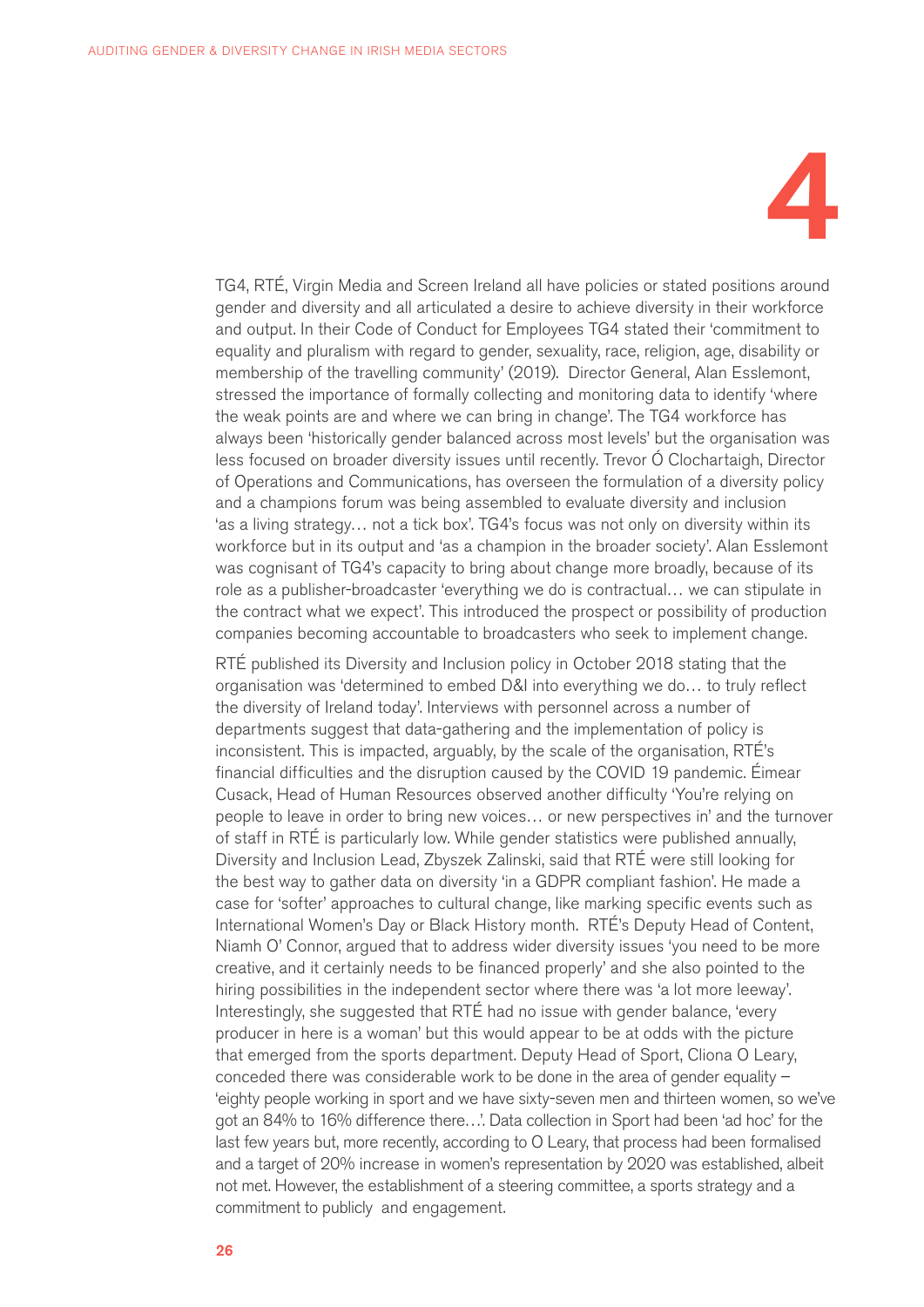

Virgin Media's goal for 2020, according to the organisation's action plan, was encapsulated in the phrase 'more inclusive' and the broadcaster was focused specifically on creating a more gender balanced workforce and one in which people with disabilities could thrive. Indeed, the Virgin Media action plan struck a note of concern about gender equality, 'Being straight up, we've not hit the mark on this one' (Virgin Media online). While a diversity policy document existed, it was formulated by the parent company, Liberty Global and Virgin Media Ireland was currently working on its own policy. A number of Virgin Media executives stressed that diversity was much broader than gender equality. Paul Farrell Managing Director of Virgin Media noted some diversity practices that they had engaged with, such as increasing diversity amongst 'the pool of continuity announcers and promo people', offering opportunities to female directors of drama and 'on the screen side of things… I think we would be ahead of most people'. However, he agreed that while 'Corporately we have all the various kind of pieces in terms of gender, socio-economic, ethnicity, and disability but I would be kind of lying to you if I thought we were anywhere close to best in class across those broader measures'.

All three broadcasters referenced the practice of incorporating diversity into their most popular, widely watched shows. TG4 commissioner, Laura Ni Cheallaigh, pointed to family talent shows or dancing competitions where 'maybe the Irish language element sometimes isn't as key' and which have attracted dancers of Chinese and Nigerian heritage. She viewed this as an act of 'normalizing, just having a crosssection of Irish society across our content'. While historically RTÉ connected specific programmes to minority groups, RTÉ's Deputy Head of Content Niamh O' Conner noted that shows like The Late Late Show and The Tommy Tiernan Show were seen as key to change 'because it normalises everything and it doesn't kind of create this – "we're doing niche programmes for this niche cohort of society"'. In the same vein, Virgin Media's Head of Content, Bill Malone held up Googlebox as 'a model for diversity' with 'a wonderful mixed-race family… all on the couch together… you've got an authentic reference of life'. While this strategy and practice certainly put diverse faces on screen, it seemed to be limited to entertainment programmes and so did not address the paucity of diverse stories and storytellers across all genres, nor did it address hiring issues amongst staff.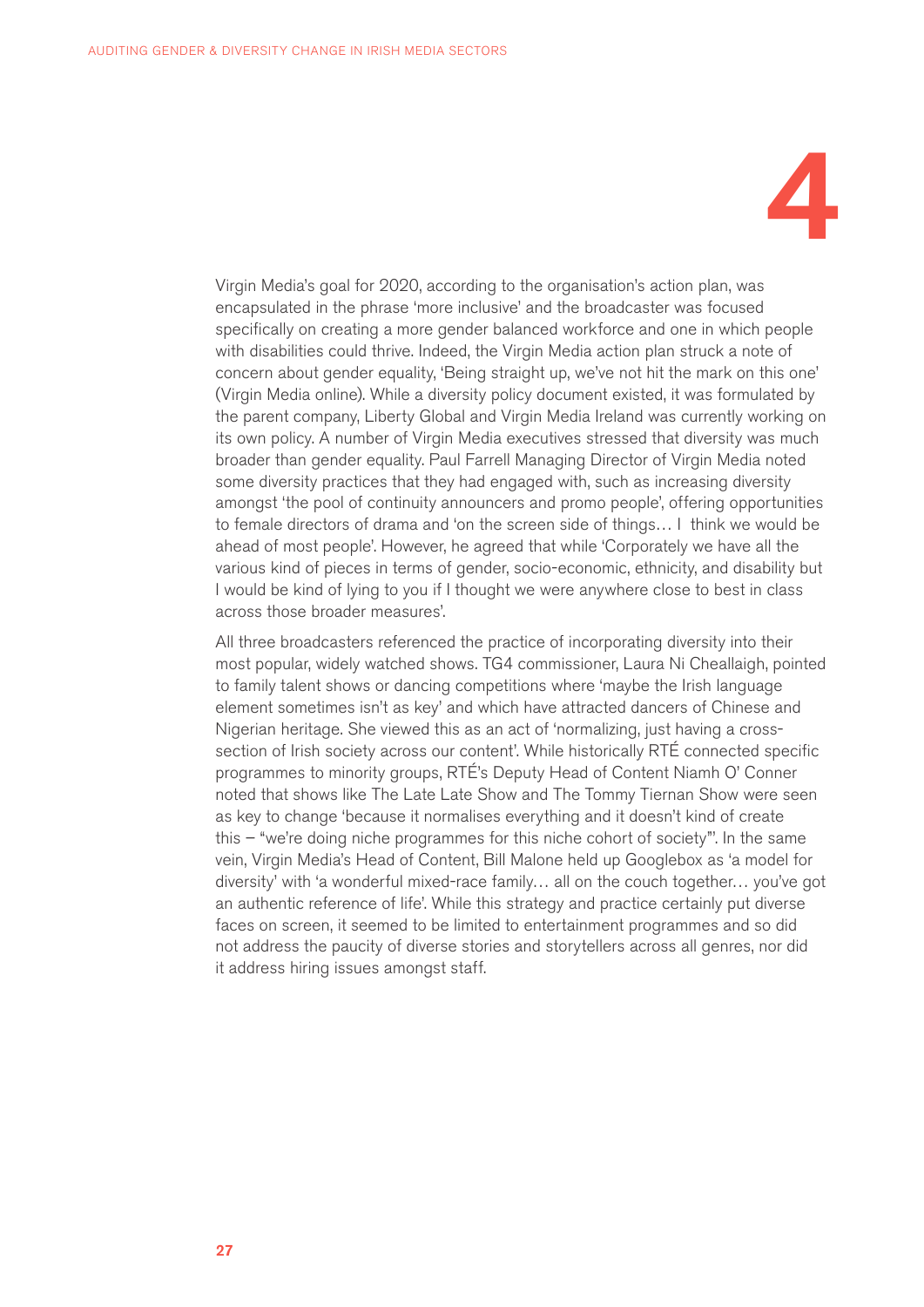

Screen Ireland has been focused on facilitating the emergence of diverse voices since December 2015. Their gender policy, the Six Point Plan was, in an Irish context, a trailblazer. It included a commitment to publish and monitor statistics, despite previous resistance to that measure, and introduced a 50/50 target to achieve gender parity in funding allocations over a three year period. It was clear from the outset that their focus 'in ensuring a diversity of voices in Irish film and filmmaking' was on gender (Screen Ireland, 2015). However, outgoing chair, Annie Doona, acknowledged that Screen Ireland's work on diversity more broadly has really only begun and has just started to move away from an almost exclusive commitment to gender equality 'we certainly think the whole intersectionality agenda is really, really important… telling the stories of communities that haven't had a voice'.

The vast majority of independent production companies acknowledged the importance of creating a more gender equal and diverse industry and accepted that production companies themselves had a role to play. However, the extent to which this has been implemented did vary. Some companies were proactive and communicated their policy clearly 'We have a production pack that goes out for every production and every member of crew gets it. It has our gender diversity policy, it has our bullying and harassment policy. It has our green energy policy' (Participant B). In other cases independent companies had no gender policy and had made no attempt to collect data, even though EDI was strongly supported in their practices. 'We work very hard to make sure that (we are) diverse and representative of gender and people of other ethnicities as well and that comes down to the projects that we work on…' (Participant M). Small companies were constrained in making changes but some still put great emphasis on diversity in hiring and creative output. Echoing an increasing body of empirical evidence (e.g. Lauzen, 2019) one producer articulated a clear and broad strategy 'really, where you can make significant difference is in the stories that you develop, the talent that you work with, the things that you produce and then who you hire. Because when you're hiring one hundred or two hundred people or something, that's where you can make a significant difference' (Participant D).

The cultural shift that has permeated the independent sector was encapsulated by another producer's reflection 'You would have spent 15 years without thinking about that, of going - who's available and who has the most experience and who you could get for the right deal… It's been an interesting journey on some of the projects we've had where we've been really desperate to get women directors on board. We don't have a diversity task force per se (but) we would usually work with the production manager and the production coordinator to go through and see what our crew is looking like' (Participant E). Just as the 2020 Hollywood Diversity Report stated that 'America's increasingly diverse audiences prefer diverse film content (2020: 6) so too many participants described how they put a positive value on diversity. One producer observed that diversity was part of the 'integrity and 'the DNA of the company' (Participant I). Another noted 'Ethnicity in this country it's a massive thing and it's something I'm particularly interested in. I mean, all you have to do is look at how many black faces are on our screens…' (Participant C).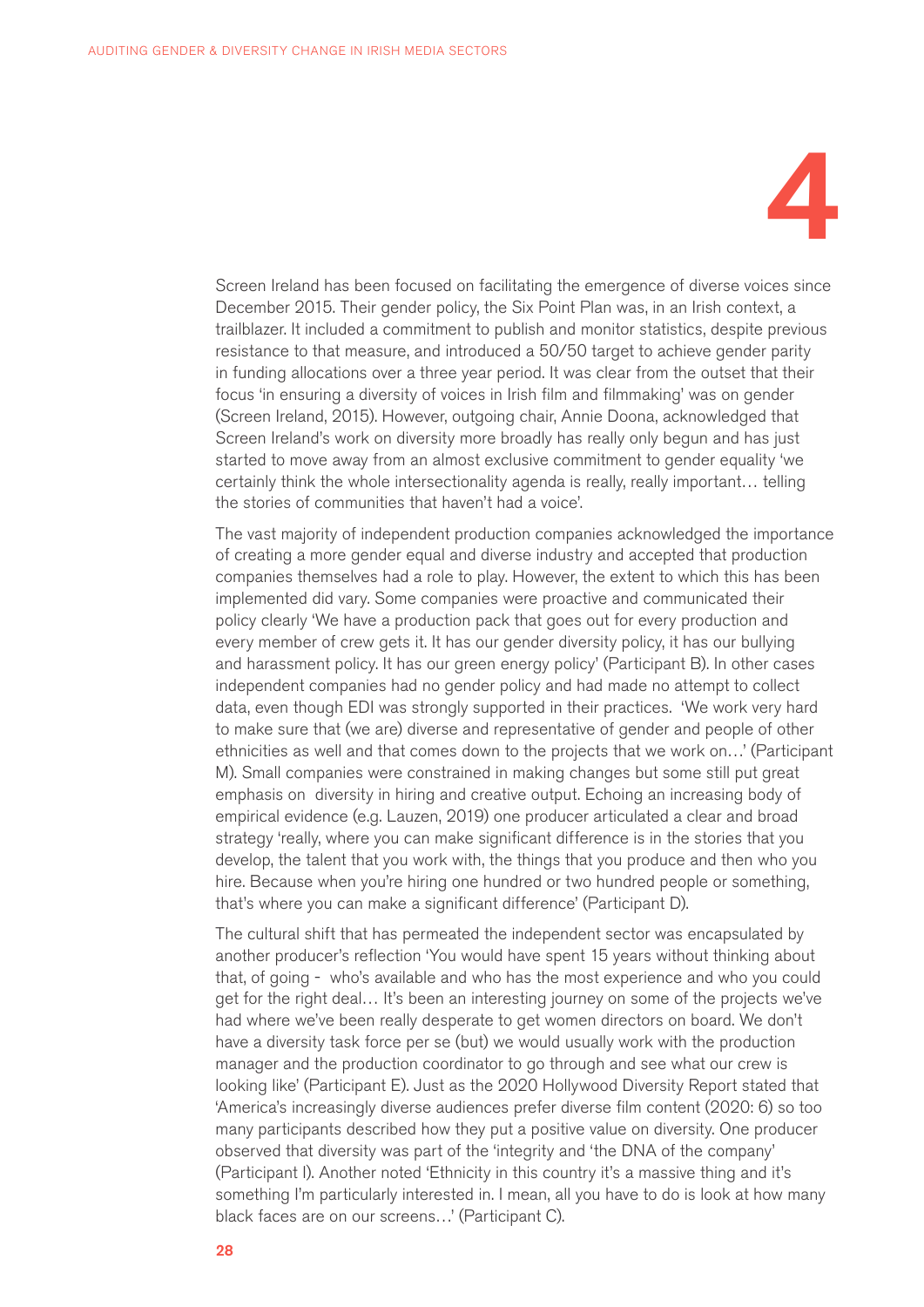

Guilds and representative organisations have also embraced EDI. All spoke of their boards and committees being gender equal, or very near it, and of having equality or diversity committees in place. Birch Hamilton, Director of the Screen Directors Guild said 'by diversity, we particularly mean class diversity as well… class and race'. Hugh Farley, Director of the Writers Guild (WGI) explained that their focus had, until recently, been on gender equality exclusively but they now 'want to understand in a meaningful way… how to reach and support the few people of colour who are members; to understand better how we can serve them'. CEO of Screen Producers Ireland, Susan Kirby suggested that for SPI diversity, equality and inclusion was 'a complicated space that needs, like, really long range, multidimensional kind of additional support'.

Overall, with regard to policy, practices and perspectives on gender equality, diversity and inclusion, the unproblematic acceptance of a (white) male dominated industry, in evidence just a few years ago (Liddy, 2020a), was absent amongst participants in this research. Instead, a heightened awareness of the value and desirability of achieving diversity has percolated the industry, along with a realization that a changing Ireland should be represented. This change in perspective was evidenced by the fact that policies on EDI existed amongst all the broadcasters as well as in Screen Ireland and while independent production companies did not all have policies in place, their perspectives on EDI were well informed on the need for policy. With regard to datagathering on EDI the evidence shows that it is a vastly under-utilized tool, which is at best inconsistently applied even amongst the broadcasters and large organisations and at worst it is non-existent across the independent sector more broadly. In terms of practices for improving diversity, participants described efforts to review recruitment practices, scrutinize company output and discuss openness to change as well as adopting a degree of accountability for improving diversity in the sector. However, respondents were cognizant of the need for greater and more systemic supports to be put in place to ensure that the onus did not fall unduly on individual production companies. Similarly, interviewees from TG4, RTÉ, Virgin Media and Screen Ireland struck a note of caution that building a more inclusive culture would not happen quickly or easily. For TG4, the Irish language requirement would curtail the immediate involvement of 'new Irish'. RTÉ's diversity lead cautioned that 'there is no silver bullet solution to diversity' while Virgin Media acknowledged that change will take 'years not months, and requires a company-wide approach with a solid action plan underpinning executive commitment' (Virgin Media online). In sum, there was much that was positive in the sector with regard to policy and practices but there was also perhaps less animation and urgency directed towards the implementation of practical, tangible measures that would transform the industry in a reasonable timeframe. Indeed, the acceptance by some that it will take many years to change the culture could be interpreted as an almost defeatist acceptance of existing structures and an inevitable continuity of a cycle of exclusion and marginalisation. Addressing exclusion will require more practices aimed at change as described above and in addition the creation of a pipeline of more diverse entrants to the industry.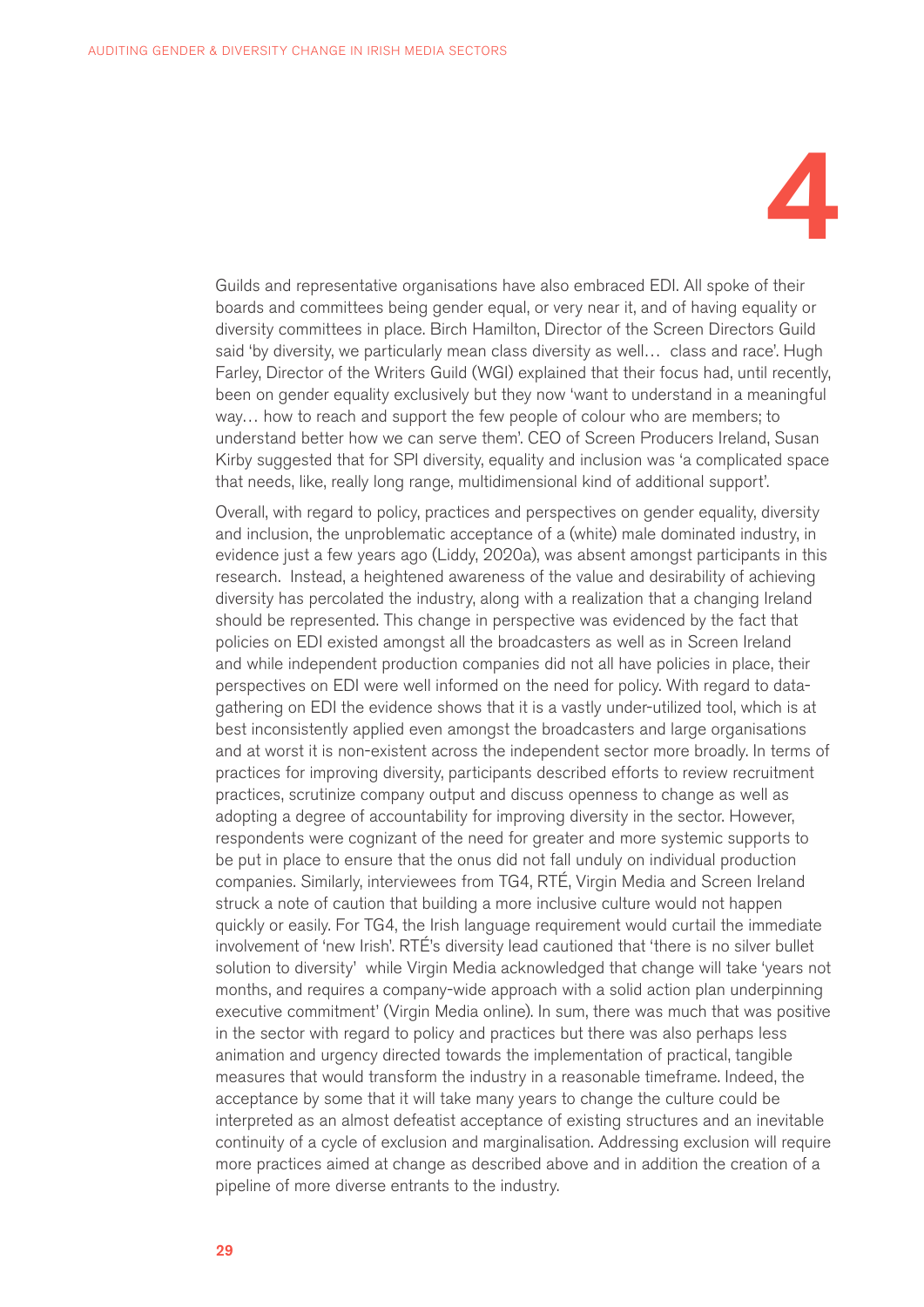

#### Creating a Pipeline of diverse workers

Respondents were very clear as to the value of diversifying the media workforce but noted that a key challenge faced by employers was a dearth of viable candidates from diverse backgrounds who were suitable and available to fill media jobs. As one producer noted 'The training hasn't gone in, the effort hasn't gone in, to making sure there's lots of filmmakers from various ethnic origins' (Participant I). Respondents proposed that this could best be addressed through the creation of a pipeline of diverse entrants for media work. Creating a pipeline was seen by respondents to require: increasing outreach to education institutions at all levels; adopting a collaborative approach across industry to address training needs; and using mentorship, internship and content calls to improve diversity amongst new entrants. Each of these insights is examined in detail below.

#### *Outreach to/from industry*

Outreach programmes to educators at all levels was seen as vital to changing the profile of potential new entrants to the sector. As one independent producer put it 'most of us in the industry know that you need more new people coming up and we really could reach out' (Participant K). Gareth Lee from Screen Skills Ireland concurred 'We want to do more… promoting the sector… So, linking in with community groups, linking in with schools… to try and create more diversity'. Birch Hamilton Director of the Screen Directors Guild thought that diversity needed to be addressed as early as pre-school age 'I'll be going back to four years of age to a creche and putting up photos of women with cameras of different ethnicities, different class… saying this is possible'. An independent producer saw it as important to address socioeconomic barriers to entry by engaging with secondary school students who may not have had the financial means to go to third level college. As she put it 'I think it's a socioeconomic barrier… I think that is why a lot of a minority ethnicities aren't necessarily getting through to third level to study film… So, outreach has to come at a much earlier point… transition year options… discussions have to start at that point so that they can see it as a potential career' (Participant B). Eimear Cusack Director of HR with RTÉ highlighted the importance of including DEIS schools in particular in outreach at second level, which RTÉ 'has been running for a number of years'. Outreach to community groups was also important in creating a pipeline, as Hugh Farley Director of the Writers Guild noted 'I think that we in the industry need to better understand where these communities can be found and to provide (outreach) through public seminars and events held in communities'. This was particularly important with respect to seeing minorities on screen. As Farley observed 'until people of underrepresented groups, see themselves represented in media…. then you can't imagine that you create that content... It goes back to empowering and incentivizing people from different ethnic backgrounds to feel that those careers are possible and then having identified them to fast track them into positions where they can be visible'.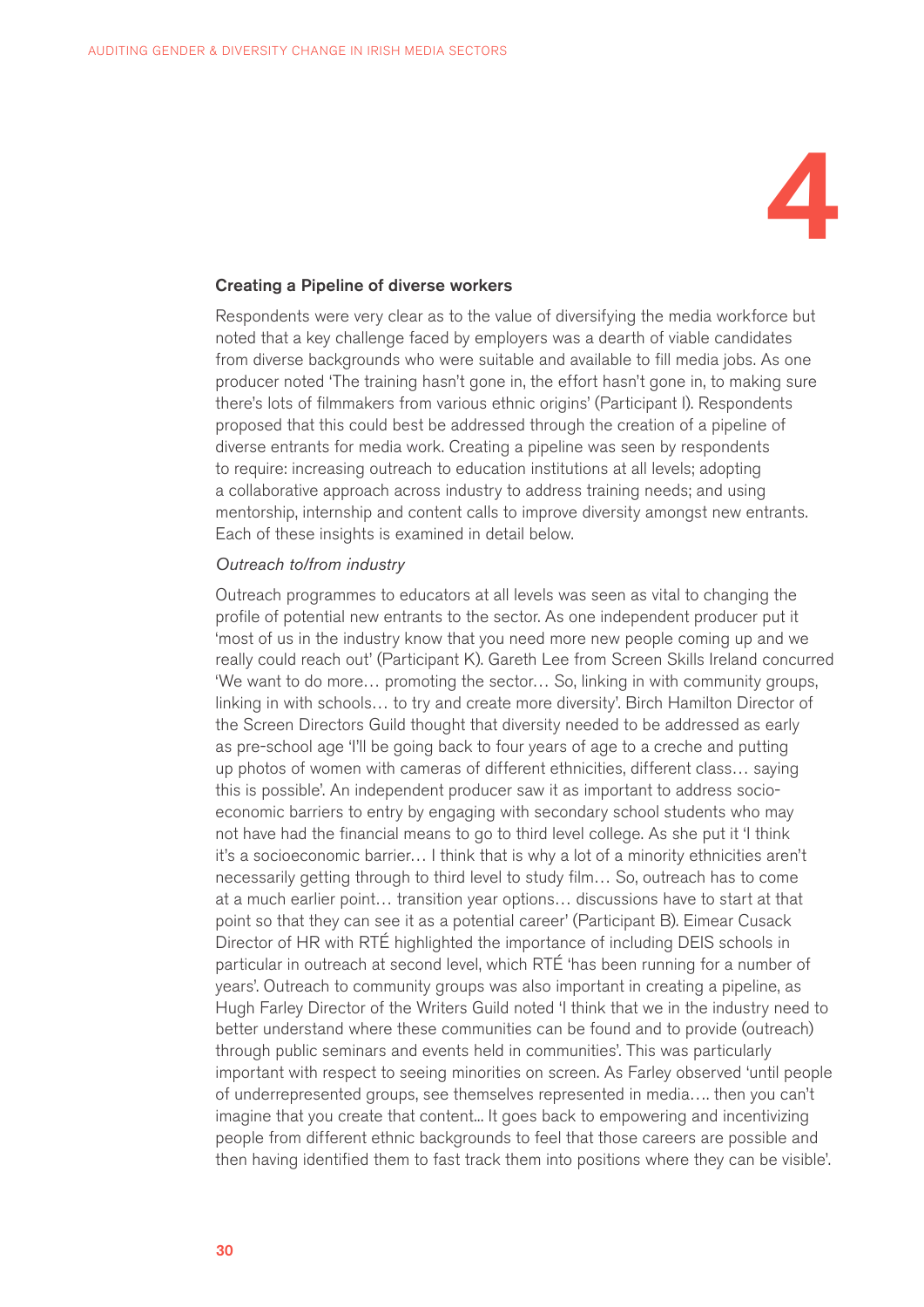

Several respondents emphasised that outreach and engagement with third level colleges was an important aspect of increasing diversity in their workforces. As one Independent Producer noted 'the sooner (the better) we get it into the heads of girls in college, girls in school, that you can be the director, you can be in charge' (Participant C). As Cliona O' Leary Deputy Head of RTÉ Sport noted 'we recognise that we need to get out and speak to colleges about the interest that we have in diversifying our workforce'. The Managing Director of VMTV Paul Farrell was enthusiastic about a role for colleges in promoting diversity and inclusion 'linking it to colleges would be a big part of my objective… I think if you could anchor it with centres of excellence in colleges who specialise in either, certain aspects of diversity, or certain aspects of skills or development… I think that's a great opportunity'. Both O'Leary and Farrell were already involved in this kind of engagement with a view to improving diversity through guest lectures or conversations with colleges 'as to how can we work either from a training and development or a bursary perspective to start bringing in different faces and voices' (MD VMTV). Similarly VMTV were engaging with other colleges about 'fulfilling part of their programme and giving people on-the-job placements… at our cost'. Screen Skills Ireland also acknowledged the importance of engagement with colleges when it came to the diversity remit and pointed to the need to keep colleges appraised of industry changes. 'We work with third level very closely in that space. But because diversity and inclusion is such a big thing for us going forward, I think we probably have a role to play there in communicating what we're seeing back to third level'.

However, respondents also noted some of the challenges of trying to engage with colleges around diversifying the intake to industry, which thwarted their efforts. As one Independent producer noted 'in terms of engagement with third level, I don't feel like we're very well integrated as an industry in terms of going and looking to the generation who is coming up' (Participant E). The DG of TG4 Alan Esslemont agreed that 'we find it hard sometimes, every third level institution has got its own selfinterest... and that sometimes makes it difficult when we're trying to do something at a national level… it's a little bit of a minefield trying to work out who the best partner is, because quite often the colleges and universities don't partner together'. A lack of coordination amongst third level colleges engaged in education and training for film and television industries made it more difficult for industry to approach them generally and particularly with regard to diversifying the workforce. In sum, outreach, engagement and connection with communities and educators at all levels were important actions to take in order to diversify the pipeline intake to industry.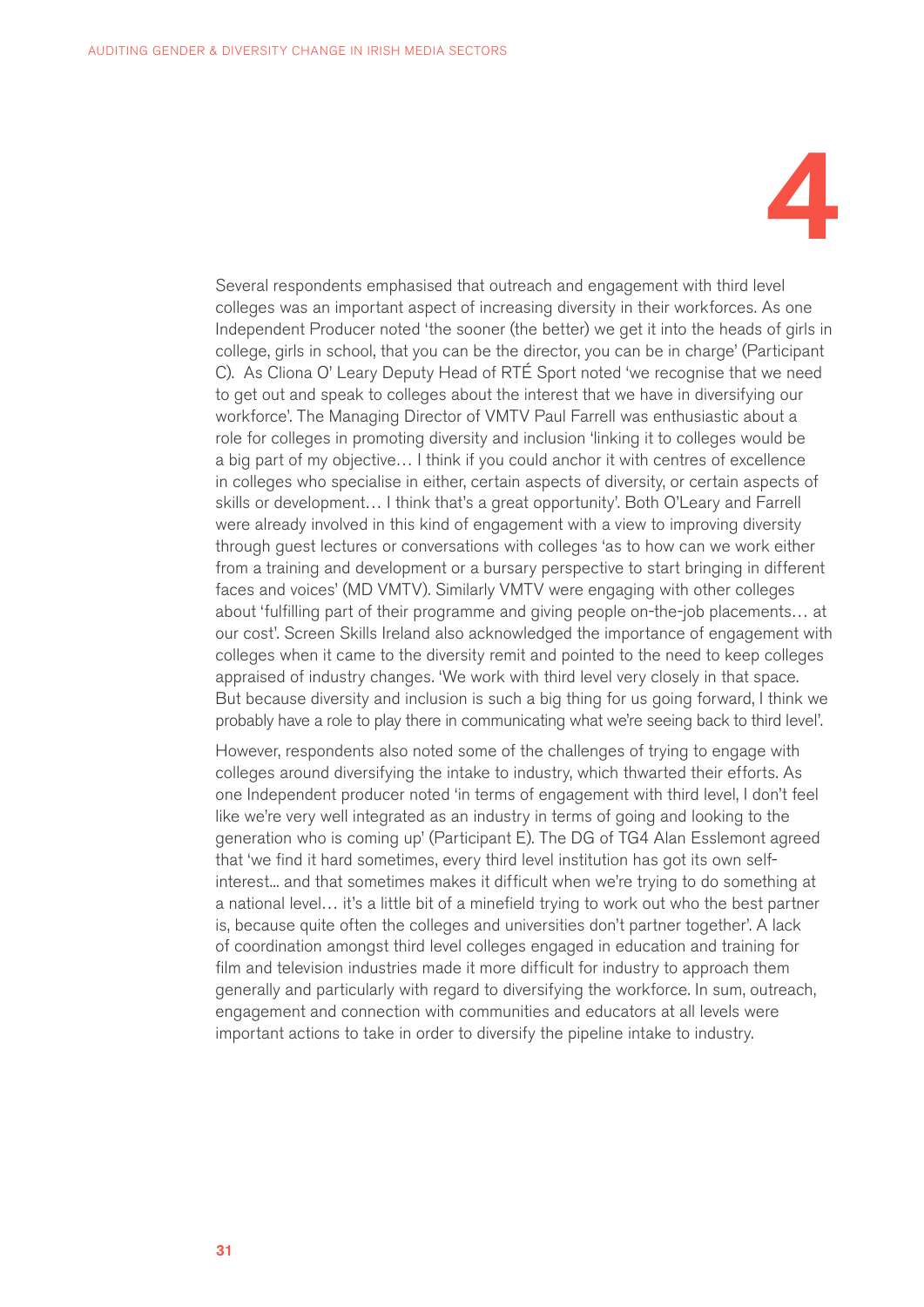

#### *A collaborative approach to training*

Respondents were clear that connections between diversity and inclusion, education and training and the film and television industries needed to be operationalised through a collaborative approach. As the Diversity Lead in RTÉ Zbyszek Zalinski put it 'I think we need to address the fact that there is more training needed for members of marginalised or underrepresented communities… I would love external funding to create a programme like that… and I think it could be a cross-media project… run maybe by the BAI'. Other respondents also saw a key role for the BAI at the heart of that endeavour 'I think if the BAI could be in the heart of that… and make sure it's administered and monitored at a level of independence, then the stakeholders get the benefit' (MD VMTV). Niamh O' Connor Deputy Head of Content at RTÉ noted 'There's nothing like the BAI saying "This is what you have to do" in order to get focused'. Bill Malone Head of Content at VMTV also noted a potential role for Screen Ireland in this kind of endeavour 'there needs to be BAI mentorship or Screen Ireland mentorship… who looks, finds top talent and schools them and brings them in and then makes them part of productions'. Respondents acknowledged that this would require a change to the education and training remit of the BAI, which was something that industry would welcome. As the MD of VMTV noted 'the support infrastructure within the BAI for learning and development seems to be very restrictive and constrained… and I would have thought there's a much bigger opportunity to have a deep programme to start bringing people either- back to work, or reskilling people, or with a diversity agenda, and having broadcasters or people in the ecosystem part of that programme'.

Other respondents were clear that such an initiative needed sponsorship at a national level beyond the film and television sector. As one independent producer noted 'I do think that there should be a governmental role out. I know training is tied into the section 481 funding. But I genuinely think to get underrepresented communities working in our industry, it needs to be on a paid internship basis that cannot come out of the budget of a production. It has to come from elsewhere, it has to be a separate entity' (Participant B). Another independent producer concurred with a very similar idea about the need for national government level intervention but also a role for government in planning within the sector, which would deal directly also with the questions of diversity and inclusion. 'It feels like we move from election to election and that people are working on that short term basis. I think critically, we need to have a really long term plan...' (Participant E). Susan Kirby from Screen Producers Ireland concurred '…it's the entire ecology, it needs to kind of embrace the concept all at the same time and agree a roadmap…. So everyone from the Department of Education, Higher Education, ourselves , maybe Creative Ireland... That type of inter-agency work could be really interesting… I know it's really complicated to do, but I do think there are infrastructures there'. Other respondents also noted that an interagency approach could go beyond just the film and television sector and include other key community-focused organisations. As Trevor Ó Clochartaigh Director of Operations and Communication at TG4 observed, 'we're going to need to work with some organizations... for people from certain diverse backgrounds… to have a fair crack at the whip, what we could do is target the organizations that support particular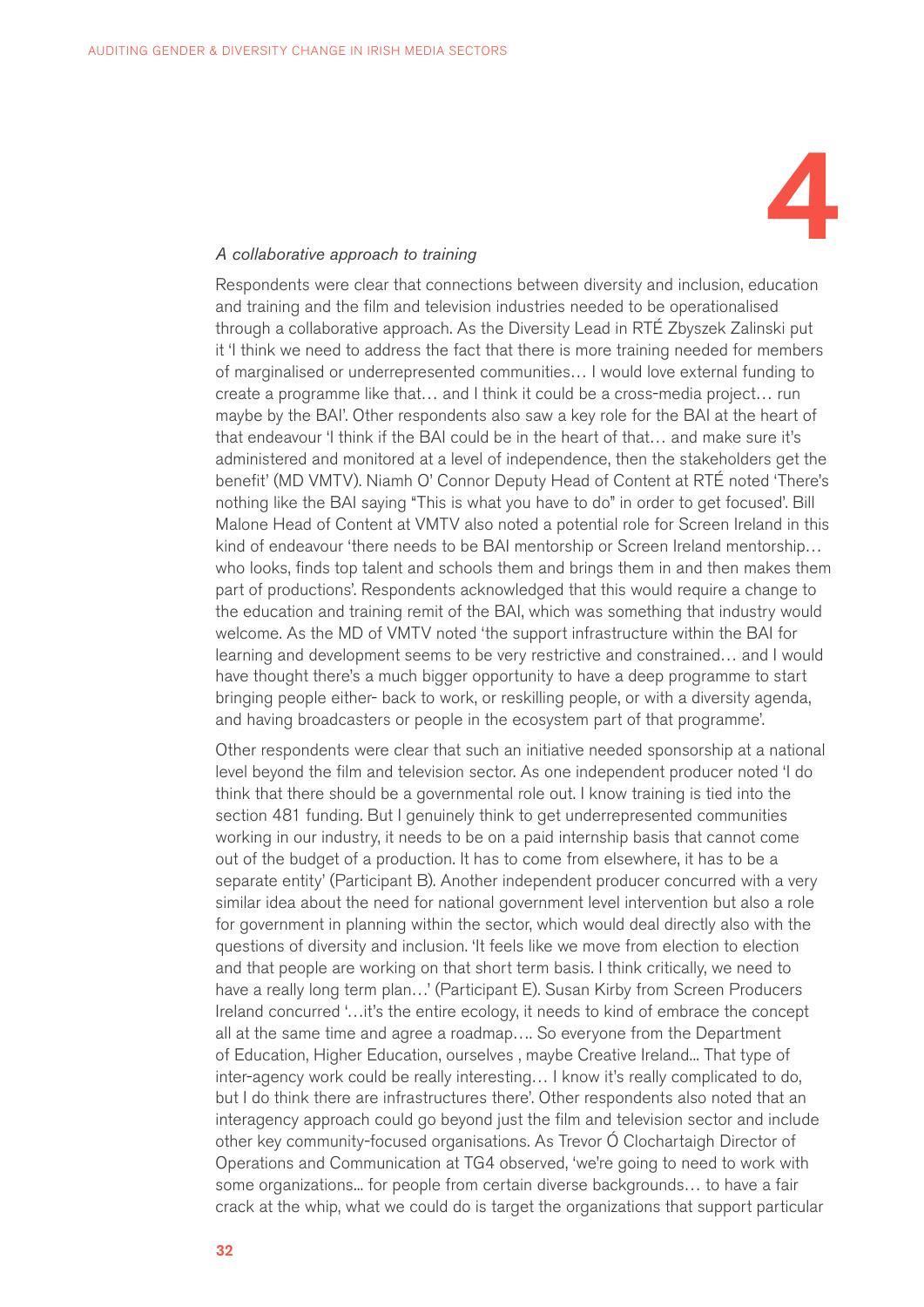

communities… that's something that should be done on an industry wide basis as well, that people from different ethnic backgrounds or groupings should be supported in coming forward'. As well as being enthusiastic about a collaborative approach to creating a pipeline, respondents had thought about specific mechanisms that would help to diversify the pipeline of available workers.

#### *New entrant Internships, mentorship and content calls*

Following graduation, potential new entrants to media industries experienced the absence of a bridge between qualification and entry to industry (Kerrigan & O' Brien, 2020). Media industries are heavily networked and candidates who are excluded from these heavily male, heterosexual, white and middle class networks need support to overcome that structural obstacle (O' Brien, 2019). State training organisations, the broadcasters and the independent production sector are all key to facilitating a viable transition to work for new entrants from diverse backgrounds. As one producer put it 'media as a whole, it's a rich kids thing. So it's about trying to level that playing field' (Participant M). This research suggests an appetite amongst industry to engage together and with a regulatory or external body to develop a shared, paid-internship scheme as well as company-level initiatives around mentorship and content calls to support diverse new entrants in gaining access to sustainable media work. There was a sense that paid internships could be effective mechanisms to address diversity and inclusion. The Deputy MD of VMTV was clear that graduate internships had the potential to break down homophilic networks, advertised internships were 'completely fair, and completely open and… that's where you'll get diversity'. Alison Hodgson Head of HR with VMTV commented that they made sure that in all of their job descriptions 'there's nothing in there that… puts one or other gender off applying'. An independent producer was equally clear that internships needed to be paid 'that is the only way to increase diversity, because it's all very well and good if mammy and daddy can pay for the first six months of you getting a job and not getting paid, which is what happens in the TV and film world. But if mammy and daddy can't do that, then you miss an opportunity to get in and then your voice isn't heard' (Participant B). Some internships with a focus on diversity and inclusion, were already in existence. Eimear Cusack from RTÉ described their internship programme, which received 'over 2000 applications for ten places… we were looking for people who might not otherwise have an opportunity or who might not have thought about media or broadcasting... they didn't necessarily have to have the third level… I think what is really catching me is that there's such interest out there to get the opportunity to come in...'. TG4 similarly had an internship program with 10 interns who go through a training programme that bridges the gap from college into industry.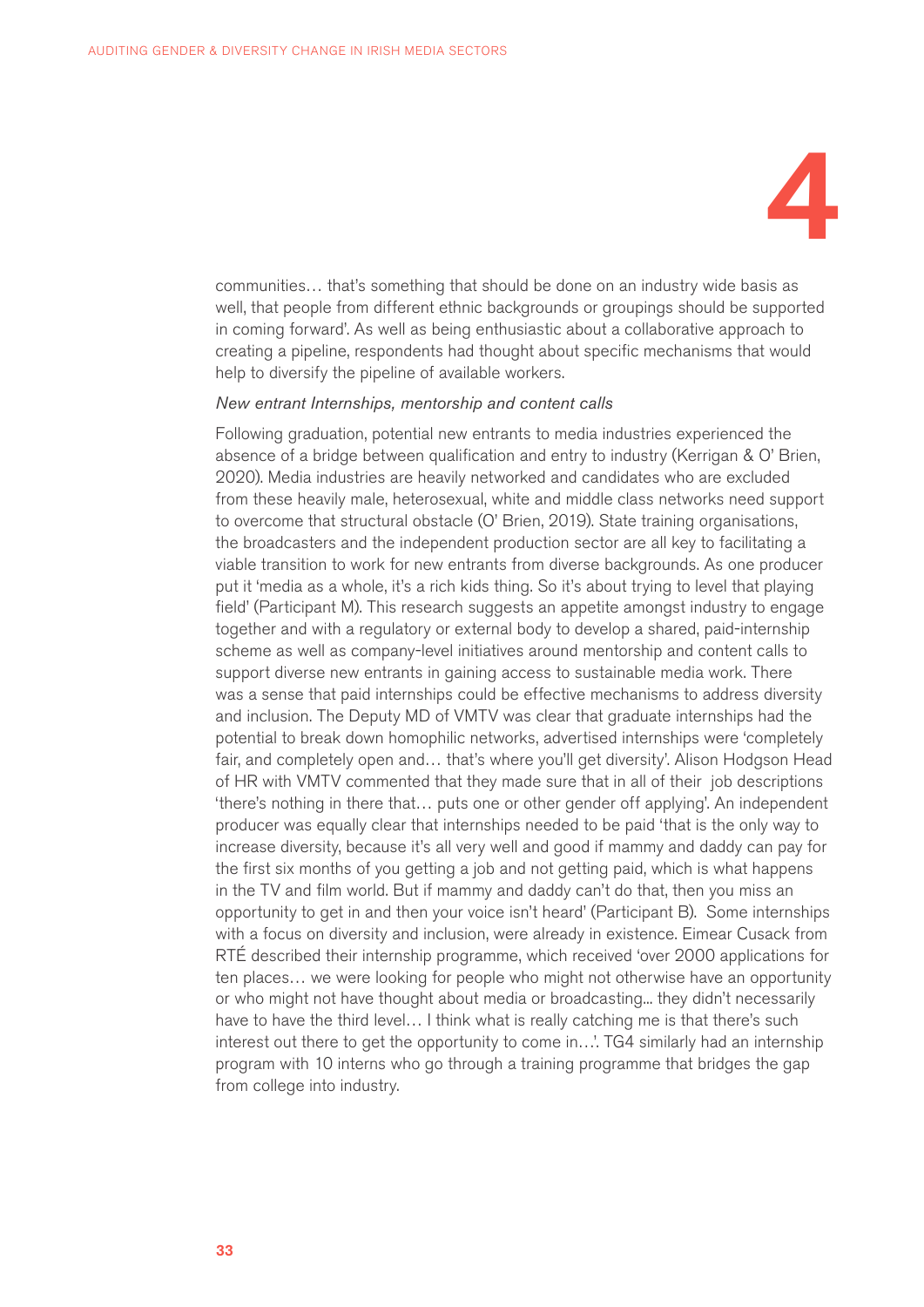

To ensure a viable ongoing career pathway for workers who contribute to diversity, research shows that mentorship and sponsorship schemes are also key inputs that improve the sustainability of careers for diverse cohorts (DeLong et al, 2008). Again there is evidence that such initiatives were welcomed by many employers in the Irish media sector. Mentorship was seen as valuable for generating change 'it is about growing the next generation', for unearthing talent 'mentoring is very important for recruitment' and also for taking it 'to the next level' (Participant I). Mentorship was seen as valuable in terms of the transference of skills, Hugh Farley from the Writers Guild explained how precisely mentorship functioned to address the question of authority and risk that can lie at the heart of selection practices. 'From the point of view of the people who decide whether a person from an underrepresented group gets an opportunity or not and how they evaluate what that person has done is entirely based on their own perception of risk. So how do you de-risk? …Enable people to go, OK, I'm prepared to take this risk…. mentorship plays a role in that, because you can say, well, look, if this person does not deliver the goods, the mentor will intervene in a meaningful way to get it to where it needs to be. That makes it possible for an organization to take a chance'. A couple of respondents did however express reservations about the effectiveness of mentorship. 'I think it's sometimes hard to curate them in a way... I think that can be hit and miss. I think that they can be very helpful' but as a 'solution' for diversity she observed 'I wouldn't be relying on something like that to be a kind of driving force' (Participant E).

Along with internship and mentorship schemes as mechanisms that could contribute to the creation of a pipeline of candidates for media work, diversity content calls were also seen as useful for building a supply of identifiable talent. The Head of Content at VMTV Bill Malone described successful engagements with calls for content and noted the centrality of diversity to that initiative. As he described 'We put a call out and... we had over seven hundred entries, then ten of those projects got nine thousand euro… and these were either written, directed or produced by people who were from diverse backgrounds'. The range of engagement with diverse producers caused him to question whether there really was a shortage of viable candidates for roles, as he put it 'they're telling you there's nobody in the business? So, we had Muslims, we had black and Asian people, we had refugees, so we had a great pool of talent'. The MD of VMTV was also open to facilitating colleges to produce content and VMTV would give them 'the window for people to see it… It costs us nothing in reality, you lose a little bit of advertising but isn't it great to give a showcase to people'. He saw further scope to expand this through the BAI's Sound and Vision fund which could fund projects for new entrants and VMTV would 'showcase them on a Thursday night for the month of March and get people engaged with them and then facilitate debate and that doesn't cost us a lot of money… that's where I think the broadcasters should play a role… in getting great content'.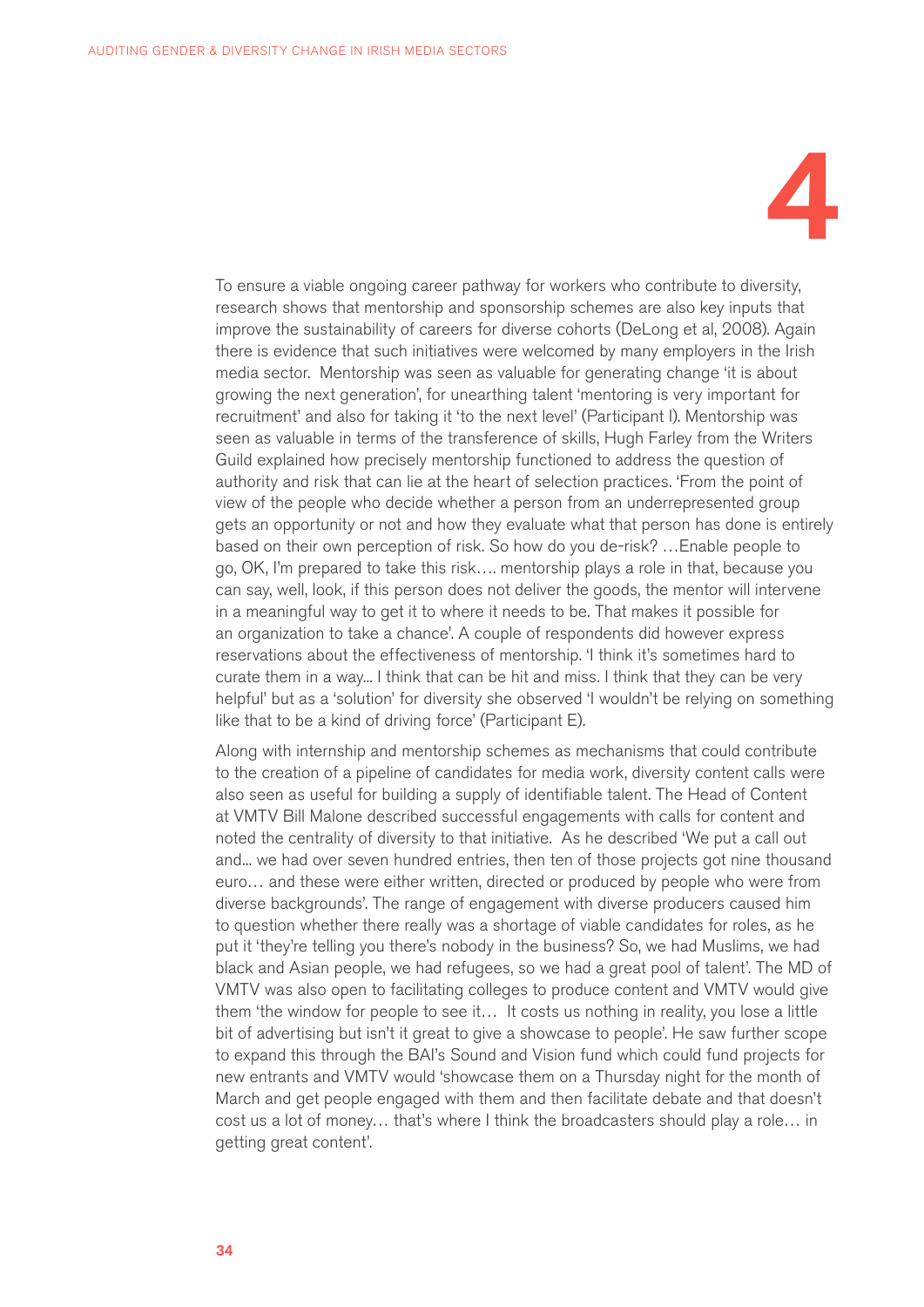

In summary, with regard to creating a pipeline of diverse entrants for media work, the evidence shows that this would require industry to: improve and increase outreach to education and community organisations; to collaborate in devising training schemes across the sector; and to use mentorship, internship and funded content calls to develop viable pathways into industry for more diverse workers. The role of funding in supporting diversity in production is explored further in Chapter 6. Moreover, while a degree of individual organisational responsibility was widely acknowledged by respondents as essential for change to occur, there were calls for more formal leadership of the sector in order to oversee and resource an industry that is poised for transformation.

#### Leadership for Change

There was widespread agreement that a more inclusive industry will require considerable investment and significant overhaul given that inequality, marginalisation and exclusion are well documented in the Irish context and exacerbated by the informal, project-based and freelance nature of the sector (Kerrigan 2020, Liddy 2020a, O' Brien 2019,). It is not feasible that broadcasters, independent production companies or stakeholders could, single-handedly, implement the level of change required to embed EDI across the entire industry. As Gareth Lee, manager of Screen Skills Ireland put it 'It's a kind of cultural change is what you're trying to achieve. And I think that's a huge endeavour….there are interventions needed in all kinds of levels to achieve that….'. Respondents variously called for leadership from government, which they then connected to the participation of public bodies such as the BAI or Screen Ireland in leadership roles, while some respondents also called for the establishment of an entirely new body with responsibility for diversity in the sector. Respondents saw the need for support to go beyond statements and to involve the allocation of resources to the project of diversifying the media industries. Similarly, respondents connected leadership not just to attaining resources for diversity but also to the need for an overarching strategic vision that could guide the sector through the change process.

With regard to leadership one respondent pointed out that 'we should be seeing 10% of our stories involving people from a BAME background and we're not. The leaders in RTÉ and Virgin need to say we need to see more of these stories and these faces and to say it out loud… Without leadership this will not happen because no one really wants to do it… people want to maintain the status quo, because producers and the like are doing alright already' (Participant L). More specifically with reference to the government's role in leading change, one independent producer expressed anger at the absence of senior government voices in public discourse on EDI matters in the industry and the unacceptably slow pace of change around minority ethnicities in particular. 'I often thought what a powerful message it would be to hear the minister say, why are we not hearing voices from the Afro Irish community? On Virgin Media, on Newstalk and on RTE? …That's where the leadership, obviously, should begin' (Participant C). Alan Esslemont TG4's Director General, agreed that 'leadership at a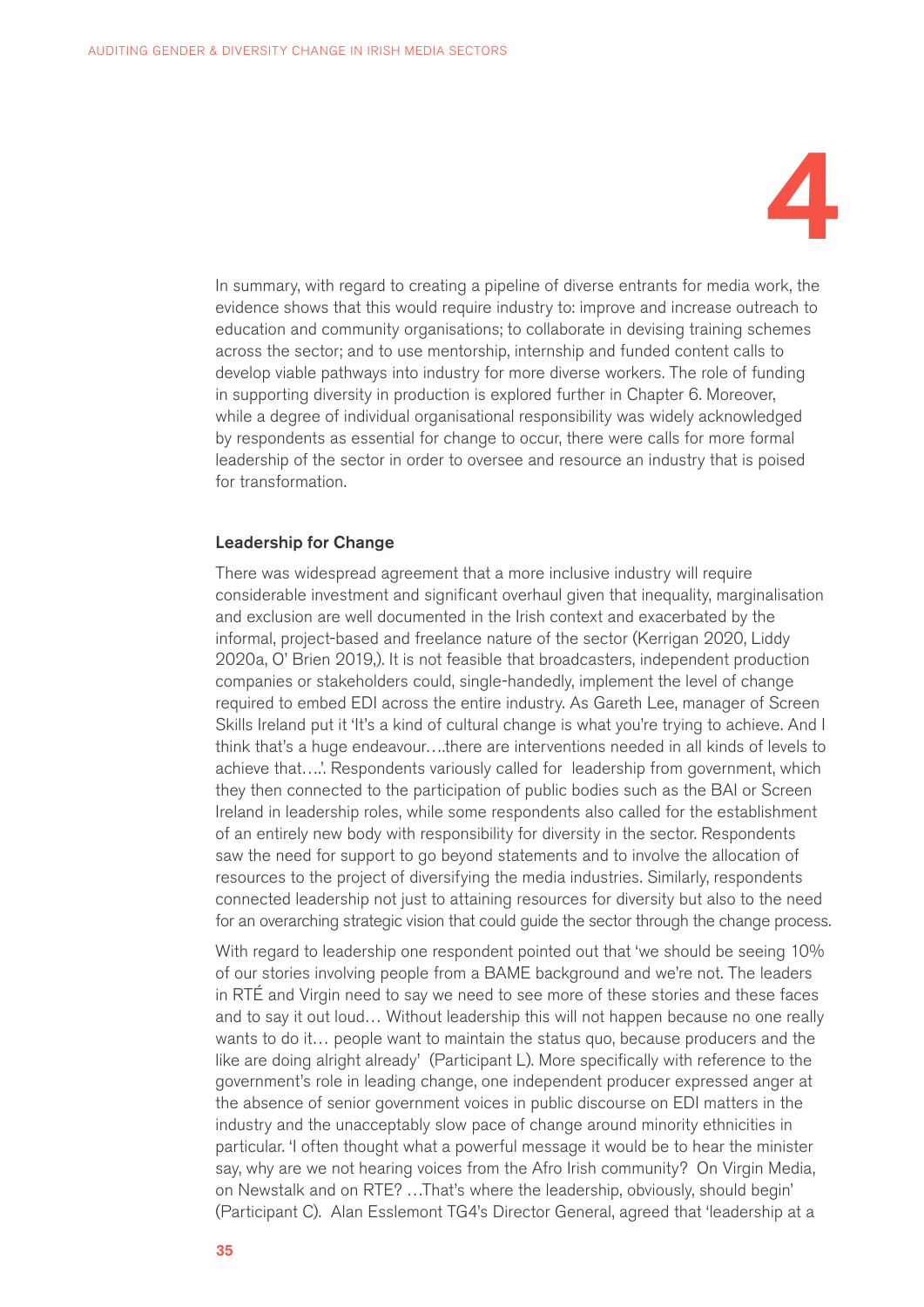

government level is very important'. He connected that government level leadership to the BAI as a semi-state body 'I think it's probably the area for the BAI as far a broadcasting is concerned. And the BAI is going to become the media commission… there should be a national policy'. Hugh Farley, Director of the Writer's Guild, also saw government as having a responsibility 'to ensure that the organisations it funds are held to account and are adequately resourced' to deliver on diversity in the sector. In his analysis, again the BAI was named as having potential for strong leadership. As he put it the BAI 'is better positioned than Screen Ireland because it doesn't have a mandate to choose successful projects, it has a mandate to use its Sound & Vision to get made projects that could not be made in any other way… it has more latitude to adopt a really positive role and force producers to consider the make-up of their creative team' (Hugh Farley, Director WGI).

Part of the argument for placing the BAI and Screen Ireland in leadership roles for change was connected to their status as publicly funded bodies. One producer distinguished clearly between the responsibilities of public and commercial funders. 'I think there's individual responsibility for the production companies. There definitely has to be responsibility for public funders… commercial funders no. Commercial funders have to look at their bottom line' (Participant B). Confidence was placed in public funders to improve diversity and to nurture and promote talent in many accounts across the board. According to one producer. 'I do think when it comes to the BAI, when it comes to Screen Ireland, when it comes to the Department, when it comes to RTÉ and TG4 in terms of how they're funded… that comes from taxpayers, ultimately. And I think that those organizations have a responsibility to make sure that there is true diversity and actionable steps to achieve that' (Participant D). Similarly, Aine Ní Chaoindealbhain Deputy Head of Virgin Media articulated support for public bodies as leaders in diversity and inclusion initiatives. As she put it 'it should be just in people's psyche, it should be part of our culture… anybody who's getting public service funding, it should be a part of the culture that we nurture (diversity)'. Public service leadership was seen as crucial in order to identify, orchestrate and implement change.

Some respondents however, were of the belief that a new industry body with a specialised brief would be preferable to any currently existing organisation. While one producer acknowledged that 'bitty things are happening' in the industry she called for a more comprehensive approach 'an industry body that takes in the BAI and Screen Ireland and TG4 and Virgin and RTE and the various different colleges and the independent sector… something that's centralized' (Participant E). The proposal for a new organisation with responsibility for diversity and inclusion in the sector resonated with SPI and SDGI, who also canvassed for the provision of much needed industry data, which organisations could not gather effectively themselves. A number of producers referenced the administrative burden on many small production companies supporting EDI through data collection. Susan Kirby CEO of Screen Producers Ireland remarked 'I actually find it very striking that there doesn't seem to have been a body that really owns the idea of being the data collector for the sector. I don't know. I find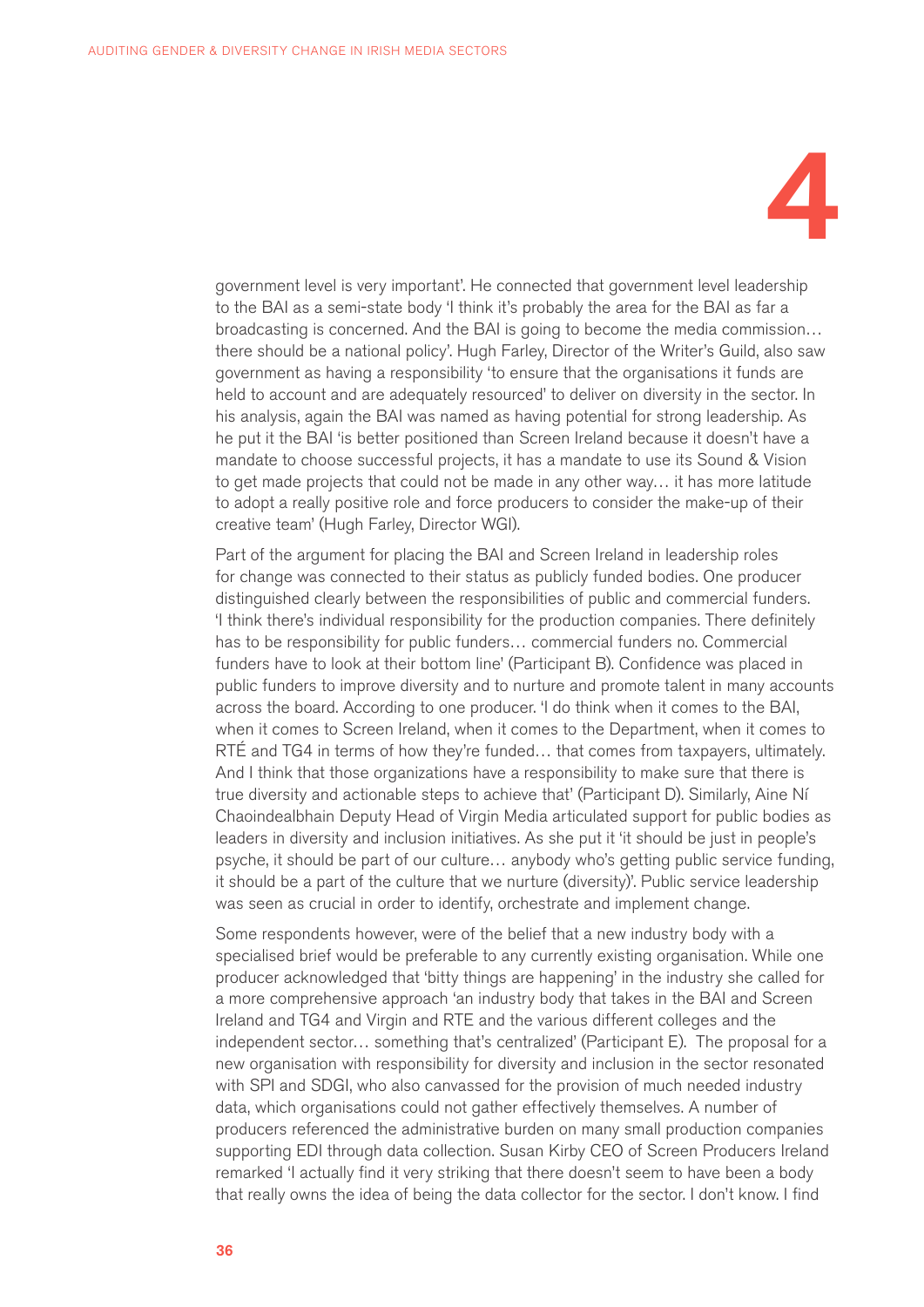

it quite odd, actually, and a real loss for the sector in case-making and policymaking". SDGI would also welcome having more data on members' activity levels and budgets. As Birch Hamilton, Director SDGI put it 'Data is everything…. you know that phrase, what gets measured gets managed. We would absolutely love that information'. The central role of data-gathering in EDI initiatives is discussed further in Chapter 6.

Despite the commitment, policies, initiatives and cultural shifts evidenced by respondents, the transformation of the industry is a mammoth task if permanent systemic change is to be achieved. But it cannot be achieved on goodwill alone and requires significant resources to be allocated to that change project. Annie Doona acknowledged the backing of government during her tenure with Screen Ireland but said that backing 'needs to then translate into more public support for the whole gender/ diversity and related issues'. She described how backing did not translate into the resources needed to acquire new posts for an overstretched Screen Ireland, which was problematic. As Doona described 'We put in for two or three posts every year and so far we haven't got one, which is probably departmental funding restrictions'. Concerns about the financial implications of embedding cultural change in the sector emerged across multiple accounts from respondents. For instance, as Cliona O Leary, RTÉ's Deputy Head of Sport observed 'RTÉ's finances, I mean it's no secret, that we are really stretched to the bone… it's hard to change mindsets, but then to try and change where money goes, from one thing into another… if there were some supports around that… to try and help the change process and help buy in, I think that would be very, very positive'. For Birch Hamilton and the Screen Directors Guild it matters that the funding would be there to implement change. 'What my wish for that would be… whoever was going to regulate it… would be that it would have adequate resourcing'.

Important though resourcing is, for a number of stakeholders the industry was also urgently in need of visionary leadership to steer it through the process of diversifying the industry. Individual stakeholders had made attempts to improve the representation of groups who traditionally have been side-lined by the sector, some with more conviction than others. But even the engaged companies were operating in a piecemeal way with no overarching direction or vision. Several respondents identified the need for a coherent vision. One producer called for governing bodies to 'step in and insist on diversity. That, then, empowers us to do that job' (Participant J). This was a perspective endorsed by another independent producer who added 'if the major funding bodies adopted that diversity and inclusion (are) best practice, and if companies had to adhere to that… you know, a contractual obligation, people will do that' (Participant I). Paul Farrell Managing Director of VMTV called on the BAI specifically to deliver 'that kind of north star… here's what 'good' looks like…. this is where we're going, and this is how we think we can get there'. Independent producers were mindful and appreciative of the concerted efforts the industry was willing to make to work together for change. As one producer put it 'I think it's been great the way that RTÉ and Screen Ireland and TG4 and Virgin have all actually reacted… the industry and society in general, kind of, going "okay…..something has to be done, this is something we can do better"'(Participant J).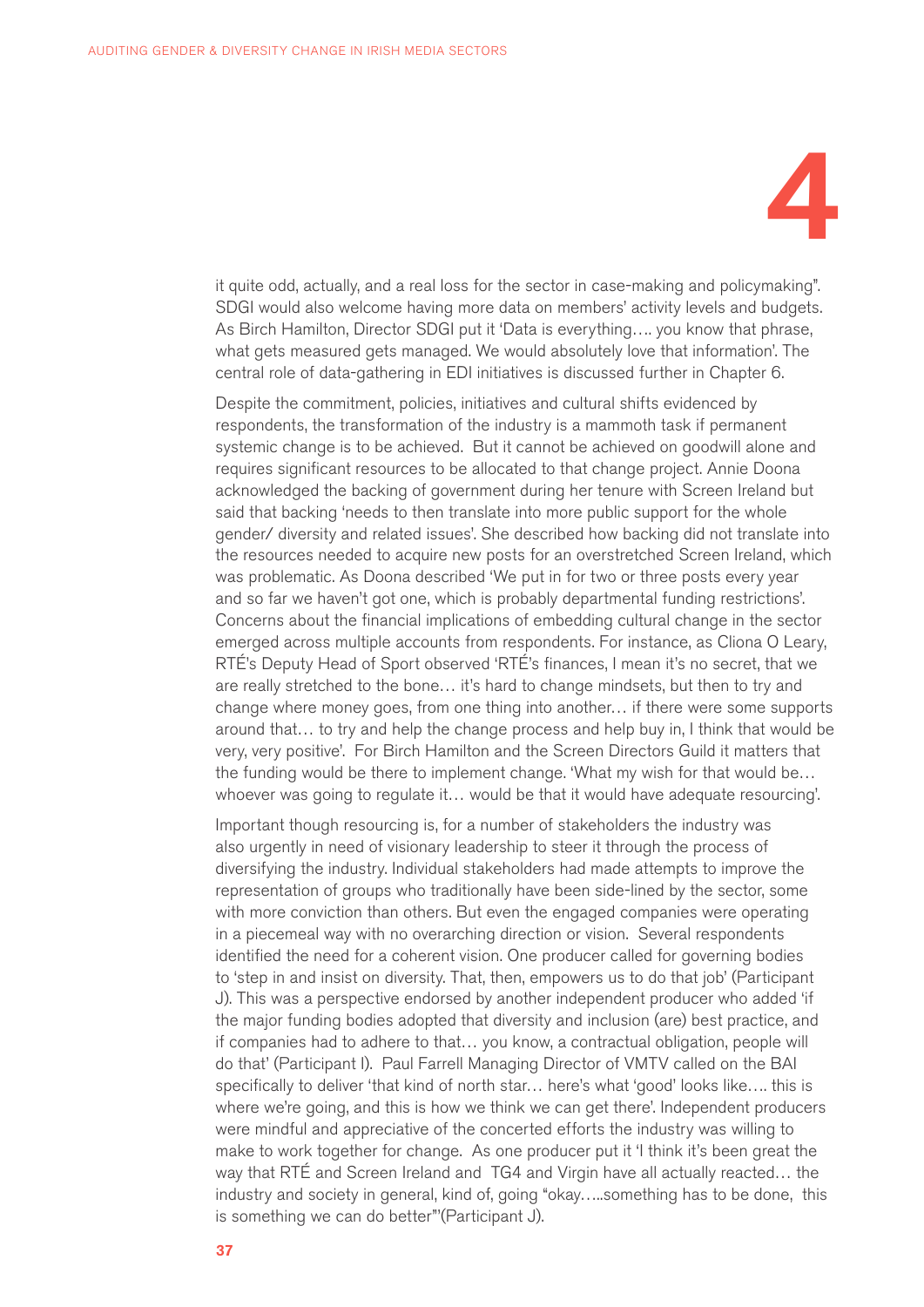

Where gender equality in media work is concerned there has been a significant shift over the last few years to greater awareness. The same sensitivity to the broader issue of diversity and inclusion was in evidence amongst interviewees. Increased awareness can put an issue on the agenda and locate 'a language for describing and questioning' (Wahl et al. 2003) however, awareness does not necessarily result in action or change. Notwithstanding the value of the 'bitty things' already achieved (Participant E) they are unlikely to carry sufficient weight to reconfigure the industry. Instead respondents were clear that there was a need for leadership, vision and resources to restructure and diversify the industry at all levels. Reconfiguring Irish screen production requires a paradigm shift, not just in terms of industry thinking about how workers might be recruited, where resources should be allocated and who should take a leadership role on diversity and inclusion but it also requires organisations to change their approach to better consider the ideas and meanings of equality, diversity and inclusion.

#### Educating Industry about diversity

Hugh Farley from the Writers Guild expressed the need for education very clearly 'From commissioning editor up to the executive level, they need to have a greater awareness of structural inequality… people have a very surface thin understanding of how inequality actually works… The problem is that people who make decisions which impact on equality do not themselves understand their own biases, subconscious biases, and would be horrified to think that…'. Education and training for industry recruiters was seen by respondents as a necessary step in creating a more diverse workforce. As one independent producer put it 'Can there be a way of actually helping and leading and educating… not just production companies but also line producers, production managers, because they're the ones who do a lot of the hiring' (Participant D). Cliona O' Leary Deputy Head of Sport in RTÉ had already started 'running inclusive hiring workshops… (which) had discussions about culture fit versus culture add'. Equally, HR in RTÉ noted that when they were recruiting, they had their Diversity Lead 'across that process to make sure that we were looking at everything from a diversity and inclusion perspective and that we weren't reverting to type… and that has actually worked very well'. VMTV's Head of Content noted the need for diversity 'champions… people who get it in the key positions…' to drive diversity education and understanding within organisations. Other respondents were clear that there was a need for training amongst decision-makers and recruiters as described above, but also a need for education on diversity and inclusion in the sector more broadly. TG4's Trevor Ó Clochartaigh suggested 'awareness training... activities that would make people more familiar with the types of issues that come to fruition'. Screen Skills Ireland's Gareth Lee recognised the need for 'a very targeted agenda in terms of courses that are very about diversity or unconscious bias… and the awareness level within the sector more generally… if you're someone from a diverse background, do you feel that you fit within the sector? Are you supported in that position? I think that's something we're trying to do more and more on'.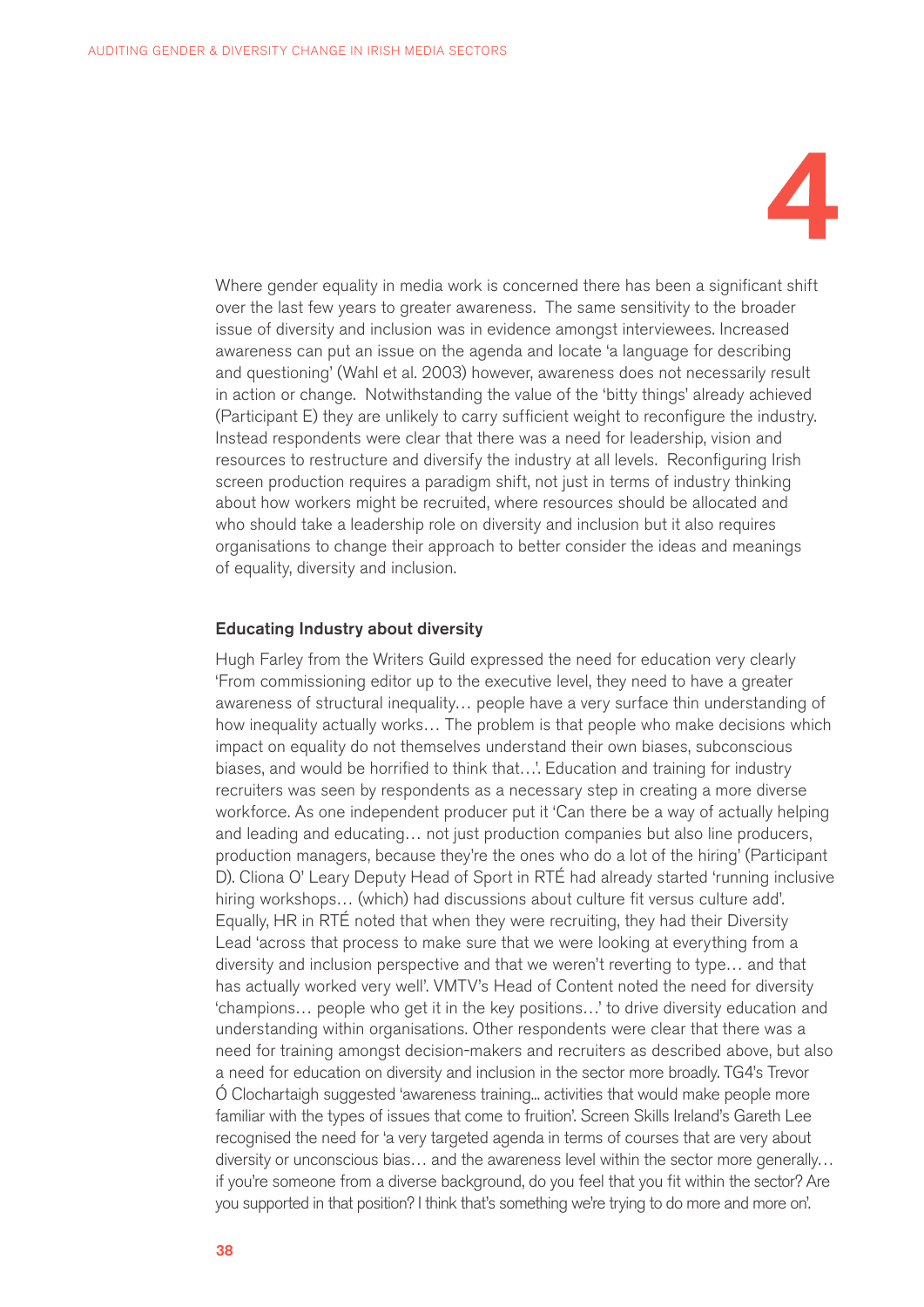

Respondents were clear that if greater diversity was to be achieved in the workforce there needed to be a fundamentally different approach to how people were selected to work in the sector. As one producer commented 'I think the film industry has not been brilliant at bringing in that younger generation. And I think that that's something that we need to figure out on a broader scale… (through) structured training opportunities that are specifically tailored to increasing diversity' (Participant D). Respondents understood the importance of not advertising roles to the same established candidates. Trevor Ó Clochartaigh from TG4 described 'looking at all of our recruitment processes, the way we advertise our jobs, the communities that we connect with' in order to ensure greater inclusivity. Similarly as the Deputy MD of VMTV Aine Ní Chaoindealbhain put it 'You have to take a look where you advertise your jobs…so we send ads to Access programmes in universities, umbrella organisations, to personal contacts'. Independent producers also adopted targeted approaches to advertising roles. 'if you keep looking in the same places, you're going to keep finding the same people - do we just put it up on IFTN or social media? Because the same people, the same media graduates, the same film graduates, are going to come through those application processes. So what we do, we try and make sure that they're on local clubs or notice boards… looking beyond your own industry' (Participant I). Independent producers also suggested some more innovative approaches to recruitment, as one commented 'there isn't really a database… I suppose there is IFTN, but there's no proper database of people who are working in the industry' (Participant K). And broadcasters also seemed equally open to a new approach to recruitment, as TG4 suggested 'maybe even a tailored apprenticeship which is targeted at a particular community'. In sum, respondents recognised a need to educate people right across the sector on equality, diversity and inclusion and how they manifest and were best addressed so that the industry did not continue to reproduce itself in its own image for years to come.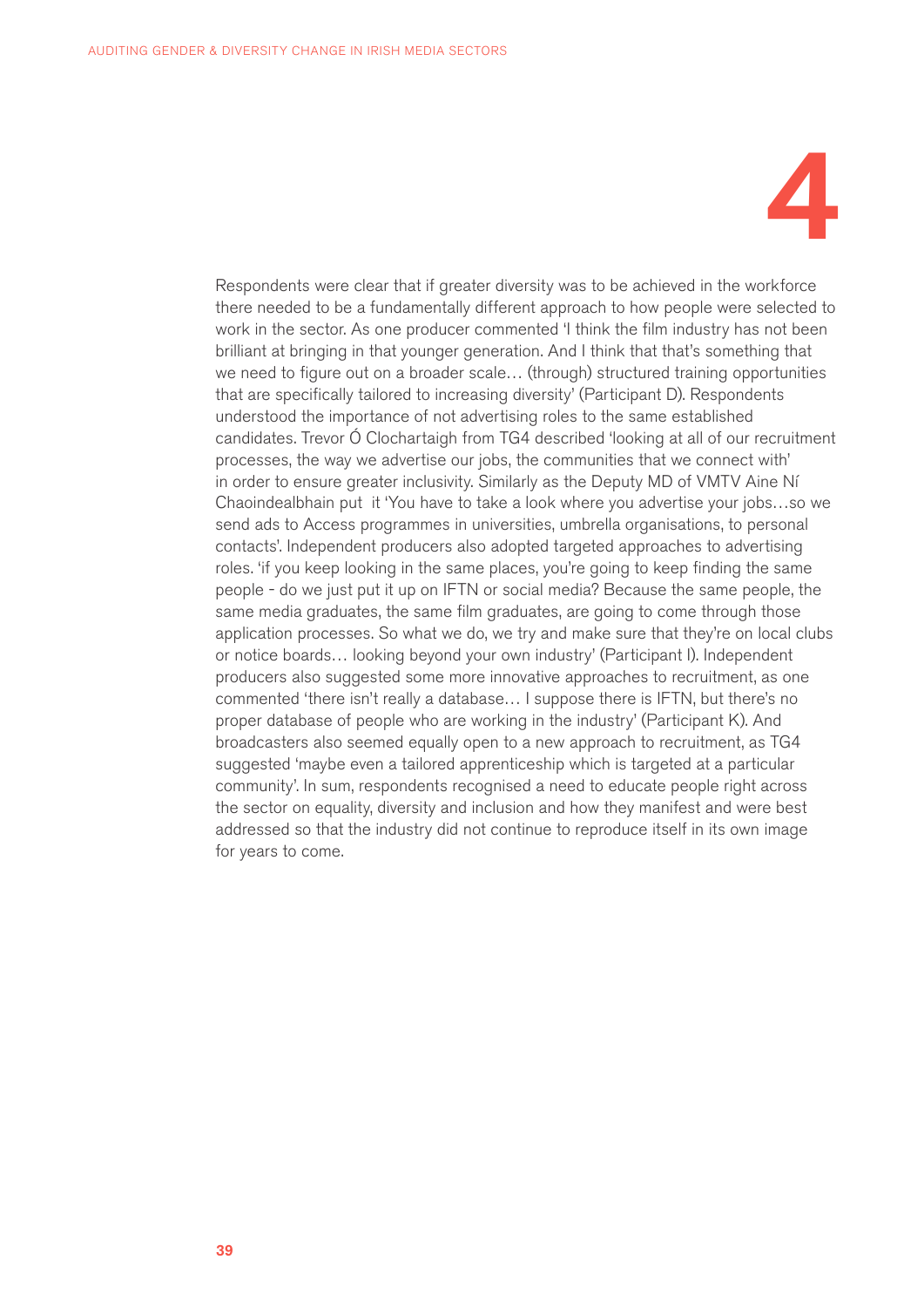

#### Conclusion

Gill has argued that the production of culture is profoundly important because it furnishes 'us with our understandings of the world and what it means to be human' (2013, 190). The inclusion of a multitude of voices and perspectives in the creation of screen content for and about Irish culture was embraced by the vast majority of interviewees. The key findings outlined above speak to engagement by the film and television industry across policy, pipeline creation, leadership and education efforts. Industry respondents noted that while many organisations had made efforts to develop diversity policy, there was a dearth of data available on inclusion and there were further sectoral supports needed to underpin a strategy or vision for greater diversity and inclusion in the media workforce. Respondents were aware of the need to create a pipeline of new entrants to the industry through outreach, partnership with educators and through mentorship, internship and content calls. With regard to leadership for change, the sector was clear that it required organisational change, a clear vision and most importantly adequate resources to facilitate change. Finally, the industry is very aware of the need for broader education about gender equality, diversity and inclusion within the sector and demonstrated a willingness to engage in further learning in those areas.

There was genuine interest and reflection evident across the sector as to how to best go about increasing diversity and inclusion in the media workforce. From a broadcaster point of view Alison Hodgson Head of HR with VMTV commented 'We're very thoughtful about what we're doing and how we're going about it… there's certainly no push-back there's certainly no scepticism, it's been welcomed, people are joining in… our conversations are about making sure that everybody feels that, not only are they included, but they can be themselves and they can work and bring to the fore how they see things'. Similarly, from an Independent Producer point of view 'There is a real hunger for new stories, for perspectives that we haven't seen before or heard before. And so I think that… there is a real openness… that wouldn't feel restricting… it would feel more like an opportunity in a way that maybe wouldn't have five or 10 years ago' (Participant D). Clearly industry has demonstrated an appetite for further engagement on equality, diversity and inclusion and it is to an analysis of other measures and tools that may assist that project that the report now turns.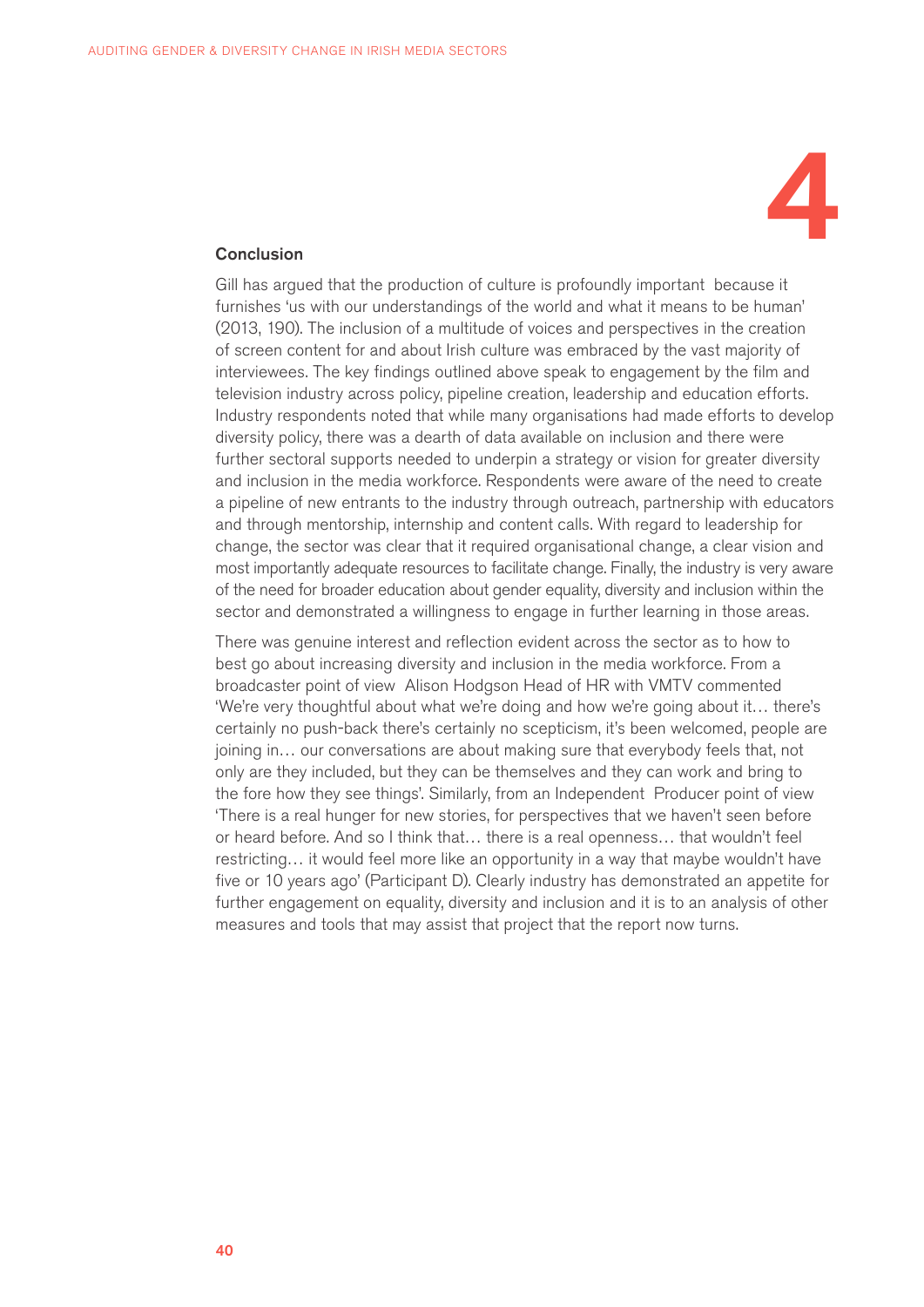

#### Introduction

Many respondents shared a common view that the Irish media industry required significant development, using various tools and measures, to improve diversity. Each of the tools and measures outlined in Section 3 were discussed with participants. Most of the respondents considered these international examples as central to shaping the formation of EDI within the Irish media sector. This section of the report details how varying actors estimated what might work best within the specific dynamics of the Irish context. The potential solutions are outlined in detail below under four overarching headings: firstly, data monitoring and gathering; secondly diversity standards; thirdly, objective setting and incentivization and fourthly, diverse recruitment for the industry. Following each section, a list of potential actions has been provided to offer a solutionbased approach that may help to incubate a better approach to diversity and inclusion in the Irish media industry.

#### Data Monitoring and Gathering

Almost unanimously, respondents considered data gathering and monitoring to be central components in improving diversity within the industry. While there was overall enthusiasm for data gathering there were differences in approach or emphasis amongst respondents, from broadcasters, to independent producers and activist groups. The power of data gathering was noted by larger organisations like RTÉ, who observed that it plays a significant role in ensuring that changes 'are delivered consistently' (Clíona O'Leary). These sentiments were shared quite strongly also by the commercial broadcaster VMTV, Paul Farrell noted that 'data allows you to move in the right direction' and to strategize. Extending from this, Farrell noted that 'monitoring and data is paramount… you have to have it and then you know if you are doing good or doing bad…. Benchmarking, good data, profiling… it's definitely something we have to do'. In terms of actual data collected within the larger broadcasters, this was confined solely to gender and did not encompass other forms of diversity. As the Diversity Lead at RTÉ Zbyszek Zalinski noted 'at the moment we are not collecting this data, but we would like to collect this data, we recognise the importance of collecting this data that will give us the information that we seek about the diversity and the makeup of our staff'.

Respondents from the independent production sector strongly supported diversity monitoring. One respondent saw it as vital. He described the industry as being dominated by a 'macho culture' and argued that data gathering was required in order to 'dismantle' this 'lad culture' (Participant H). That producer explained how 'the macho culture permeates the broadcasters as well as the independent producers and [there are] certain commissioning editors you would never approach with a subject [or programme idea] on diversity' (Participant H). He saw data gathering as key to generating greater inclusivity, which was key to dismantling the normative, dominant male power dynamics of the Irish media industry. Another independent producer noted the significance of data gathering when he asked 'how many people of BAME background are actually available for work? No one can tell you that. People might self-identify as from a different background… but you absolutely need to start with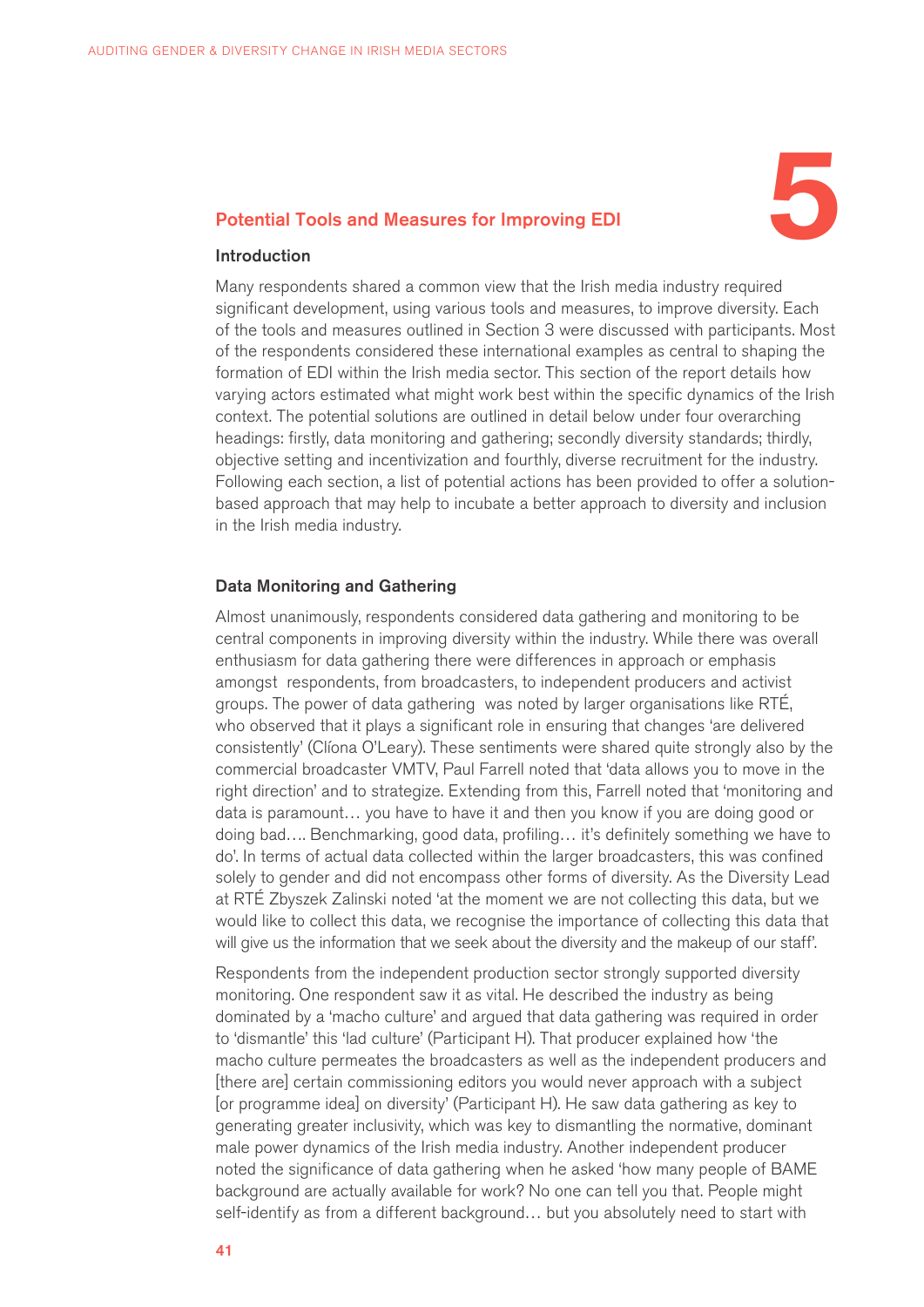

the data' (Participant L). He further remarked that at the very least data monitoring can provide 'a sanity check that we've got the right balance on the team' (Participant L). Another independent producer recognized the importance of data gathering, but pointed out that it was vitally important to also examine and analyse the data to understand and articulate 'how these exclusions are occurring in the first place' (Participant F).

The practicalities of data gathering were a concern for some organizations, particularly in the independent sector, who agree fundamentally in principle with data gathering, but noted that 'the burden of admin' could be a potential barrier in fully implementing data monitoring (Participant I). One respondent working in a large production company explained 'when you are in production, everybody is flat out and it's not that we don't want to collect statistical data, it's simply having somebody do that for us. I mean we could review all of our crew lists and just look at them in terms of who is working on what, but we're being conscious of the fact that we want to try and diversify, and make sure that we are diverse and inclusive, but also doing it in a way that's not going to be too paperwork heavy' (Participant K). Some respondents stated that data gathering was starting to happen through crew databases and that this could become mainstreamed as an industry norm at a broader level. In particular using a mobile phone application to gather data similar to that seen in Australia (see Section 3) was well received. As Gareth Lee, manager of Screen Skills Ireland, commented 'Our equivalent to a certain extent will be the crew database. We will hope, that that would work on an app format. More structure, more data, all of that is really positive. The other thing, the crew database will do so much'.

In sum, while data gathering was considered a central tool or measure that needed to be implemented by broadcasters, the medium to large production companies also considered data gathering an important tool for establishing benchmarks for diversity that could be improved upon, but caution was noted by smaller production companies that data gathering should not become a burden and that supports and incentives should be put in place to encourage it.

### Suggested Actions

- Development of data gathering mechanisms in the sector.
- Incentives and supports for production companies and sectoral organisations to engage with data gathering and monitoring.
- A national data gathering monitoring advisory group could be established for the sector with support from the Department of Tourism, Culture, Arts, Gaeltacht, Sport and Media.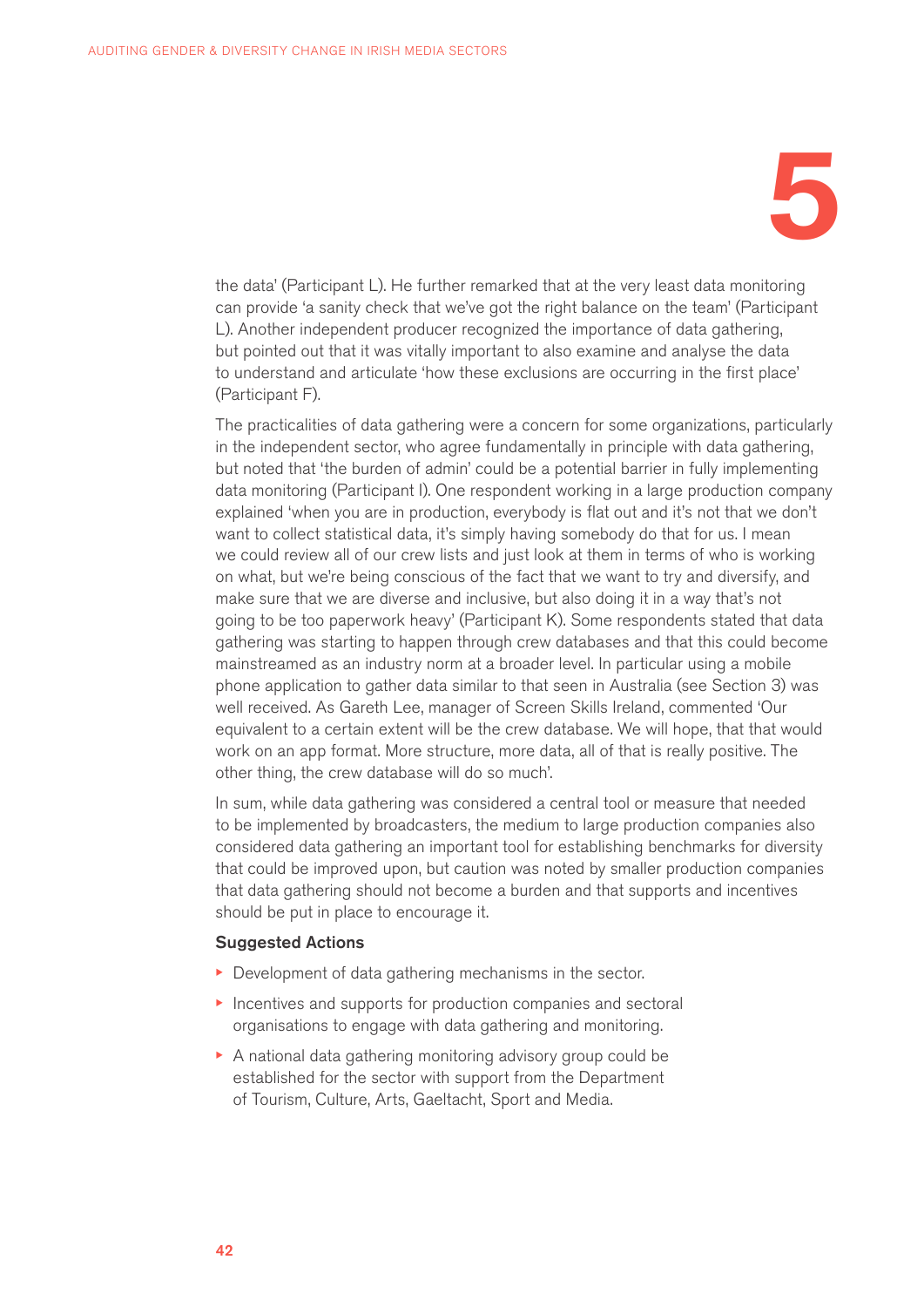

#### Diversity Standards

Many of the respondents agreed that international examples of the application of diversity standards could be adapted to the Irish context. More specifically, many felt that the broadcasters should have diversity boards, composed of people with diverse backgrounds and/or expertise to guide broadcasters on intersectional issues of diversity. Some respondents proposed that diversity boards could inform diversity policy, others proposed that they could oversee and advise on diversity content, while more saw the boards as encompassing both policy and content. One independent producer noted 'unless you have a board of diverse people who are talking through policies that you want to implement, how do you know that you are creating the right policies?' (Participant K). Another respondent emphasised that if such a board was to be created, it needed to ensure that people from diverse communities, who were experts also, were placed on it, rather than industry standard bearers (Participant M). A diversity board was also considered by another producer as having the capacity to promote 'positive associations' with under-represented groups, which would give them a voice and a platform, but the respondent noted that the diversity board should not become editorial in its remit (Participant J). While there was generally a strong emphasis on the usefulness of diversity boards, some members of media activist groups were alert to the difficulties in creating the boards. As one activist put it 'I think it's very good to have a board, but how would it be diverse? The issue is it's going to take time for diverse people to become senior and get to boards' (Participant G). The latter point in particular speaks to the fact that some of the tools and measures can only be achieved if a pipeline of talent development is created or supported to participate.

While a diversity board was considered a valuable way of implementing some diversity measures, as mentioned in section 4, many of the respondents considered that leadership was needed from the top down specifically to implement diversity standards. As Paul Farrell from VMTV argued, this is a 'top down piece and if you don't have it at the start with the BAI, you don't have it, they need to be leading with something that says best in class and here's how we can help you get there'. Many felt that regulators such as the BAI should take ownership and lead the way and foster something like the BFI Diversity Standards, adapting them to the Irish context, as Gareth Lee from Screen Skills Ireland noted 'The BAI definitely have a place in all of this, even them adopting the BFI model, I think that's the big picture isn't it?'. This was reflected by Annie Doona from Screen Ireland who stated 'we don't have the same rigour in terms of the questions that have to be filled in as a result of an application that the BFI have, but look at the positive actions that initiative has had, I think that's something we could look at'. Some respondents were fearful of putting an onus on production companies to meet certain criteria in order to access funding 'I think you'd have to be careful around that, because obviously when you look at the population in the UK, it's hugely different and it's massively diverse compared to us' (Participant C). Another independent producer agreed that while it was important for Ireland to strive to meet some diversity standards, it was important to recognize that Ireland was not the UK 'I think the women's initiative is really good, having women-focused rounds, because gender is 50/50, but we don't need to race to meet the EDI goals of our near and close neighbours [the UK] because their experience is different' (Participant L).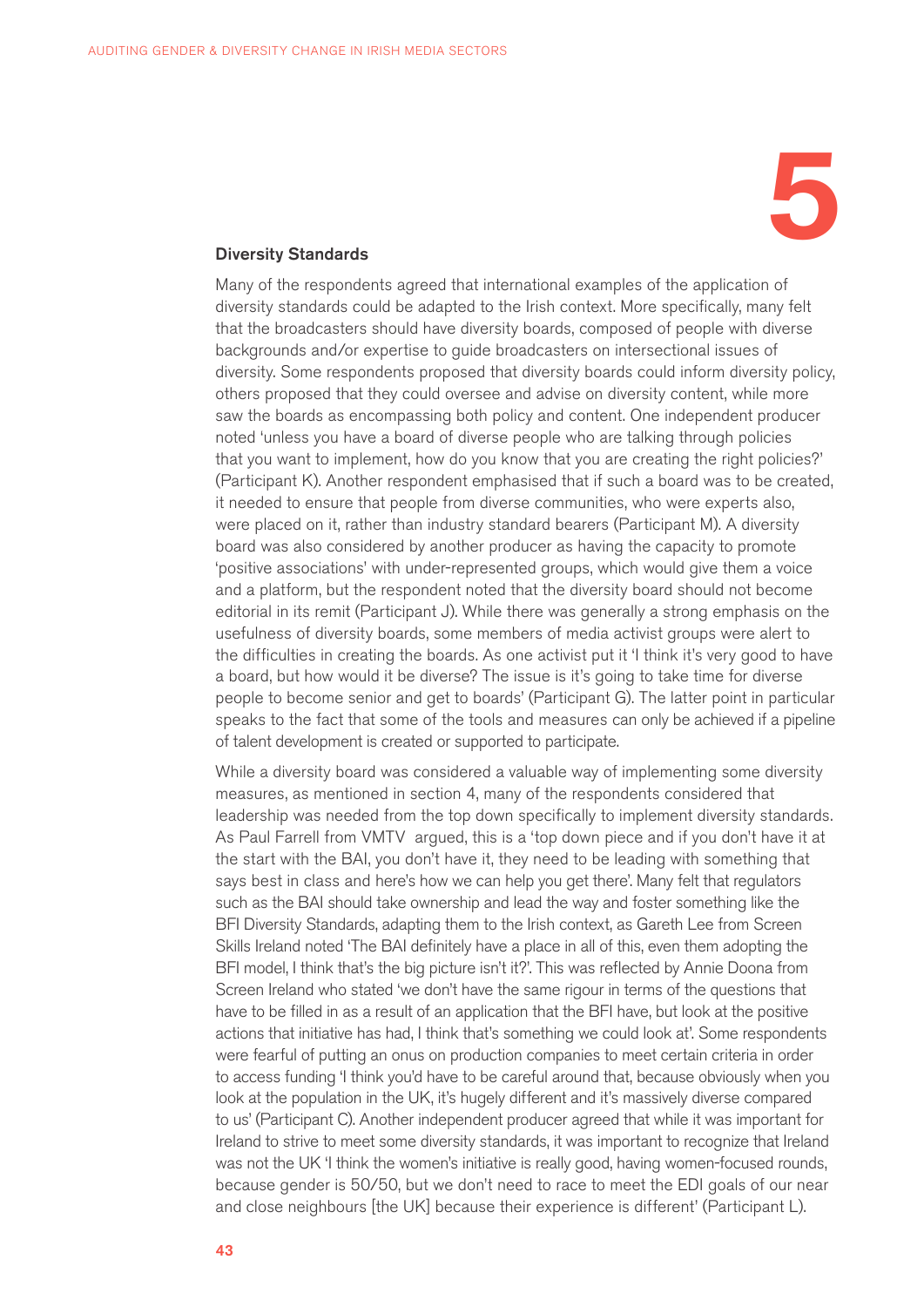# 5

#### Suggested Actions

- Development of diversity boards (composed of a range of diverse individuals and actors) in industry organisations such as the BAI, Screen Ireland, RTÉ, TG4 and Virgin Media.
- Development of top-down diversity standards, in line with the BFI Diversity Standards, implemented through relevant government Departments and the BAI.
- Objective Setting and Incentivization

Objective setting and incentivisation were recognised as useful tools and measures, if adapted to the Irish context, by respondents from mid to large sized production companies. They were seen as particularly appropriate to developing both diverse talent and a diverse workforce. Specifically, funding initiatives that embedded diversity and inclusion measures as a requirement within application processes were considered valuable. As Gareth Lee from Screen Skills stated 'You get fifteen per cent extra funding when you tick these boxes, and we need to work out what those boxes are, that's a really direct, overnight way. Production companies want more money for their productions…'. Another respondent noted how this kind of incentivization would 'specifically help female directors and different diverse groups' and would make producers put money 'where their mouth is' (Participant E). Another independent producer commented that incentives should engage across a number of diversity categories such as 'age, race, gender, sexual orientation, socioeconomic background…' (Participant B). One respondent argued that funding calls such as the Sound and Vision Scheme could be expanded to include measures that would encourage applicants to actively incorporate diversity into productions. 'If it's part of the application process, having some points given [to the application] if your crew has people from a BAME background, that starts the process, and that might get people conscious of when they are hiring, because it's a business decision and people will go to find people to meet a quota […] if it's part of the point scoring process, you will start seeing people gaming the system and saying well how can I make my application stronger and get funded ' (Participant L). Another production company noted how media organizations should need to demonstrate an EDI culture within their organization 'Eventually they could have a section where you have to prove that you have an inclusion and diversity policy or that you implement an inclusion and diversity policy' (Participant K).

At its core, mentoring was envisaged as a means through which more inexperienced voices could be incorporated into the industry. As one independent producer remarked 'it's about recruitment and encouraging new talent into the industry from different places, with different voices. Mentoring is a good way to do that' (Participant I). Birch Hamilton from the Screen Directors Guild noted that mentorship was vital to help directors get those all-important 'flying hours', as she put it 'mentorship could be plugged in to the particular project. Like when the BAI give funding, you could say look an extra two thousand euro is attached to this because they're a diverse director'.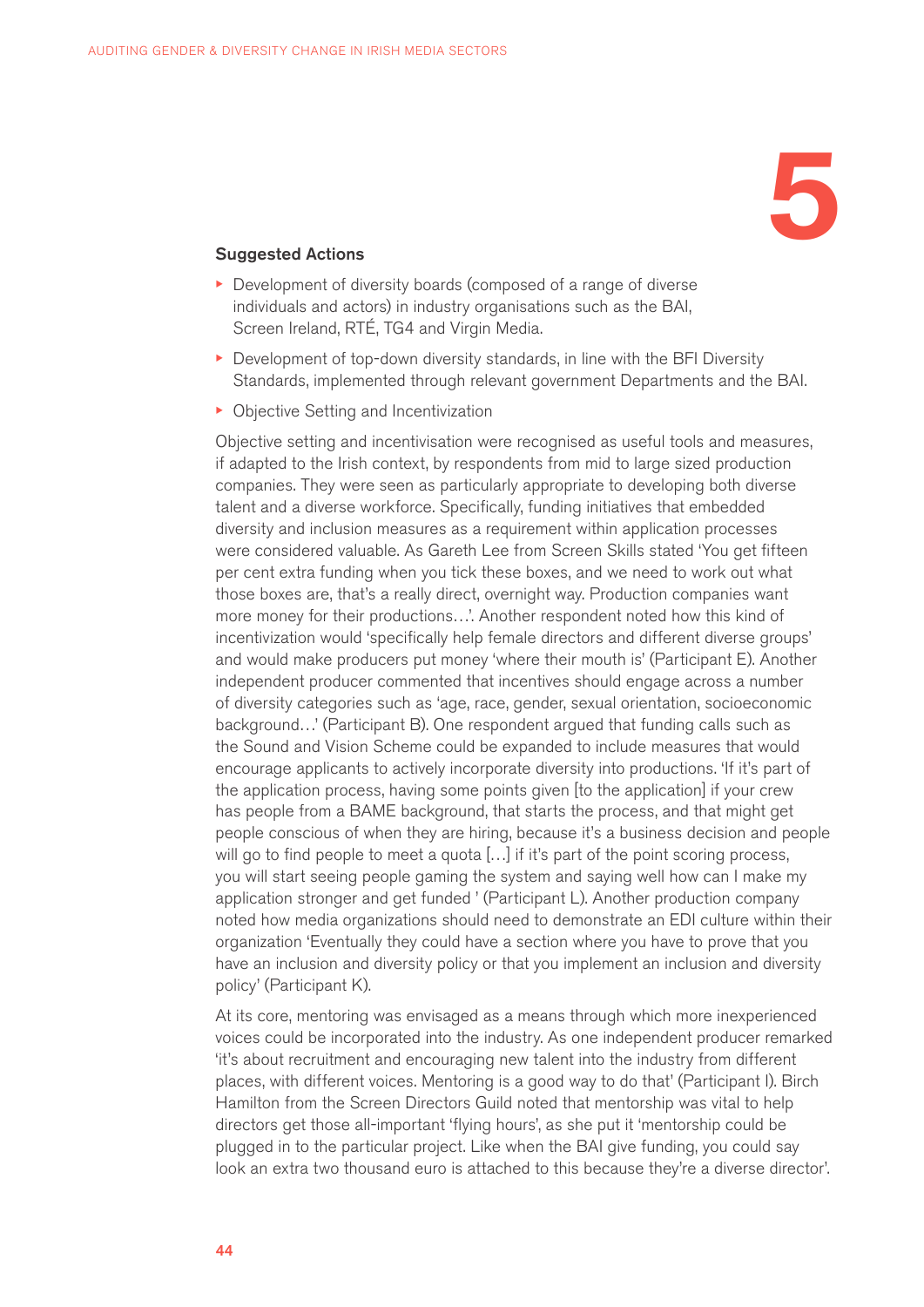# 5

Another producer commented that they sought out LGBTQ interns to mentor in their production company as they were aware of struggles that some within the LGBTQ community had in terms of breaking into the industry (Participant H). That producer noted that a streamlining of these kinds of practices across the industry would be helpful in giving other under-represented groups a chance. Another producer added that the BAI or Screen Ireland could develop and lead on incentivisation through mentorship schemes. 'There needs to be BAI mentorship or Screen Ireland mentorship whereby it is a fund put aside, so you've a fund and a fund manager in Screen Ireland or the BAI who looks, finds top talent and schools them, and brings them in and then makes them part of productions and that includes placements, so part of a ticking for an extra fifteen per cent means I'm going to take two of the people from the shortlist of our acceleration plan, development plan. That's how you would do it so you're not disempowering or disincentivising those who are already doing good work, it's hard enough making a living in TV for a lot of people. What you're doing is you're rewarding those who do it better, and who recognise and support diversity in actual, real and meaningful ways' (Interview G). Many of the respondents acknowledged the usefulness of mentoring schemes for women in film and television, but recognised that schemes for racial diversity constituted a significant gap in the industry.

Many of the activists interviewed further noted that when diverse stories were being incentivised, members of the communities represented needed to be included on the crew or to be present in the writers room (Participant A; Participant G). Similarly, with casting. One production company noted how they had begun to implement colour blind casting on their own productions and suggested that this could work as an incentive on funding applications for drama series, 'if they can demonstrate they will implement colour blind casting, then they get more points' (Participant J). Áine Ní Chaoindealbhain of Virgin Media spotlighted casting as an overlooked element in drama production and as an area where salient diversity interventions could be made. '…Most people look at diversity when they're finished a project', whereas it should be essential 'that diversity is not only represented, but that we are conscious of diversity in our casting'. In sum various objectives were set to incentivize diversity and inclusion through funding, mentorship and casting.

### Suggested Actions

- Development of funding calls that incentivize inclusion and diversity within production teams.
- Incentives for production companies and industry actors to develop their own diversity and inclusion policy, strategy and goals.
- Objective setting around creative output to encourage colour-blind casting on television drama and film productions
- The development of a code of practice that encourages stories that cover diverse communities to offer voice to those communities.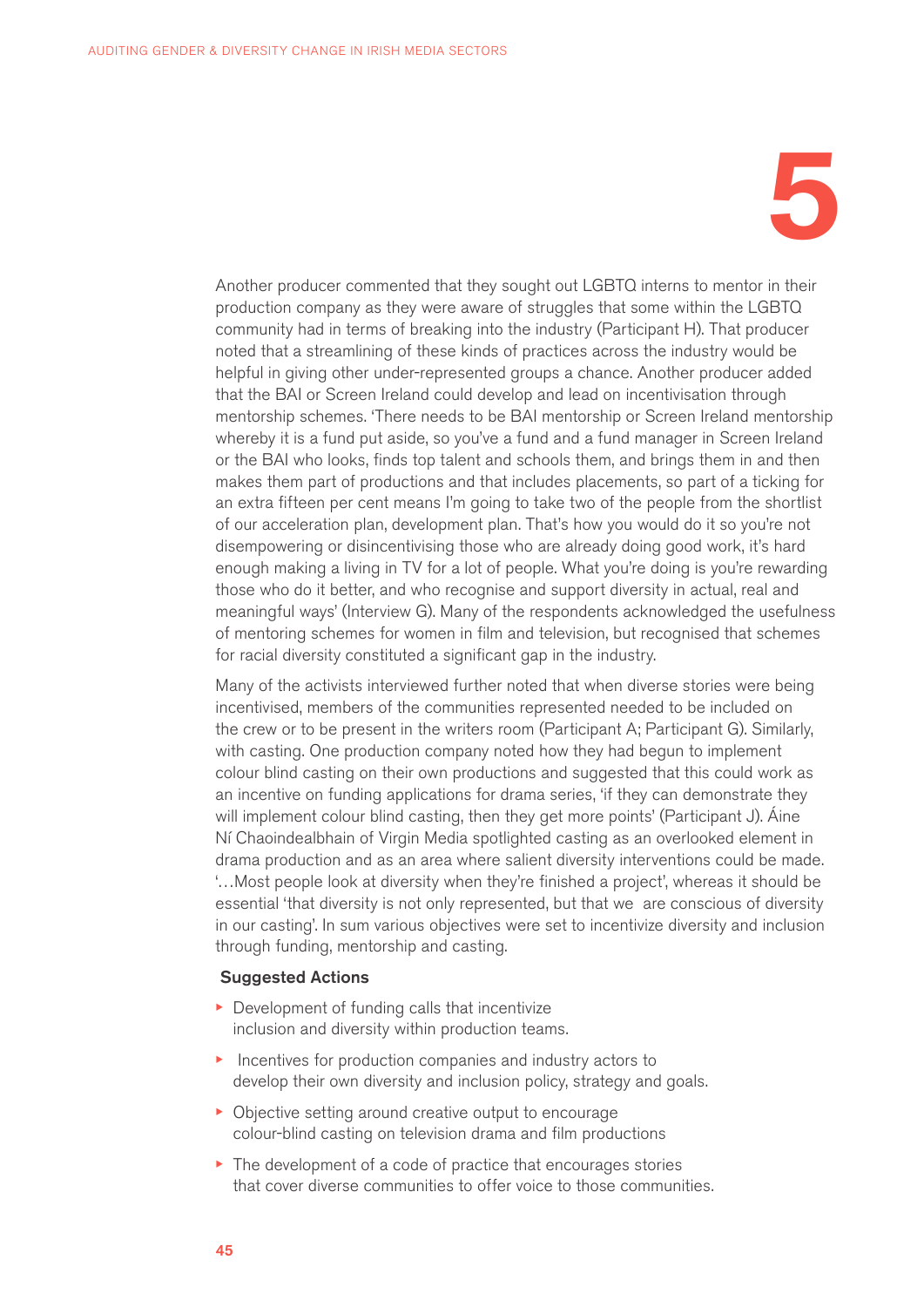

#### Diverse recruitment for the Industry

A major structural impediment to creating a more diverse media workforce is the nature of media work, which is characterised by high rates of short-term, temporary contracts and casualised working terms and conditions. These characteristics make it a difficult industry for people to enter who do not have the benefit of pre-existing contacts amongst networks of homophilic workers. In terms of 'good work' (Banks et al, 2017) most full-time, permanent, openly advertised jobs are provided by a very small number of large employers, such as the broadcasters. As the Head of HR in RTÉ Eimear Cusack commented, steady and secure work in screen production 'is rare in that sector, so I completely understand that RTÉ is attractive from that point of view'. However due to a low attrition rate, RTÉ is very constrained in terms of diversifying its workforce through new appointments. All of the RTÉ respondents commented on the very low attrition rate which meant that the organisation was 'relying on people to leave in order to bring new voices, or new perspectives' (Eimear Cusack).For that reason the independent sector is frequently thought of as the solution to the need for greater diversity amongst production workers. Some of the broadcasters were clear that work channelled through the independent sector was the best mechanism for addressing diversity and inclusion in recruitment. As one RTÉ respondent described 'forty per cent of what we put on RTÉ One and RTÉ Two are made from the independent sector… so most production companies, it's kind of project based… they have a lot more leeway in terms of the type of people that they hire… diversity, you know, gender, everything comes into play there' (Niamh O'Connor). Frequently the 'solution' to promoting equality and diversity in recruitment was the independent sector because as SMEs they had the potential to be agile in terms of recruitment. However, independent production companies mainly work from one commission to the next, recruit only as production requires and mostly on short term, temporary contracts. Because many independent companies are themselves precarious they have solid rationales and structural challenges that mitigate against them acting as the driving force for innovation in recruitment for diversity and inclusion.

The point of view on recruitment from within a small production company was different to the point of view amongst broadcasters about them. As one producer put it succinctly 'My concern is that the expectations of the broadcaster would not match with the feasibility of the producer'. As one producer explained 'we're a small company as most companies are in this business… and when you are in production, everybody is flat out'. The producer explained the precarity of working as a small company 'It's difficult because we're a gig economy, so you only get paid if you're working on a gig and if you're not working on a gig then you're not getting paid… You're working under those pressure all the time… so there's a lot of pressures and it's usually a small team' (Participant K). While the producer in question was very open to the idea of inclusion and diversity in recruitment of workers, at the same time she could offer a solid logic as to why it would prove challenging for many independents. As she put it 'I don't want to come across saying that it's not a priority, because we feel that it is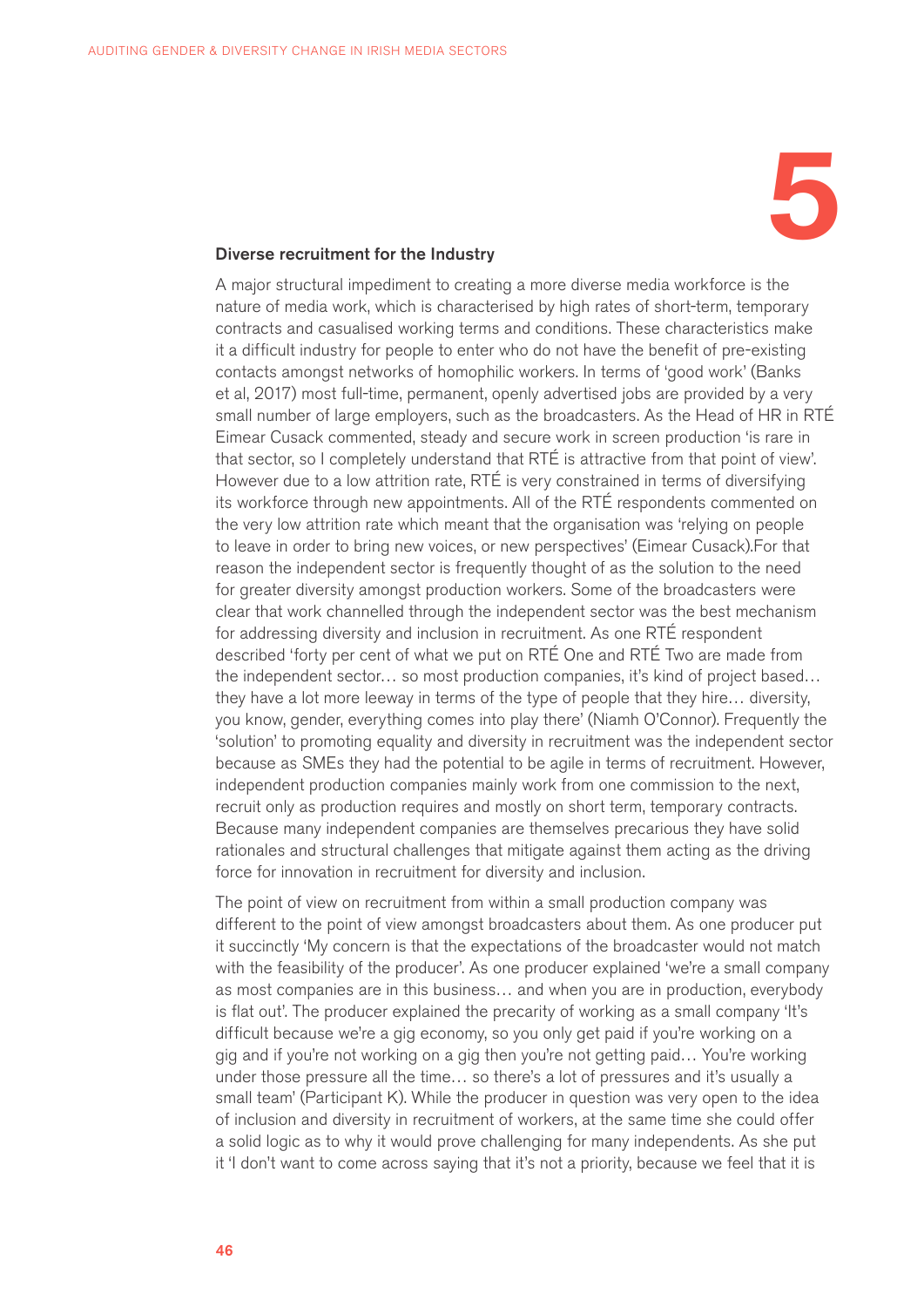# 5

a priority, but sometimes you just don't get the time to sit down and analyse the data properly' (Participant K). Most small independents claimed to only have the capacity, time and resources to recruit a team of workers that were already heavily networked with the company and with each other. Most risk in production was referred down to the production company and so in terms of recruitment these companies tended to be conservative.

The independent sector saw itself as structurally impeded from recruiting a diverse pool of unknown or untested candidates for roles, however they were open to wider recruitment if those roles were subsidized. But the funding and resource supports for such an initiative needed to be in addition to funding currently available to the sector. Funding initiatives that were attached to content production have been successful, as demonstrated by Screen Ireland's gender equality initiatives (O' Brien, 2019) and should continue to be supported. But a more radical and additional intervention was required to create a diverse media workforce in Ireland. Part of that additionality is the recognition of the scale of the change project. A state-led scheme to attach increased funding for additional, long-term, sustainable and permanent jobs for diverse workers across media industries has the potential to transform the structure of the workforce. In terms of sectoral development a more diverse workforce has been shown to generate better outcomes in terms of content creation and growth and so more diverse jobs can serve to create a virtuous cycle of development for the media sector. Just as the digital transformation of Irish media in the last decade required strategic input from the Department of Communications, so too the human capital transformation of the media workforce in terms of diversity requires state-led strategic sponsorship at government departmental level. As one respondent concluded 'the people who provide the money and who have a statutory responsibility to all citizens have a responsibility to adopt policies that, in a practical and measurable way, do deliver a changed situation'.

### Suggested Actions

- Subsidisation of sustainable diverse recruitment to the independent sector through additional funding.
- Development of state-led schemes to increase funding for additional, long-term, sustainable and permanent jobs for diverse workers in broadcasting.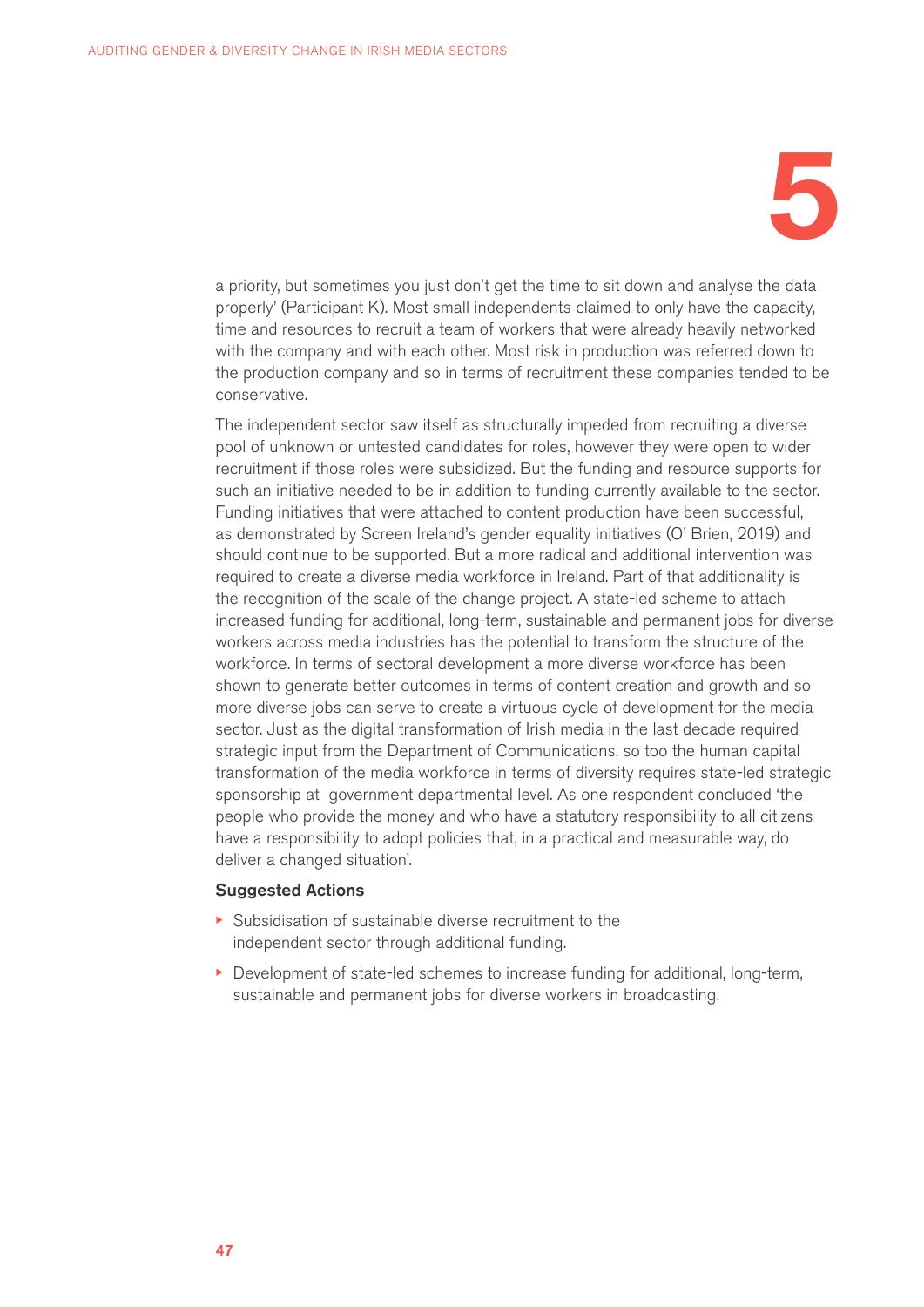

### **Conclusion**

This section of the report has suggested potential actions that decision-makers within the Irish media industry could take to promote greater inclusion and diversity. Based on analysis of actors responses to international initiatives there is evidence of an appetite to further develop tools and measures that can work within the Irish context to develop sustainable 'good' media work for diverse communities.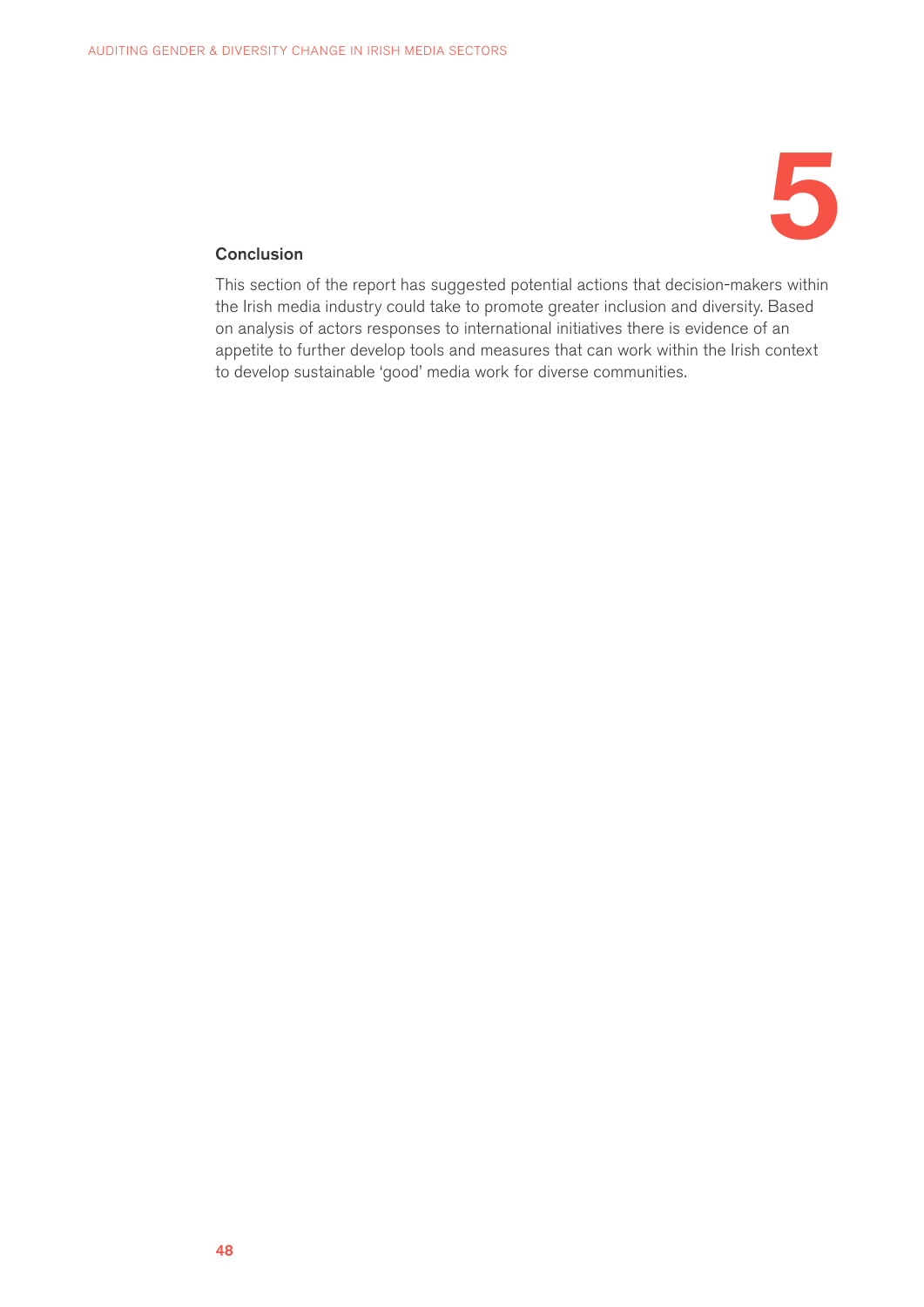

The research report has documented current approaches within the film and television industry to gender equality, diversity and inclusion in Ireland. It has analysed industry responses to policy initiatives, to the question of finding workers to participate in production from diverse backgrounds, to discussion on where leadership on EDI should be situated within the sector and it has outlined the need for educational inputs across the sector. The industry's attitudes and insights on particular tools and measures that could be employed to improve equality, diversity and inclusion have also been described in detail. In general, there was evidence of much reflection and critical thinking on EDI on the part of the sector. With regard to policy, respondents documented the absence of data that would help them to appraise the current state of EDI in the workforce and to track change over time. There was a clear sense that this data project needed to be delivered at a sectoral level. This finding was seconded during discussions of potential tools and measures for EDI in the sector where again respondents reiterated this priority. The concern with data also connected with the finding on leadership for change, where again the sector was clear that it would require organisational change, a well-articulated vision, and vitally, adequate resources to encourage change in the EDI context amongst the Irish workforce. Respondents noted that a pipeline of suitable candidates from diverse backgrounds did not currently exist in the sector. They proposed that work was needed in the form of outreach, partnerships with educators and in the form of mentorships, internships and dedicated EDI content-calls to generate a pool of candidates for work in film and television production. Initiatives for diverse recruitment were also emphasised during discussions on potential tools and measures to improve EDI in industry. Dedicated educational and training inputs on diversity were also recognised as valuable by industry. In addition, many of the respondents agreed that diversity standards could be adapted to the Irish context and that the broadcasters should have diversity boards, which could advise on diversity content as well as on policy issues. In a similar way setting objectives around initiatives such as codes of practice and content calls for diversity and inclusion were also supported by industry respondents. Following on from this research there are clear avenues for further research and further actions that derive from the findings.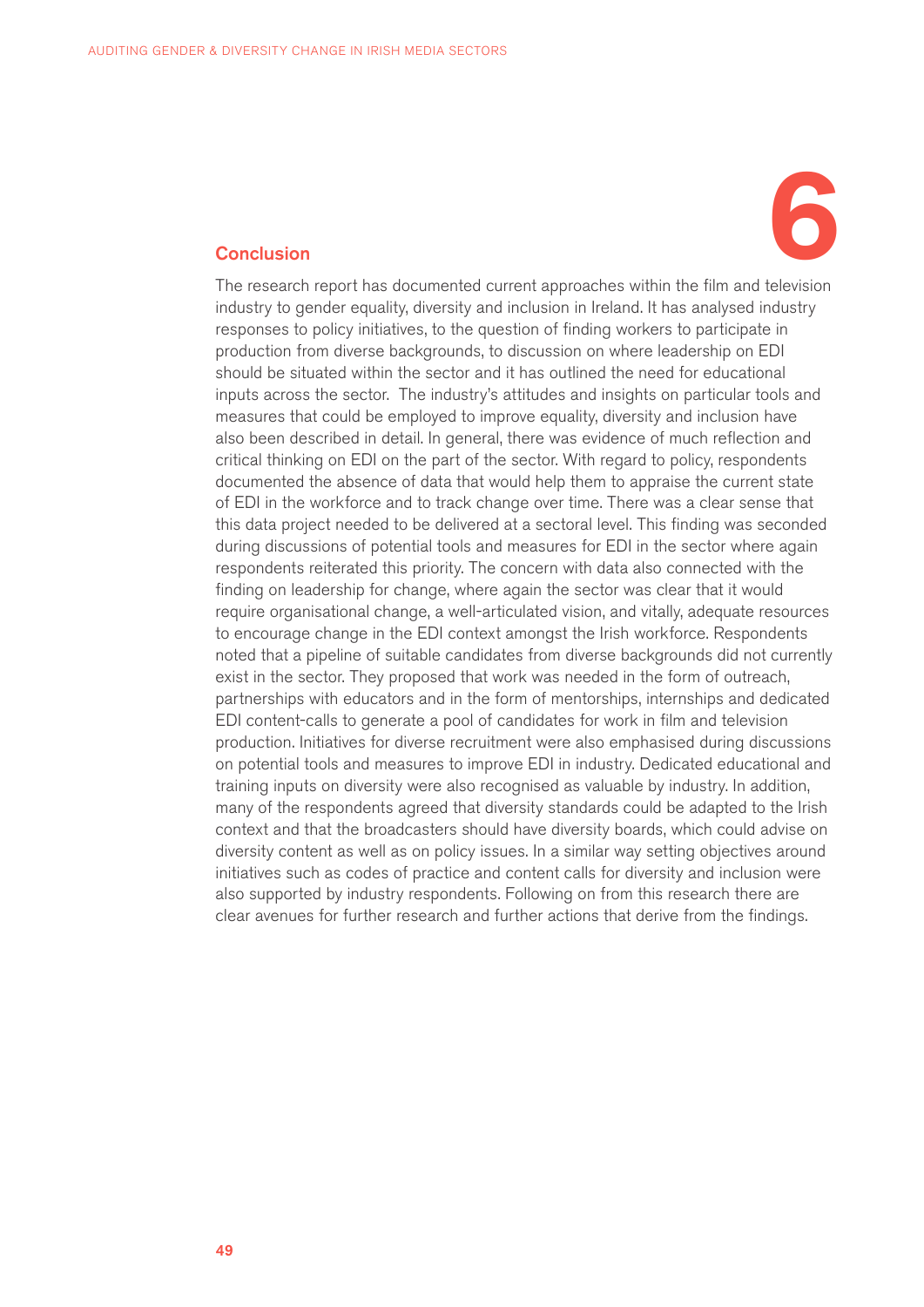

#### Recommendations for Future Research

While this report has engaged with the ways in which the audiovisual industry can develop and embrace solutions and measures regarding diversity and inclusion, further research needs to be conducted with activist and interest groups from various diverse communities. While 'taking the temperature' of the industry in its approach to diversity and inclusion is an important step, more concerted efforts are needed to incorporate the voice of those most affected by an unequal industry. Specifically, research with stakeholder communities can help to develop more diverse perspectives as to how tools and measures could be more inclusive. Speaking directly to issues affecting communities should involve engaged research with ethnic and racial minorities including people of colour and the Travelling community, the LGBTQ community and people living with disabilities as well as with people from socio-economically disadvantaged backgrounds. Additionally, participatory action research with organisations and NGOs that represent these groups would provide more insights into how the Irish media industry can respond to community concerns. Further research should examine how pilot applications of tools or measures, are operationalised on the ground. This will ensure they benefit all communities equally or can be adapted to address the variation in identity that can often exist within minority groups.

Media work still remains very much an under-researched facet of industry in Ireland compared to other regions and a focus on developing research in this area is central to developing 'good' media work models. Such research projects also need to incorporate the voices of diverse communities and their graduates as they become new entrants into the industry. More understanding is required of their experiences of the transition from higher education to work, along with a discussion of the obstacles that they face. Researching new entrants from a minority background as they make the education to work transition will not only help highlight how to create good media work, but will also contribute towards our understanding of developing a pipeline of talent, one of the findings of this report. Beyond new entrants, more research needs to be done regarding current working conditions within the Irish media industry for minority groups and women, identifying the obstacles that they face along with the interactions that they have with precarity and media work. While community and belonging, through employee resource groups that reflect minority identities, have proven to be effective in other contexts (Netflix, 2020), research needs to explore if similar kinds of inclusion initiatives are required in bigger broadcasters and producers in the Irish media industry.

Media education serves as a potentially salient site that could provide specific modules focusing on equality, diversity and inclusion in media industries and topics focusing on unconscious bias and inequality in media work. To that end, research with the media education sector is imperative to see how this kind of diversity training could be implemented in higher education. While the outcome of this would be long-term, introducing diversity and inclusion at this level would pay dividends as these graduates make the eventual transition to media work. Further, research with media education programmes regarding how they reach out and try to recruit or encourage applications from minority and diverse communities needs to be examined further. Through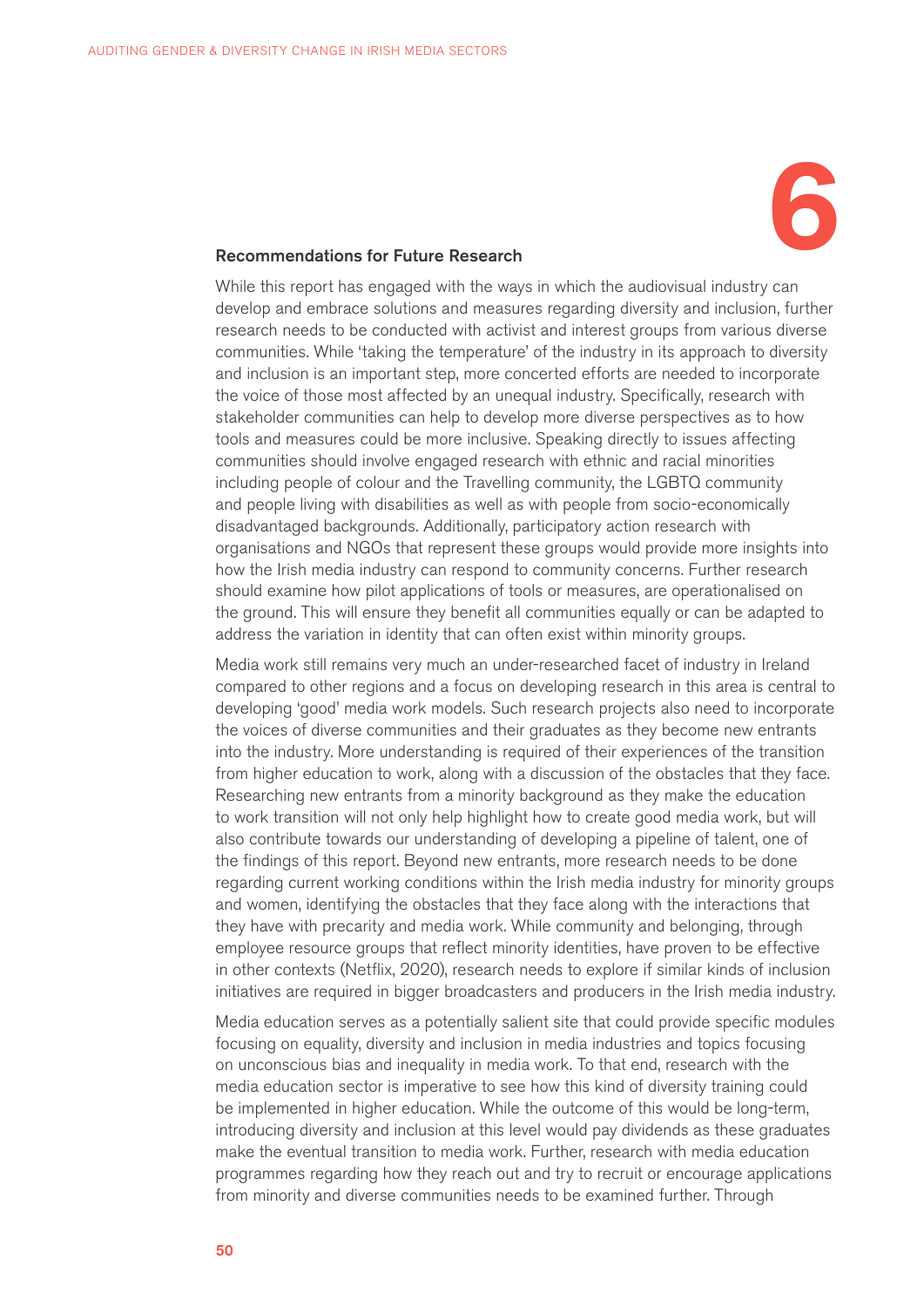

focusing on these recruitment efforts and identifying gaps and weaknesses, research could potentially make an intervention at this early stage and make recommendations for encouraging higher education institutions to engage with diversity and minority recruitment efforts in a way that is more effective and which would eventually create a more diverse talent pool of graduates. The report has demonstrated that data gathering on diversity is linked to success in creating and sustaining diversity in the Irish media industry. To that end, further research needs to be conducted to scope how this would work across the Irish context. A pilot of diversity data gathering needs to be developed, along with the quantitative and qualitative methods involved in developing a monitoring system.

#### 'And Action…'

The primary recommendation that emerges from this research is that the Irish media sector must enthusiastically and proactively embrace the inclusion of diverse talent in its workforce. This can be achieved in a myriad of ways, as described in detail in sections 4 and 5 above. Through data gathering, creating a pipeline, outreach to the education and training sector and the adoption of diversity standards, diversity boards and codes of practice, the sector can achieve gender equality and increased diversity and inclusion. However, change requires leadership, to generate vision, to articulate policy, to adopt appropriate tools and measures, through which to implement policy, and to monitor change as it occurs on the ground. While all parts of the industry can contribute to change, responsibility needs to sit with a dedicated organization that is well positioned to direct change. Currently Ireland does not have such an organization.

While respondents across the sector spoke highly of the BAI and were supportive of the idea of the Authority taking on the task of driving diversity and inclusion, the BAI does not currently have either the statutory basis or the resources to execute this national change project. Creating a more gender equal, diverse and inclusive media sector in Ireland is a very significant, substantial and democratic change project, and yet to date that project has received little real policy focus or attention. This is not because the BAI is not motivated or interested to engage, but rather it is beyond its current statutory scope to do so. To that end the key recommendation to emerge from this research is that the Department of Tourism, Culture, Arts, Gaeltacht, Sport and Media should equip the regulator with the statutory support and resources needed to take a creative approach, which would see equality, diversity and inclusion woven into the fabric of national broadcasting legislation, policy and implementation practices. The sector has responded positively to the objective of greater inclusion, academic research has clearly established the benefits, the regulator can be equipped and resourced to undertake this project, all that remains is for the political will to be exercised to direct change towards a better, more equal, diverse and inclusive media industry in Ireland.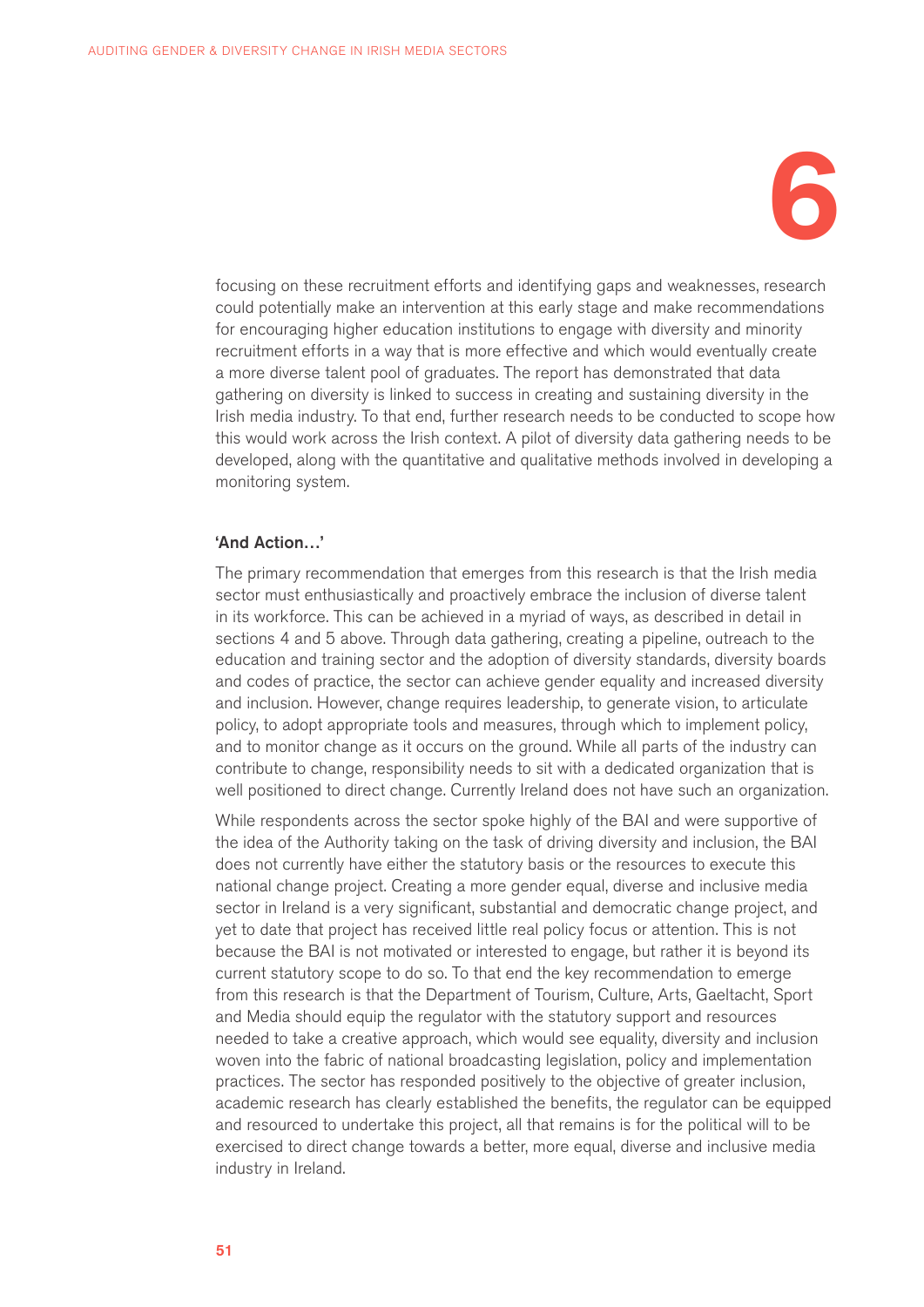### **Bibliography**

- Ahearne, J. (2009). 'Cultural Policy explicit and implicit a distinction and some uses'. International Journal of Cultural Policy, Vol 15 (2), pp. 141-153.
- Asava, Z. (2013). The Black Irish Onscreen: Representing Black and Mixed-Race Irish Identities on Film and Television. Oxford: Peter Lang.
- Broadcasting Authority of Ireland (BAI). (2017). 'Strategy Statement 2017- 2019'. Dublin: BAI. Available at: https://www.bai.ie/en/media/sites/2/dlm\_ uploads/2017/02/20170227\_BAIStrategyStatement\_Revised\_DM.pdf
- BAI. (2018). 'Gender Action Plan'. Dublin: BAI. Available at: https://www.bai.ie/en/ media/sites/2/dlm\_uploads/2018/04/20180423\_BAI\_GenderActionPlan\_vFinal\_ AR.pdf
- BAI. (2019a). 'Annual Report'. Dublin: BAI. Available at: https://www.bai.ie/en/newsand-information/publications/
- BAI. (2019b). 'Note to Authority: Promoting Plurality Diversity Round 33 2019 Outcomes'. Dublin: BAI. Available at: https://www.bai.ie/en/news-and-information/ publications/
- ► BAI. (2020). 'More than 7m allocated to 126 projects under BAI's Sound & Vision Scheme' Available at: https://www.bai.ie/en/more-than-e7m-allocated-to-126-projects-underbais-sound-vision-scheme/
- Banks, M. Gill, R. and Taylor, S. (2017) Theorizing Cultural Work: Labour, Continuity and Change in the Cultural and Creative Industries Routledge: London and New York.
- British Broadcasting Corporation (BBC) (2020a). 'BBC Hosts Reframing Disability'. Available at: https://www.bbc.co.uk/creativediversity/events/reframingdisability
- BBC (2020b). Creative Diversity Report, Vol. 1. Available at: http://downloads.bbc. co.uk/aboutthebbc/reports/reports/creative-diversity-report-2020.pdf
- BBC (2021a). 50:50 Festival 2021. Available at: https://www.bbc.com/5050/ events/2021
- BBC (2021b). Rivers: The Six Streams of Inclusion. Available at: https://www.bbc. co.uk/creativediversity/strategy/rivers
- British Film Institute (BFI) (2019). BFI Diversity Standards Criteria. Available at: https://www.bfi.org.uk/inclusion-film-industry/bfi-diversity-standards
- BFI (2020) Diversity Standards and Initial Findings. Available at: https://www.bfi.org. uk/industry-data-insights/reports/bfi-diversity-standards-initial-findings
- Bertrand, Ina & Huges, Peter (2018) Media Research Methods. London & New York: Plagrave.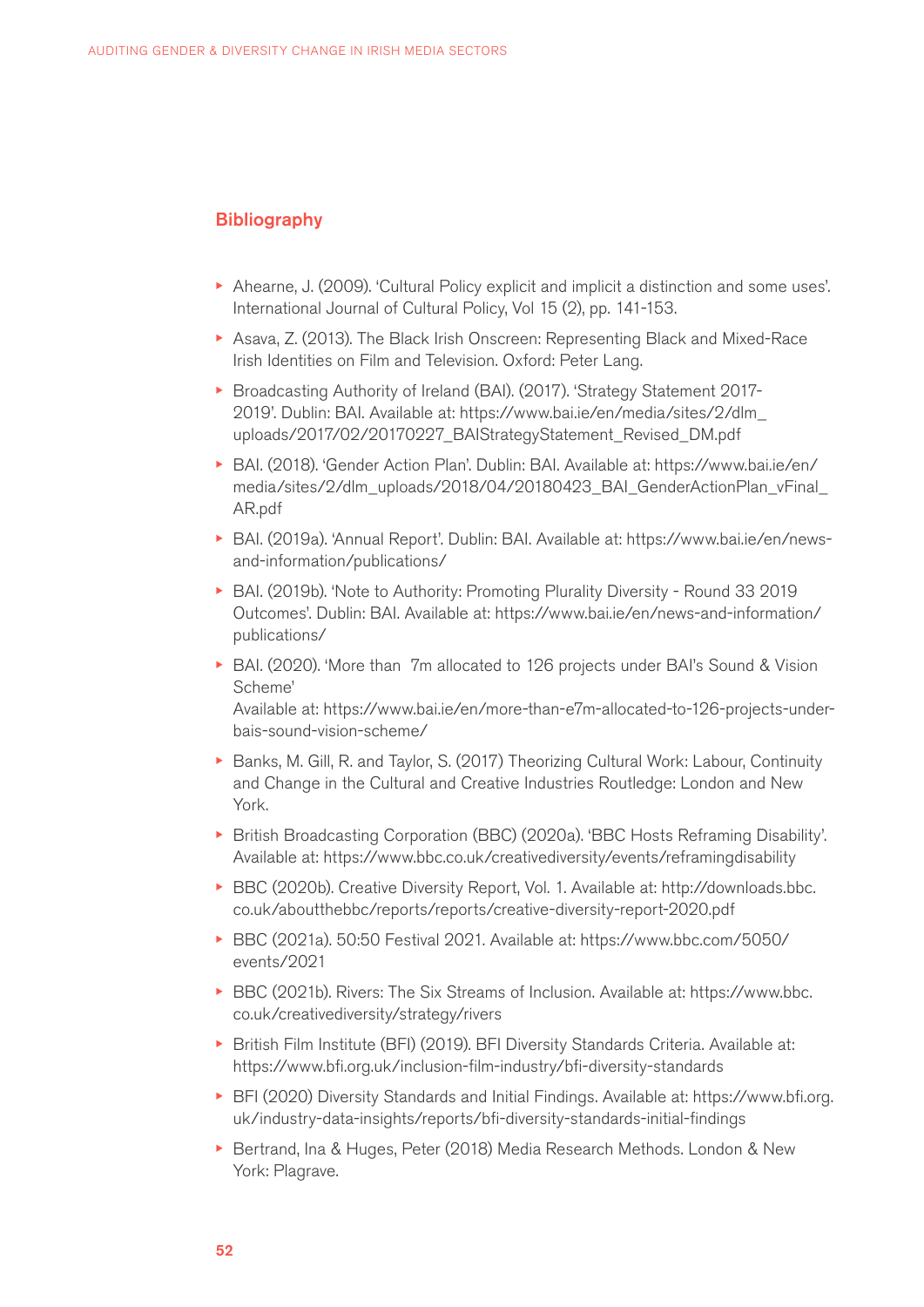- Broadcast Now (2019). DIAMOND Still Needs Polishing. Available at: https://www. broadcastnow.co.uk/diversity/diamond-still-needs-polishing/5139953.article
- Byerly, C.M. (2011) Global Report on the Status of Women in the News Media. Available at: https://www.iwmf.org/resources/global-report-on-the-status-ofwomen-in-the-news-media/
- CAMEo (2018) Workforce Diversity in the UK Screen Sector: Evidence Review, CAMEo Research Institute: Leicester. Available at: www.bfi-workforce-diversity-inuk-screen-sector-evidence-review-2018-03.pdf
- Carey, H., Florisson, R. and GIiles, L. (2019) Skills, talent and diversity in the creative industries: Evidence synthesis and scoping: summary report. Available at: https:// www.pec.ac.uk/assets/publications/PEC-Evidence-synthesis-scoping\_Work-Foundation-FINAL.pdf
- Carey, H., Florisson, R. O Brien, D. and Lee, N. (2020) Getting in and getting on: class, participation and job quality in the UK's Creative Industry. Available at: https:// www.pec.ac.uk/news/class-inequalities-in-the-uks-screen-industries-new-researchshows-only-one-in-four-screen-workers-are-from-working-class-backgrounds
- Channel 4 (2015). 360 Degree Diversity Charter. Available at: https:// www.channel4.com/media/documents/corporate/diversitycharter/ Channel4360DiversityCharterFINAL.pdf
- Chavan, A. (2010) 'The "Charles Morgan Letter" and Beyond: The Impact of Diversity Initiatives on Big Law'. 23 Geo. J. Legal Ethics 521 HeinOnline.
- Christian, A.J. (2019). 'Beyond Branding: The Value of Intersectionality on Streaming TV Channels'. Television & New Media, 21(5): 457-474.
- Council of Europe. 2017. Gender Equality Commission, Handbook on the Implementation of Recommendation CM/Rec(2013)1 of the Committee of Ministers of the Council of Europe on Gender Equality and Media. Available at: https://rm.coe. int/1680590558
- Comey, S. (2018). 'BAI Gender Action Plan'. Irish Film Institute 'Spotlight' Presentation, Available at: https://ifi.ie › wp-content › uploads › 2018/04
- Creative Diversity Network (2021). What is CDN? Available at: https:// creativediversitynetwork.com/about-us/
- Crenshaw, K. (1989). 'Demarginalizing the Intersection of Race and Sex: A Black Feminist Critique of Antidiscrimination Doctrine, Feminist Theory and Antiracist Politics'. University of Chicago Legal Forum, 1(8): 135-167.
- Geena Davis Institute (2020) ''I want to see me'': Why Diverse On-Screen Representation Drives Cinema Audiences'. Available at: https://variety.com/2020/ film/news/geena-davis-institute-movie-study-stresses-diverse-screenrepresentation-1234778519/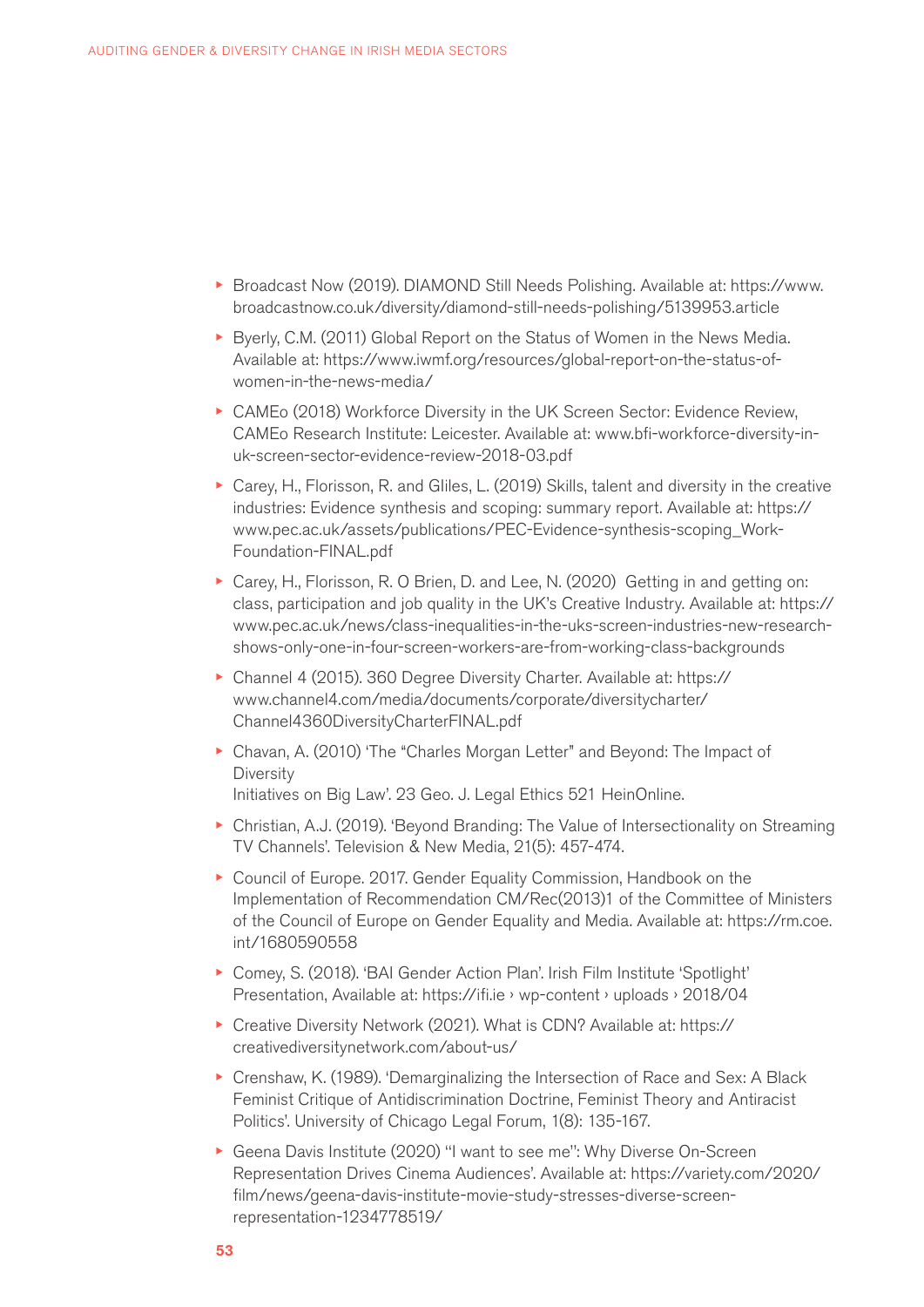- Henry, L. and Ryder, M. (2021) Access All Areas: The Diversity Manifesto for TV and Beyond. London: Faber & Faber.
- Hunt, D., and Ramón, A. (2020). Hollywood Diversity Report 2020: A Tale of Two Hollywoods. UCLA College Social Sciences. Available at: https://socialsciences. ucla.edu/wp-content/uploads/2020/02/UCLA-Hollywood-Diversity-Report-2020- Film-2-6-2020.pdf
- Ely, R.L. and Thomas, D. (2020). Getting Serious about Diversity: Enough already with the Business Case. Harvard Business Review. Available at: https://hbr. org/2020/11/getting-serious-about-diversity-enough-already-with-the-businesscase
- European Institute for Gender Equality (EIGE). (2013). Annual Report. Available at: https://eige.europa.eu/about/documents-registry/eige-annual-report-2013
- EIGE. (2015). Gender Equality Index 2015 Measuring Gender Equality in the European Union 2005-2012. Available at: https://eige.europa.eu/publications/ gender-equality-index-2015-measuring-gender-equality-european-union-2005- 2012-report
- EIGE. (2020) .Gender Equality Index. Available at: https://eige.europa.eu/genderequality-Index
- Finkel, R., Jones, D., Sang, K. and Stoyanova Russell, D. (2017). Diversifying the Creative: Creative Work, Creative Industries, Creative Identities. Organization, 24(3): 281-288.
- Flyvbjerg, B. (2006). Five misunderstandings about case-study research. Qualitative Inquiry, 12, 219–245.
- Henry, L. & Ryder, M. (2021). Access all Areas: The Diversity Manifesto for TV and Beyond. London: Faber.
- Irish Film Board (IFB). 2015. Strategic Plan, 2016-2020: Building on Success. Available at: https://www.screenireland.ie/images/uploads/general/IFB\_Five\_Year\_ Strategy\_2016-1.pdf
- ITV (2020). Diversity Acceleration Plan. Available at: https://www.itvplc.com/ socialpurpose/diversity-and-inclusion
- Kerrigan, P. (2020) LGBTQ Visibility, Media and Sexuality in Ireland. Routledge: London and New York.
- Kerrigan, P. & Vanlee F. (2020). 'Public Service Broadcasting and the Emergence of LGBT+ Visibility: A Comparative Perspective on Ireland and Flanders'. European Journal of Cultural Studies.
- Kerrigan, P. & O' Brien, A. (2018) 'Openness through Sound: Dual-casting on Irish LGBT Radio'. Journal of Radio and Audio Media, 25(2) 224-239.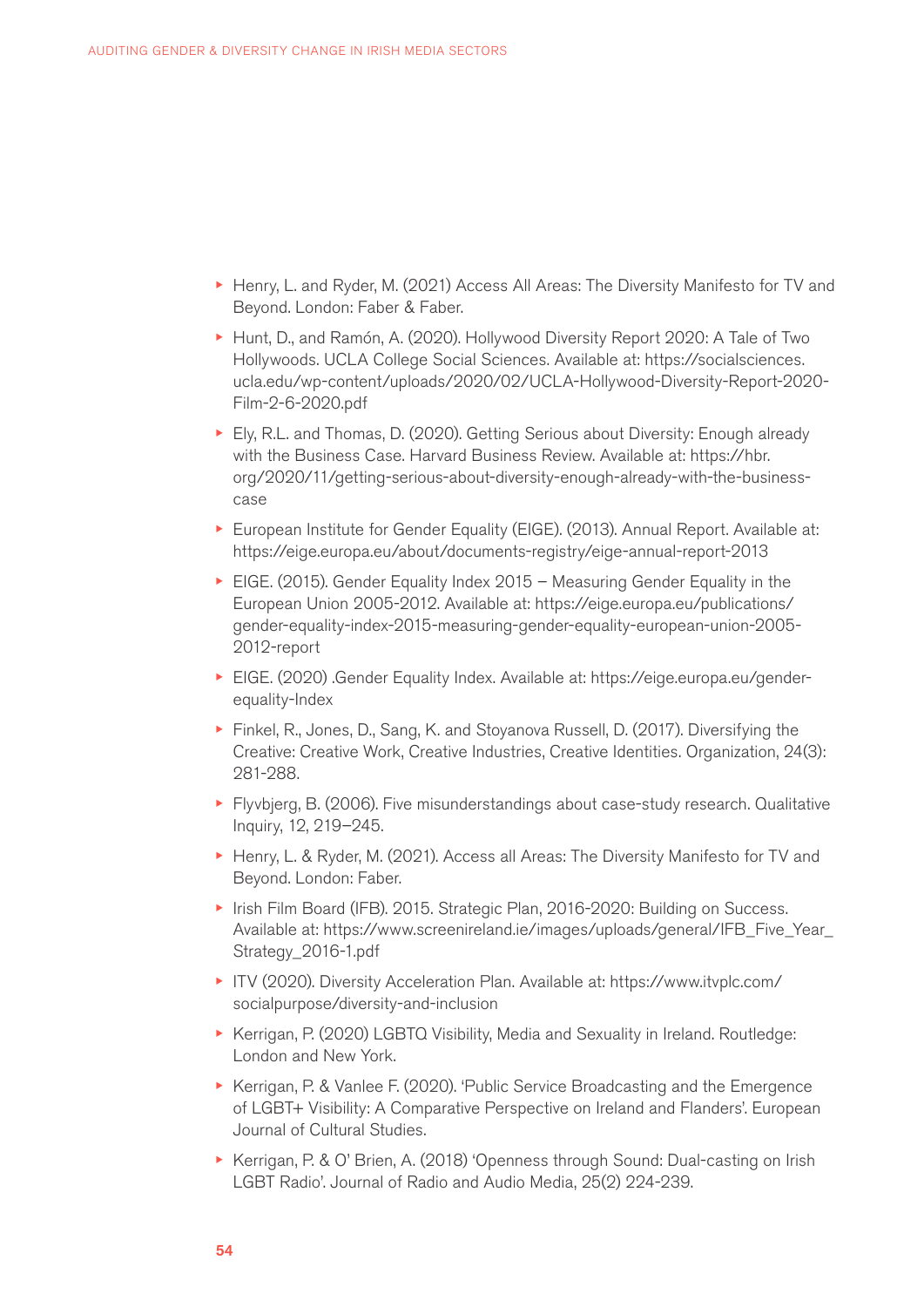- Kerrigan, P. & O' Brien, A. (2020) 'Camping it Up and Toning it Down: Gay and Lesbian Sexual Identity in Media Work'. Media Culture and Society, 42(7-8): 1061- 1077.
- Lauzen, M. (2020) The Celluloid Ceiling: Behind- the -Scenes Employment of Women on the top US Films of 2020. Available at: https://womenintvfilm.sdsu.edu/ wp content/uploads/2021/01/2020\_Celluloid\_Ceiling\_Report.pdf
- Liddy, S. (2015a) 'Where are all the Women Screenwriters?' Film Ireland Available at:http://filmireland.net/2015/04/20/missing-in-action-where-are-theirish-women-screenwriters/
- Liddy, S. ( 2015b) 'Women and the Irish Film Industry'. The Irish Times, November 11. Available at: https://www.irishtimes.com/opinion/letters/women-and-the-irish-filmindustry-1.2424444
- Liddy, S. (2015c) 'Look who's talking! Irish female screenwriters'. In Nelmes, J. and Selbo, J. (eds.) Women Screenwriters: An International Guide. London: Palgrave Macmillan, pp. 410–433.
- Liddy, S. (2016). Open to all and everybody? The Irish Film Board: Accounting for the scarcity of women screenwriters. Feminist Media Studies, 16(5): 901-917.
- Liddy, S. (2017) 'In her own voice: Reflections on the Irish film industry and beyond'. Gender and the Screenplay: Processes, Practices, Perspectives, Networking Knowledge Special Issue, 10(2): 19–31.
- Liddy, S. (2020a) '"Where are the women?' Exploring the perceptions of a gender order in the Irish film industry'. In Liddy, S. (ed.) Women in Irish Film: Stories and Storytellers. Cork: Cork University Press, pp. 72–97.
- Liddy, S. (2020b) 'Setting the scene: Women in the Irish film industry'. In Liddy, S. (ed.) Women in the Irish Film Industry: Stories and Storytellers. Cork: Cork University Press, pp. 1–22.
- Liddy, S. (2020c) 'The road to 5050: Gender equality and the Irish film industry'. In Liddy, S (ed.) Women in the International Film Industry: Policy, Progress and Power. London: Palgrave Macmillan.
- Lukensmeyer, C., Yao, M.and Brown, T. (2014) 'Fostering Inclusion from the Outside In'. In Ferdman, B.M and Deane, B. R. Diversity at Work: The Practice of Inclusion. Howboken, New Jersey: John Wiley.
- McKinsey & Company. (2020). Diversity Wins: How Inclusion Matters. Available at: https://www.mckinsey.com/~/media/mckinsey/featured%20insights/diversity%20 and%20inclusion/diversity%20wins%20how%20inclusion%20matters/diversitywins-how-inclusion-matters-vf.pdf
- Netflix. (2021). 'Inclusion Takes Root at Netflix: Our First Report About Netflix'. Available at: https://about.netflix.com/en/news/netflix-inclusion-report-2021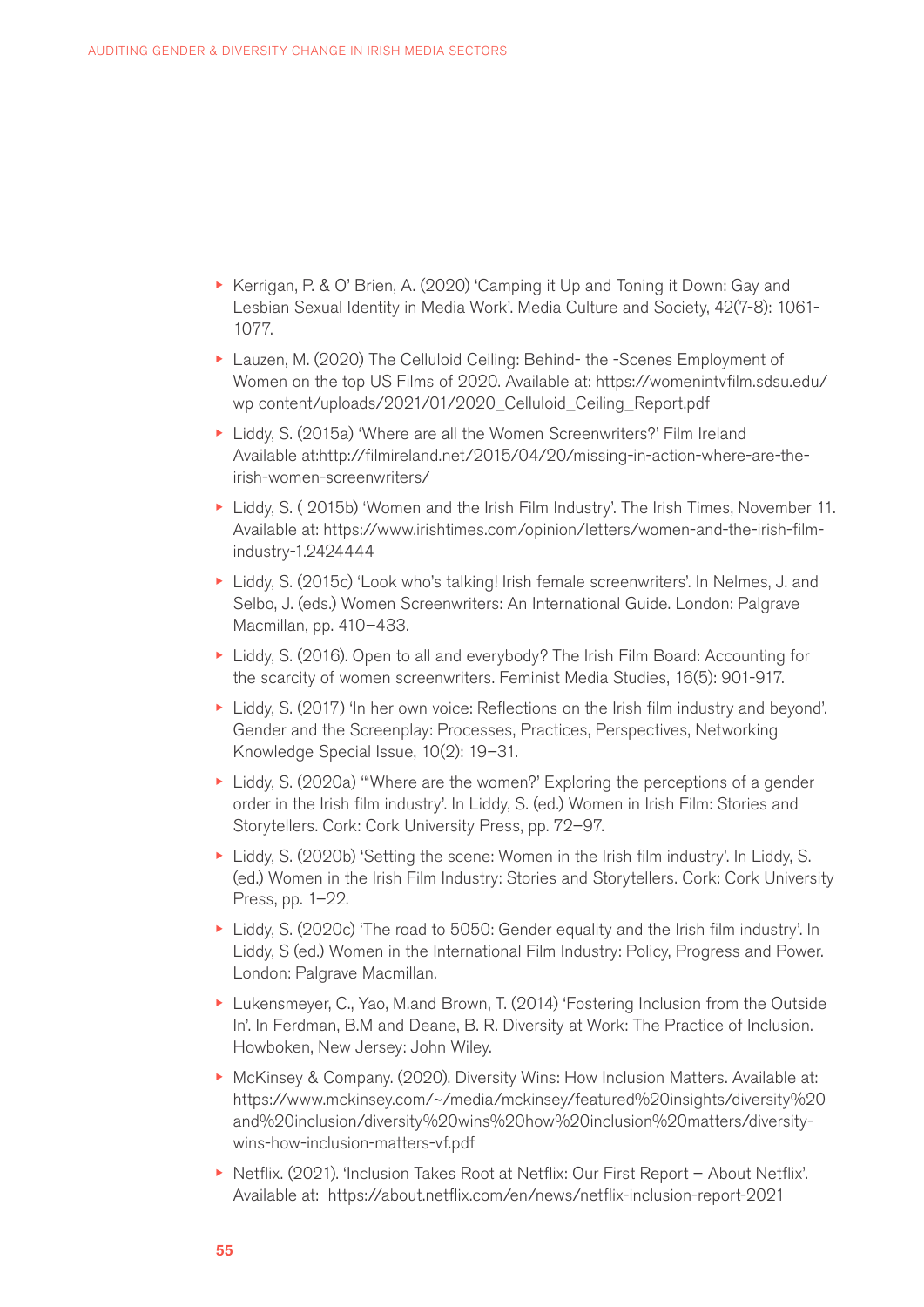- Newman, M & Levine, E. (2012). Legitimating Television: Media Convergence and Cultural Status. New York: Columbia University Press.
- Newsinger, J. & Eikhof, D. (2020). 'Explicit and Implicit Diversity Policy in the UK Film and Television Industries'. Journal of British Cinema and Television 17(1): 47–69.
- Nwonka, C. (2015) Diversity Pie: Re-thinking social exclusion and diversity policy in the British film industry. Journal of Media Practice 16(1) 73-90.
- Nwonka, C. (2020) Race and Ethnicity in the UK Film Industry: an analysis of the BFI diversity standards. London: London School of Economics.
- O'Brien, A., Arnold, S & Kerrigan, P. (2021). Media Graduates at Work: Irish Narratives on Policy, Education and Industry. Palgrave: Cham, Switzerland.
- O' Brien, A & Kerrigan, P. (2020) 'Gay the Right Way? Roles and Routines of Irish Media Production amongst Gay and Lesbian Workers' European Journal of Communications, 35(4): 355-369.
- O' Brien, A. (2019a) Women, Inequality and Media Work. London: Routledge.
- O' Brien, A. (2019b) 'Women in Community Radio: a framework of gendered participation' Feminist Media Studies, 19(6) 787-802.
- O' Brien, A. (2017a). 'Feminine or Feminist? Women's Media Leadership'. Feminist Media Studies, 17(6) 836-850
- O' Brien, A. (2017b). '(Not) Getting the credit: Women, liminal subjectivity and resisting neoliberalism in documentary production'. Media, Culture & Society, 40(5) 673-688.
- O'Brien, A. (2015). 'Producing Television and Reproducing Gender'. Television & New Media 16(3) 259–274.
- O'Brien, A. (2014). 'Men own television: why women leave media work' Media, Culture & Society 36(8) 1207–1218.
- O'Brien, D. Laurison, D., Miles, A., & Friedman, S. (2016). 'Are the creative industries meritocratic? An analysis of the 2014 British Labour Force Survey'. Cultural Trends 25(2) 116- 131.
- Oscars (2020). 'Academy establishes Representation and Inclusion Standards for Oscars Eligibility'. Available at: https://www.oscars.org/news/academy-establishesrepresentation-and-inclusion-standards-oscarsr-eligibility
- Ramos, D.R (2021) 'USC Annenberg Inclusion Initiative Releases Netflix Diversity Study, Finds Women Of Color Are Critical Component Of Inclusion'. Available at:https://deadline.com/2021/02/usc-annenberg-inclusion-iniative-netflix-diversitystudy-representation-inclusion-dr-stacy-l-smith-1234701006/